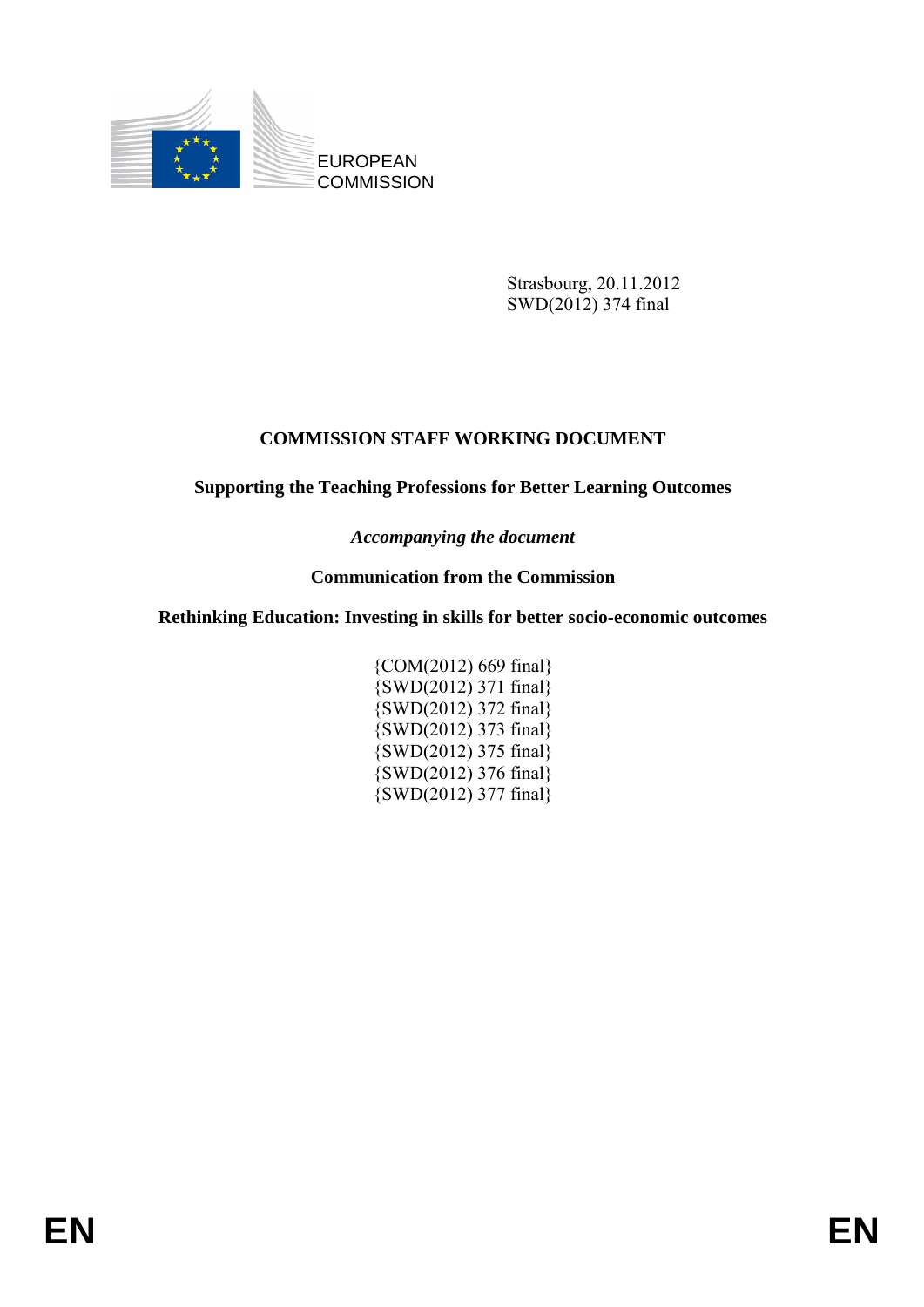# **Table of Contents**

| 1. | <b>EUROPE'S TEACHING PROFESSIONS: COMMON CHALLENGES AND DIVERSITY.8</b>                       |  |  |
|----|-----------------------------------------------------------------------------------------------|--|--|
|    |                                                                                               |  |  |
|    |                                                                                               |  |  |
|    |                                                                                               |  |  |
|    |                                                                                               |  |  |
|    |                                                                                               |  |  |
|    |                                                                                               |  |  |
|    |                                                                                               |  |  |
|    |                                                                                               |  |  |
|    |                                                                                               |  |  |
|    |                                                                                               |  |  |
|    |                                                                                               |  |  |
|    |                                                                                               |  |  |
|    |                                                                                               |  |  |
|    |                                                                                               |  |  |
| 2. | SUPPORTING THE TEACHING PROFESSIONS: THE TIME IS NOW 15                                       |  |  |
|    |                                                                                               |  |  |
|    |                                                                                               |  |  |
|    |                                                                                               |  |  |
|    |                                                                                               |  |  |
|    | and changes in the ways people teach and learn call for a new set of competences 19           |  |  |
|    | These challenges call for a concerted and urgent effort to support the teaching professions20 |  |  |
|    | which can draw on co-operation and policy frameworks jointly developed at EU level21          |  |  |
| 3. |                                                                                               |  |  |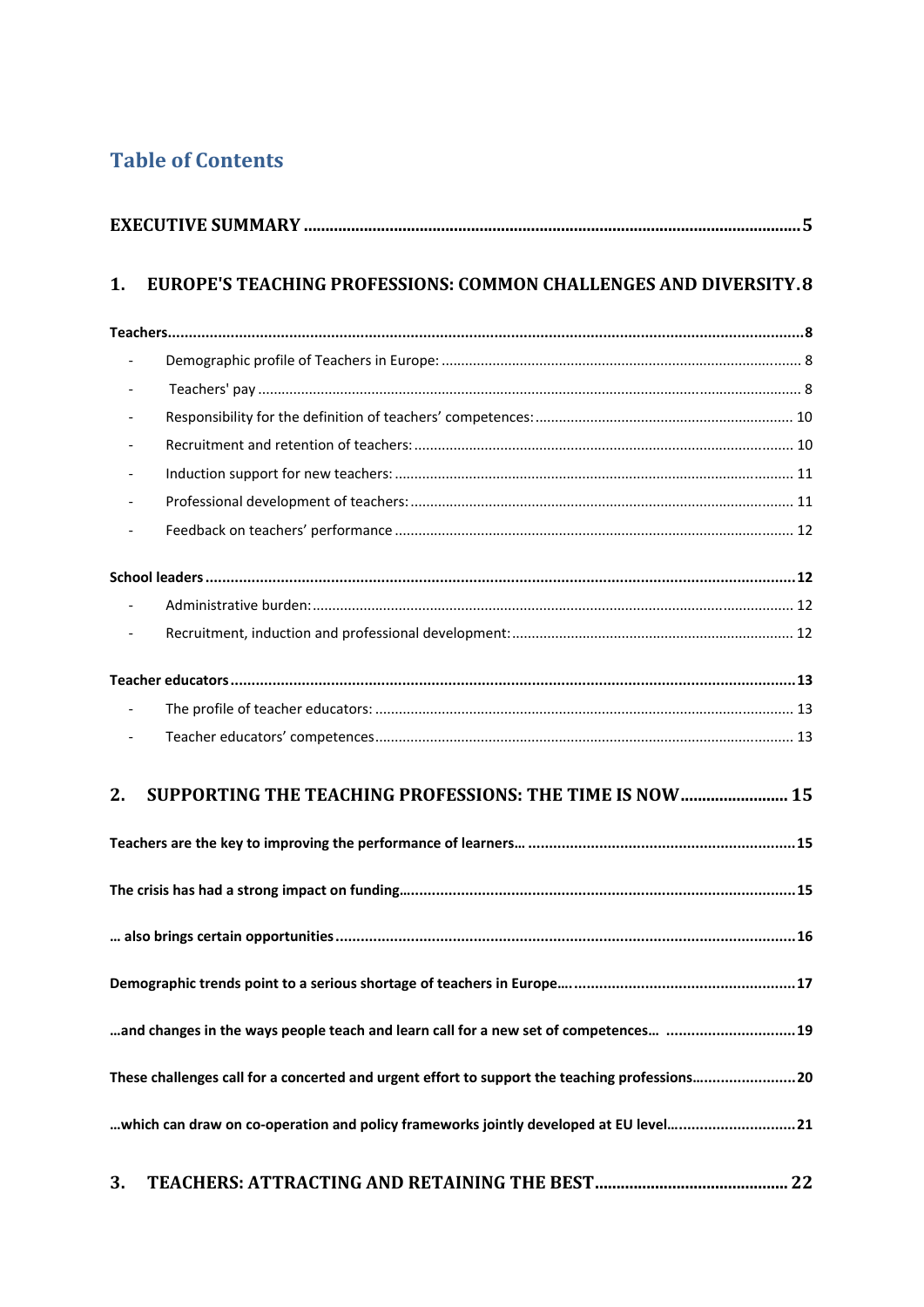| Providing individualised learning opportunities embedded in the overall school development plans 39 |  |
|-----------------------------------------------------------------------------------------------------|--|
| Appraisal and feedback as key instruments for professional development and satisfaction 40          |  |
|                                                                                                     |  |
| 4.                                                                                                  |  |
|                                                                                                     |  |
|                                                                                                     |  |
|                                                                                                     |  |
|                                                                                                     |  |
|                                                                                                     |  |
| 5.1 Towards a coherent and comprehensive policy in support of teacher educators52                   |  |
|                                                                                                     |  |
|                                                                                                     |  |
|                                                                                                     |  |
|                                                                                                     |  |
|                                                                                                     |  |
| 6.1                                                                                                 |  |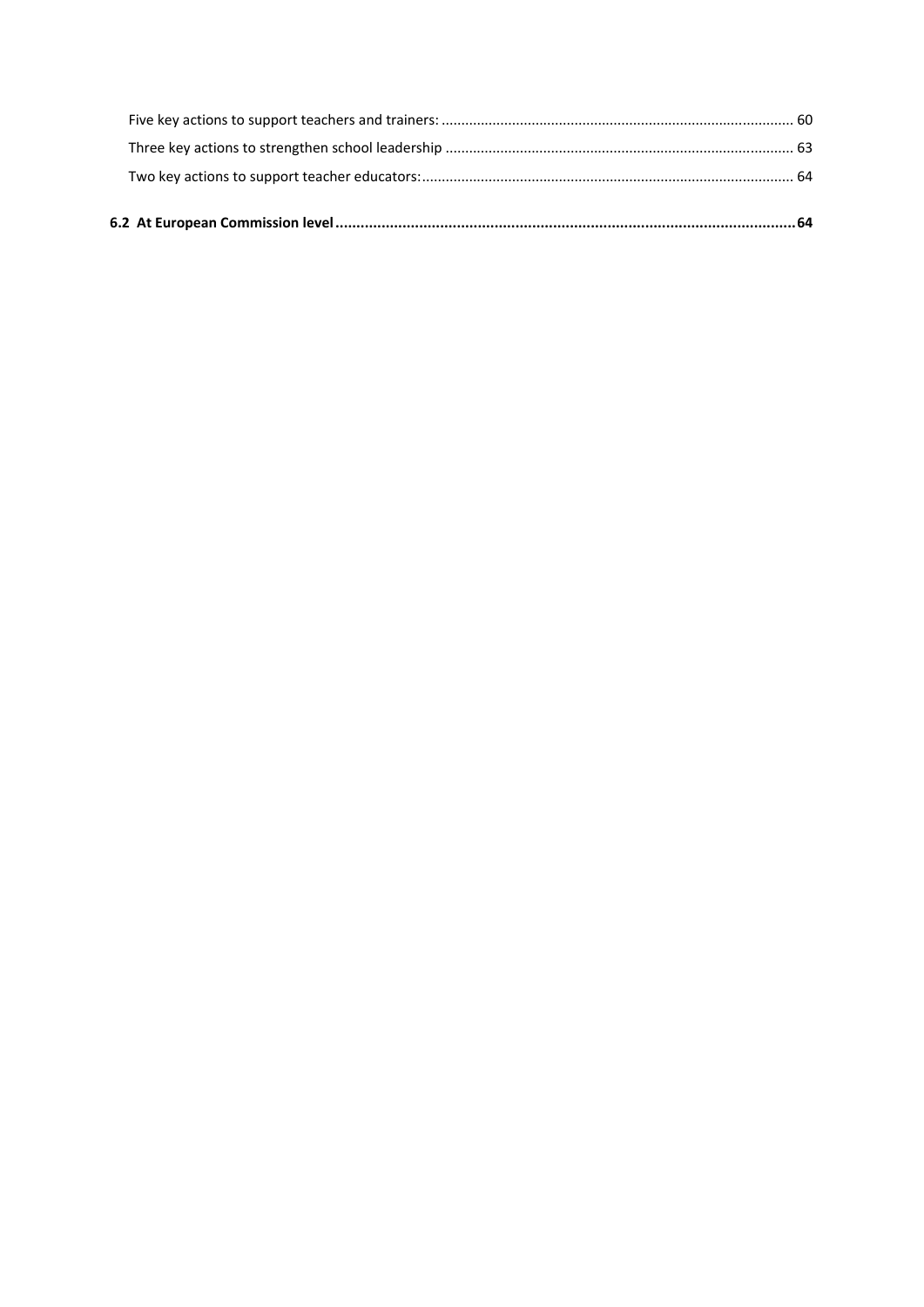#### <span id="page-4-0"></span>**EXECUTIVE SUMMARY**

The "Rethinking Education" Communication aims to help Member States by setting out a range of fields in which the efficiency and effectiveness of education and training systems can be improved. In this context, given the importance of the teaching professions for learning outcomes, and the large proportion of national education budgets that is spent on them, it is essential to identify policies that reinforce the recruitment, initial education, induction and continuing professional development of teachers and trainers; the practice of school leadership; and the profession of teacher educators.

The teaching professions include all those who teach, educate, manage learning, or educate educators in the following education fields: early childhood education and care; compulsory education; vocational education and training; and adult education<sup>1</sup>. This Document applies to all these professionals (except where otherwise stated) and highlights the evidence base for the corresponding policy proposals outlined in the Communication "Rethinking Education". The findings aim to support and encourage Member States to consider a number of priority areas for action and investment in teaching professions to achieve necessary reforms, taking into account the current socio-economic crisis.

Its findings are based on analyses, coordinated by the Commission in cooperation with Member States, of best policy practice across the EU and beyond, and on comparative data and current research.

#### *The teaching professions now face rapidly changing demands, which require a new set of competences*

Nowadays, the key focus is upon improving the levels of attainment of each and every learner. The pace of change in the world is so fast, that every teacher needs to keep her practice under constant, critical review and adjust it in the light of students' outcomes and latest research. Teaching staff need to offer individualised teaching so that all learners achieve specified learning outcomes, whatever their particular learning needs, cultural or social background; they need to take maximum advantage of the latest technologies and methodologies. In short, teaching staff in the  $21<sup>st</sup>$  century need a radically broader and more sophisticated set of competences than before.

#### *Europe's teaching professions have an exceptional impact on education*

Variation in learners' achievements is predominantly a product of individual and family background characteristics. However, within educational institutions, teachers have the most important impact on the performance of learners; other staff, such as educational leaders, trainers and educators, are also essential to improve the quality of teaching and learning.

On average, more than two-thirds of Member States' education budgets are spent directly and indirectly on these teaching professions. This spending pattern will endure: it is essential, therefore, to invest in the most efficient and effective way, in support of a high-quality, welltrained and well-led teaching workforce which can help citizens to develop the competences they need in a global labour market based on ever higher skill levels.

 $\frac{1}{1}$ 

Reference is, however, made to ongoing work on the quality of teaching in Higher Education.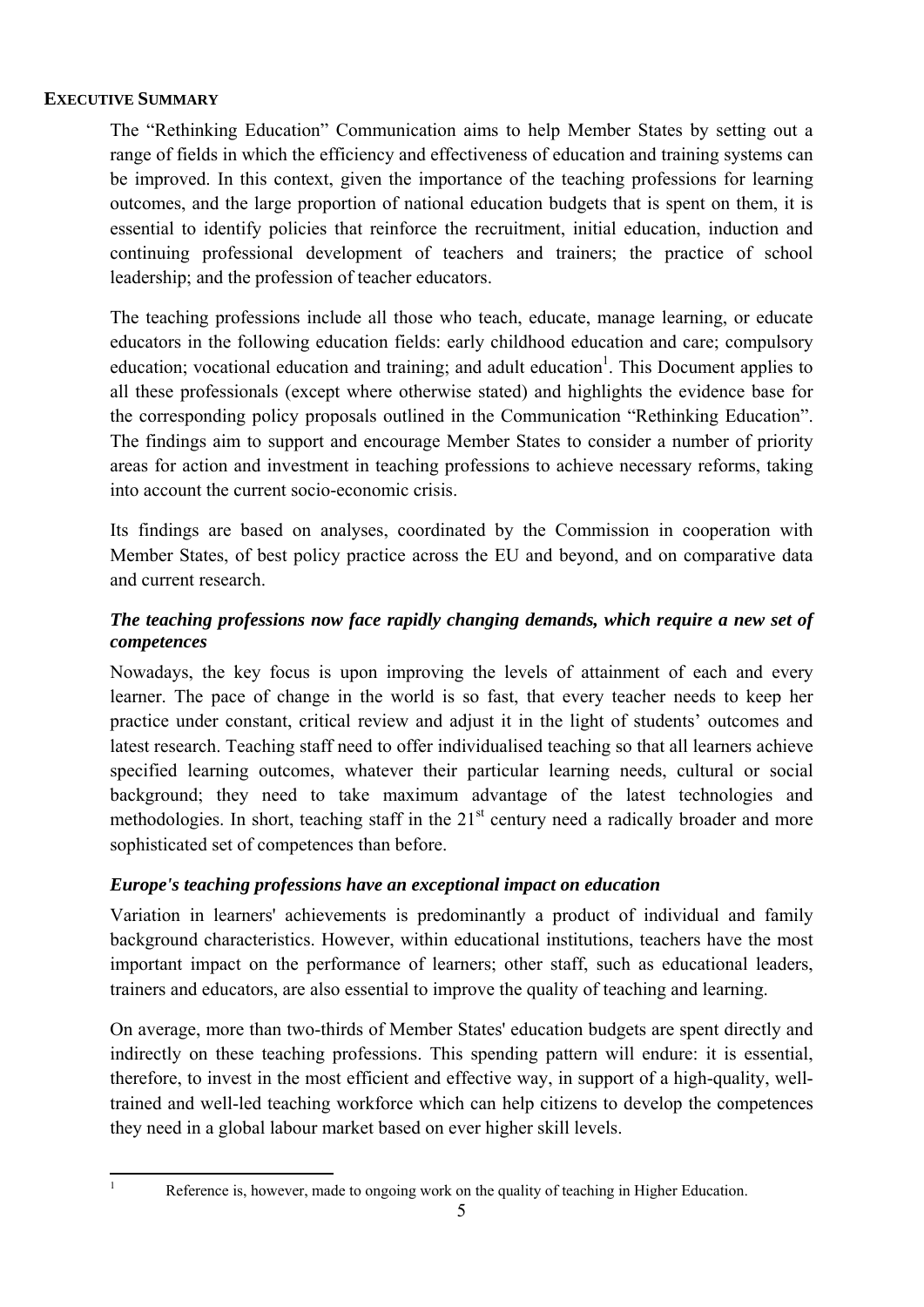#### *The crisis increases pressure on public budgets…*

As a result of the financial crisis and the need for fiscal consolidation, public budgets in all Member States are under great pressure. Governments are seeking ways of achieving more with fixed or reduced resources. All countries are seeking patterns of expenditure that limit or shrink current expenditure without dismantling the foundations of sustainable growth.

Despite a general understanding that investing in education should be preserved as a priority due to the centrality of skills for sustainable growth, education is not immune to these pressures, particularly in countries where the need for short-term fiscal consolidation is greatest. These financial reductions are seriously affecting the teaching professions; in 20 education systems, cuts have been made in teaching staff salaries or a salary freeze has been applied in response to the economic downturn.2

#### *... as the ageing of teachers is becoming an alarming trend...*

Many countries have serious shortages of staff in some subjects; several will soon have to replace large numbers of staff who have left the teaching professions or who will retire shortly. The ageing of teachers becomes an alarming trend in many Member States and corresponding policies will need to be balanced against the changes in the school-age population. There is a significant gender imbalance, with a general shortage of male staff in early childhood education, primary and lower secondary education and insufficient female staff in higher secondary education and in school-leaders positions.

## *...and technology is rapidly changing the way people teach and learn.*

The impact of ICT and digital media on learning and teaching is already enormous, and will further change the way we acquire knowledge and competences. The growing availability of online content and open educational material and methods provides new learning opportunities to pupils and students, but also to teaching professionals, enabling them to acquire and provide knowledge in a flexible way (at any time and at any place), in a personalised way (with selection of trainings fitting one needs) and often at relatively low cost.

## *These challenges offer opportunities...*

The retirement of a high number of staff in the teaching professions inevitably brings losses in experience: this problem must be addressed now through recruitment and retention policies, bringing in the best candidates to develop a new generation of teaching professionals. With the appropriate policies, the increasing numbers of job vacancies in the teaching professions over the coming years can be matched by job seekers, including young graduates, who may be attracted to the teaching professions; this opportunity should be used to the advantage of both the education and training systems and of the individuals, with a determined effort to address shortages in certain subjects as well as gender imbalances.

Developing the competences of teaching staff and school leaders, including those who have been in the profession for a long time, is a continuing and increasingly urgent priority in all Member States. The growing potential of digital learning with the new Open Educational Resources should be fully explored in this regard.

**.** 2

Eurydice, 'Teachers and School Heads Salaries and Allowances in Europe, 2011/12'.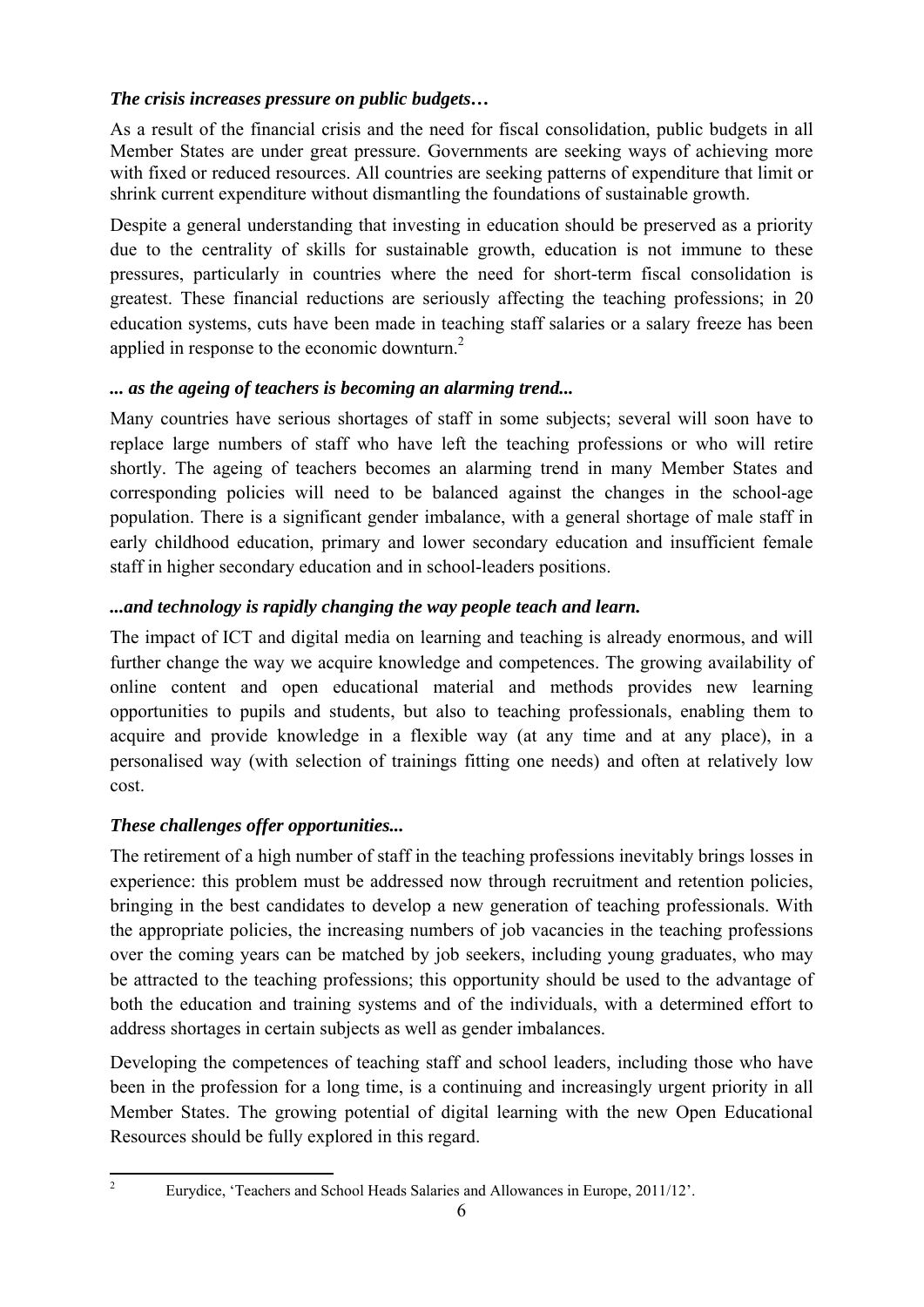#### *...and call for strong actions to support teachers, school leaders and teacher educators*

In the global economy, and in the current economic climate, education and training are more important than ever. Helping all citizens to develop the competences they need in a global labour market based on ever higher skill levels requires the Education and Training systems of Europe to adapt and improve thoroughly; it calls for radical changes in teaching and learning. This cannot be achieved without significant improvements to the ways that teaching staff are encouraged and supported so that they can help every learner to achieve optimum educational outcomes.

There is a long way to go to achieve these changes. All Member States need to act now, though the priorities will differ from country to country. The objective has to be the establishment of highly efficient and effective mechanisms to attract, recruit, educate, retain and support throughout their careers teachers, school leaders and teacher educators. This Document aims to contribute to this joint effort, by highlighting ten priority areas for action.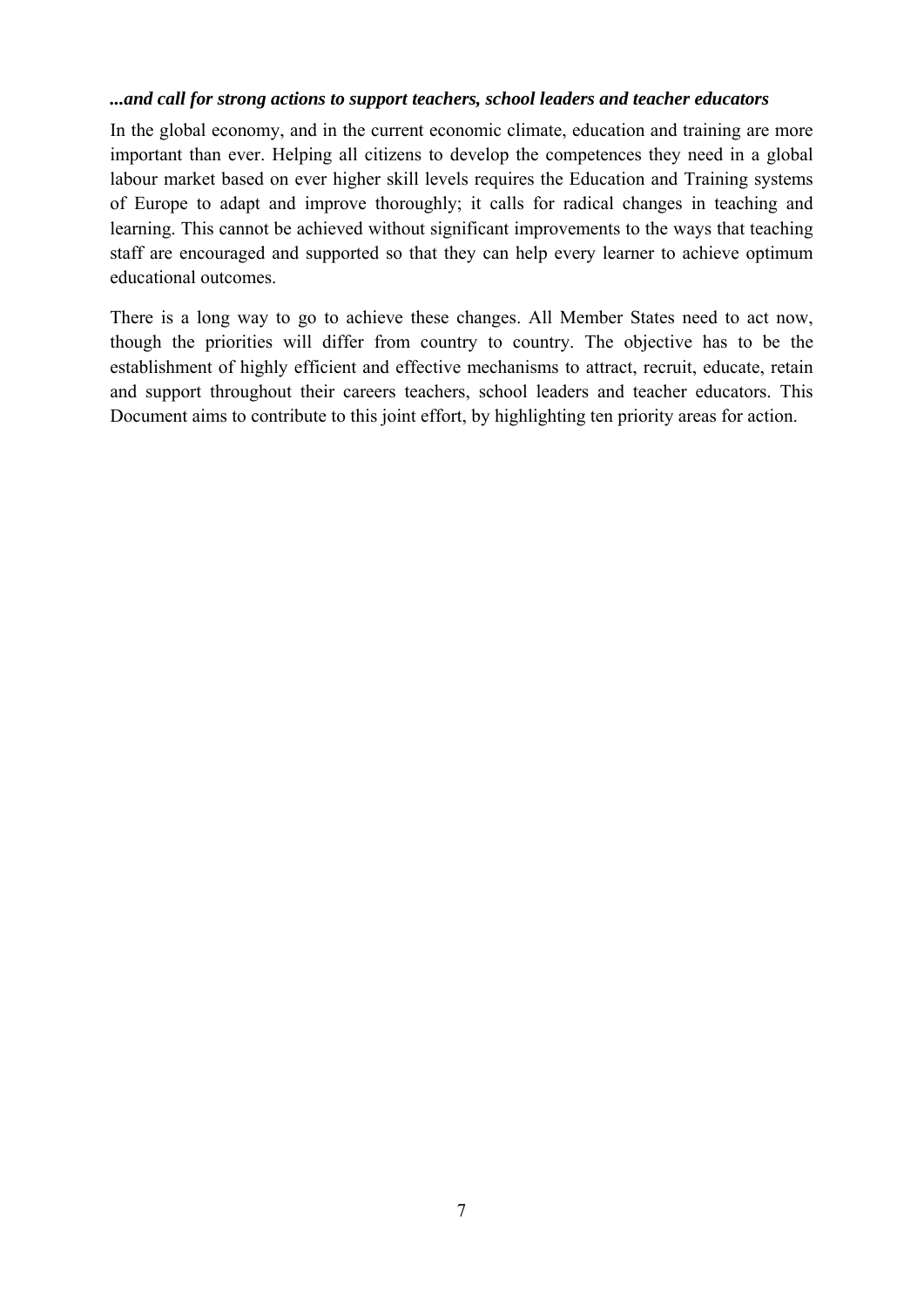#### <span id="page-7-0"></span>**1. EUROPE'S TEACHING PROFESSIONS: COMMON CHALLENGES AND DIVERSITY**

Although a number of common European challenges can be identified, there are also very significant differences in the structure, profile, organisation, social status or perception of teaching professions across the Member States. Policy actions must be carefully balanced to take the specificities outlined below into account as well as the general socio-economic trends and financial possibilities.

# <span id="page-7-1"></span>*Teachers*

# <span id="page-7-2"></span>*- Demographic profile of Teachers in Europe<sup>3</sup> :*

There are approximately six million teachers in the European Union. The demographic change in European societies strongly affects the teaching professions in Europe. In many Member States, the majority of teachers currently in employment are in the highest age groups (40-49 and older than 50).

Generally speaking, teachers in secondary education are older than those in primary education. In 2010, in Germany and Italy more than half the teachers in secondary education were over 50. Similarly, in Bulgaria, Spain, and Austria very few teachers are under 30. The youngest teachers in secondary education can be found in Poland and Portugal where a significant number of teachers is between 30 and 39 years old.

The share of female and male teachers also varies by teaching sectors. Women are still overrepresented in primary and secondary education; in 2009, in almost all Member States (e.g. Belgium, Czech Republic, Germany, Ireland, Spain, France, Cyprus, Hungary, Luxembourg, Netherlands, Poland, Portugal, Slovenia, Slovakia, Sweden, UK, Finland) over 60% of teacher were women. In Bulgaria, Estonia, Latvia and Lithuania this number rises to 80%. Tertiary education presents a sharp contrast to this picture: fewer than 50% of women were reported for most European countries, the only exceptions being Latvia (57.9%), Lithuania (55.1%) and Finland (50.5%).

The proportion of graduates at higher education level working in the field of education and training has also been falling significantly; some countries are particularly affected, such as Portugal (-6.7%), Hungary (-5.2%) and Belgium (-4.5%).

At the same time, the school-age population itself is also declining, with the sharpest decrease in Austria, Germany and Poland.

# <span id="page-7-3"></span>*- Teachers' pay4*

The salaries of teaching staff account for around 70% of current spending on education (in primary and secondary education: 73%).

 $\frac{1}{3}$  Eurydice / Eurostat 2012, 'Key Data on Education in Europe 2012'.European Commission, EACEA. OECD (2010) Education at Glance 2012, 'What share of public spending goes to education?'

Eurydice, 'Teachers and School Heads Salaries and Allowances in Europe, 2011/12'.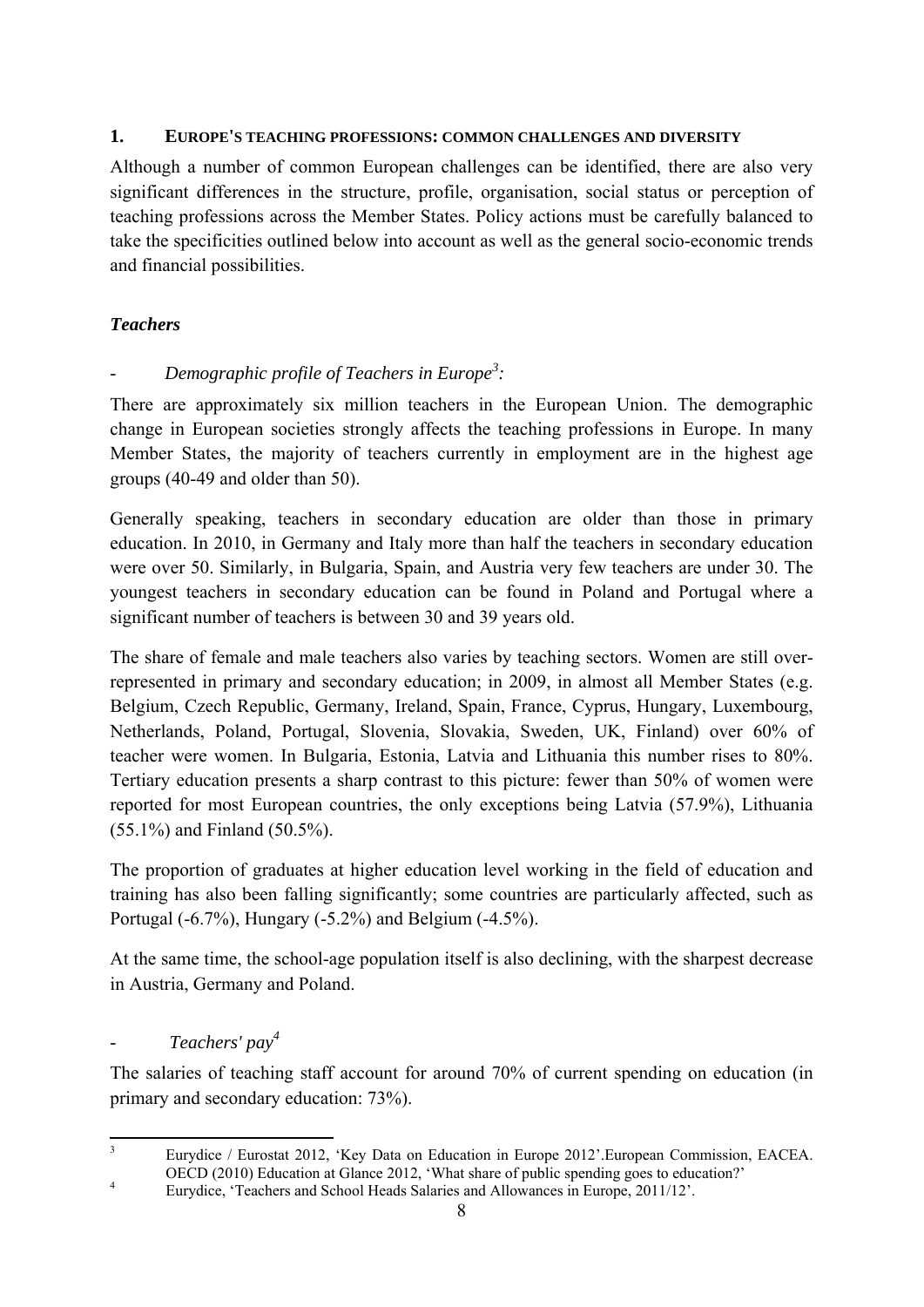There are very diverging situations and trends across Member States; for example, annual gross salaries in lower secondary education in Austria range from  $\epsilon$ 32.115 to  $\epsilon$ 67.581, in France from  $\epsilon$ 26.169 to  $\epsilon$ 47.610, and in Hungary from  $\epsilon$ 5.563 to  $\epsilon$ 11.267. The highest actual salaries can be found in Luxembourg ( $\epsilon$ 86,745 p.a.), Denmark ( $\epsilon$ 56,336 p.a.) and Austria  $(652,308 \text{ p.a.})$  (All salaries are expressed in purchasing power<sup>5</sup>).

As a general tendency, actual teacher salaries in many of the countries with available data are close to the maximum statutory salary. This can be explained in part by the relatively high share of teachers in the older age groups. In the Czech Republic, Denmark, Latvia, Lithuania, Poland, Slovakia, Finland and the United Kingdom (England and Wales), the actual teachers' salaries are even higher than statutory maxima, due to the range of additional allowances that teachers may receive. On the other hand, in Italy, Luxembourg and Portugal, actual teacher's salaries are almost in the middle of the statutory scale; this can be partly explained by the relatively long professional experience (between 25 and 34 years) required to obtain the maximum salary scale and, in the case of Luxembourg and Portugal, by the fact that almost 50% of teachers are under 40 years old. However, this is not the case in Italy where most of the teachers are older than 50.

The relation between maximum and minimum annual gross statutory salaries is a pointer to the long-term prospects of teachers in terms of the salary increases they can reasonably expect throughout their careers if only their length of service is taken into account. The maximum statutory salaries expressed in purchasing power (PPS  $\epsilon$ ) are generally two times higher than the minimum salaries for new entrants. Teachers in primary education in the Czech Republic, Denmark, Latvia and Turkey may receive only around 20% salary increase during their professional career. However, in upper secondary education, the maximum statutory salaries in Cyprus, Hungary, Austria, Portugal and Romania are more than double compared with the salary at the beginning of the professional career. This fact, together with the frequency of salary increases, may explain why teaching may be more attractive at some stages of a career than others. Clearly, teachers whose salaries rise significantly throughout their entire career may be less inclined to leave the profession than those whose salaries do not progress beyond the early years of experience. However, this factor must be considered together with the average number of years that are needed to obtain the maximum statutory salary.

In most of the European countries, the average number of years that a teacher must complete to obtain the maximum basic statutory salary is between 15 and 25 years. Nevertheless, in Spain, Italy, Hungary, Austria, Portugal and Romania, it takes 34 years or more to achieve the maximum statutory salary. On the other hand, in Denmark, Estonia and the United Kingdom, a teacher with less than 13 years of professional experience can already be at the maximum salary scale.

Granting allowances to teachers based on positive teaching performance or student results is also unequally spread across Member States with the following countries providing such incentives: Bulgaria, Czech Republic, Denmark, Estonia, Greece, Latvia, Hungary, Austria,

 $\frac{1}{5}$ 

Purchasing Power Standard (PPS) is the artificial common reference currency unit used to express the volume of economic aggregates for the purpose of spatial comparisons in such a way that price level differences between countries are eliminated.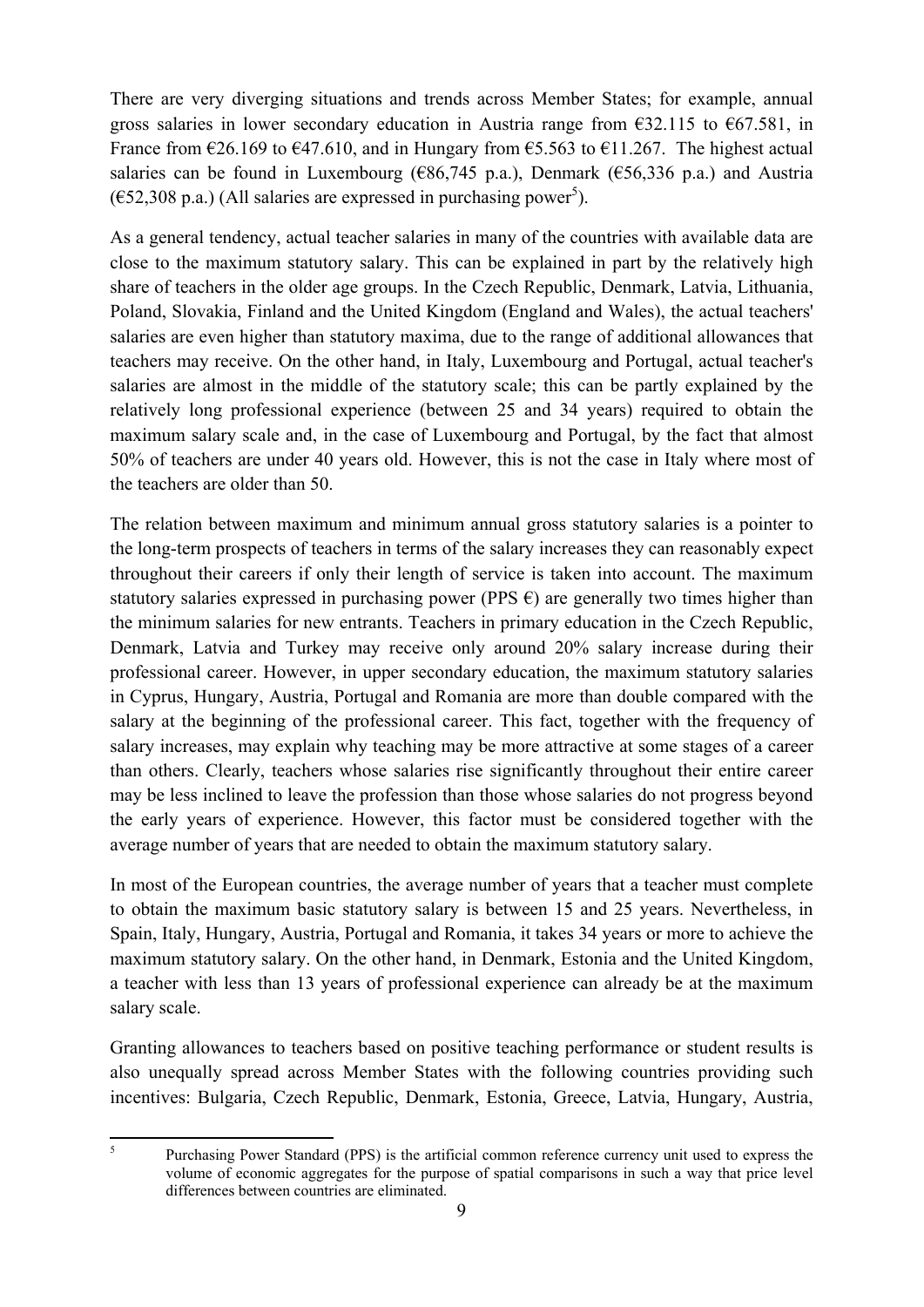Poland, Romania, Slovenia, Finland, Sweden, United Kingdom (England and Wales; Northern Ireland), and Turkey.

By mid-2010, the economic crisis had taken its toll on teachers' pay, increasing numbers of countries cutting both salaries and allowances such as holiday pay and bonuses. Greece reduced teachers' basic salaries by 30% and stopped paying Christmas and Easter bonuses. Ireland cut salaries for new teachers by 13% in 2011, and those appointed after 31 January this year faced a further 20% drop in pay due to the abolition of qualification allowances. In Spain, salaries of teachers and other public sector employees were cut in 2010 by around 5% and have not been adjusted to inflation since; similar measures have been applied in Portugal.

# <span id="page-9-0"></span>*-* Responsibility for the definition of teachers' competences<sup>6</sup>:

The levels at which key decisions are taken about the competences required to be employed as a teacher vary. In a few Member States (e.g. Cyprus, Estonia, Slovenia, Germany and UK) the decision is centralised and taken by ministries or other government bodies. In a large number of countries (e.g. Austria, Belgium, Bulgaria, Denmark, France, Hungary, Ireland, Latvia, Lithuania, Luxembourg, Netherlands, Poland, Portugal, Romania, Slovakia, Spain, Sweden) competence requirements are outlined at national level, but are adapted or further defined at a lower level by teacher education institutions. In few other Member States (e.g. Finland, Czech Republic, Greece, and Malta) the competence requirements are only set by teacher education institutions.

Those countries where the decision is taken at national level tend to have more explicit and detailed descriptions of the competences that teachers are required to possess. In those countries where teacher education institutions have the autonomy to decide, the definitions of competences of teachers tend to be more diverse.

# <span id="page-9-1"></span>*- Recruitment and retention of teachers<sup>7</sup> :*

There are three broad types of systems for the recruitment of teachers in the EU:

- 'Open recruitment'- this refers to a decentralised system where recruitment is usually the responsibility of the school or local authorities. This system is used in a vast majority of European countries. Teachers are in most cases directly employed by schools and have contractual status based on general employment legislation.
- Recruitment based on competitive examinations  $-$  a minority of countries apply this system (France, Spain, Italy, Luxembourg, Malta, Greece). Many, but not all of these staff, are employed by central or regional education authorities and become career civil servants, a status which guarantees appointment for life.
- Some countries also use 'candidate lists' for recruiting teachers: applications for employment are made by submitting candidates' names and qualifications to the education authority.

 $\frac{1}{6}$  The data referred to in this section come from: Finnish Institute for Education Research 2009, '3 studies to support School Policy Development, Lot 2: Teacher Education Curricula in the EU', Final Report.<br>
Function: Key Dete on Teachers and School Leaders, fortheoming, provisional data

Eurydice: Key Data on Teachers and School Leaders, forthcoming, provisional data.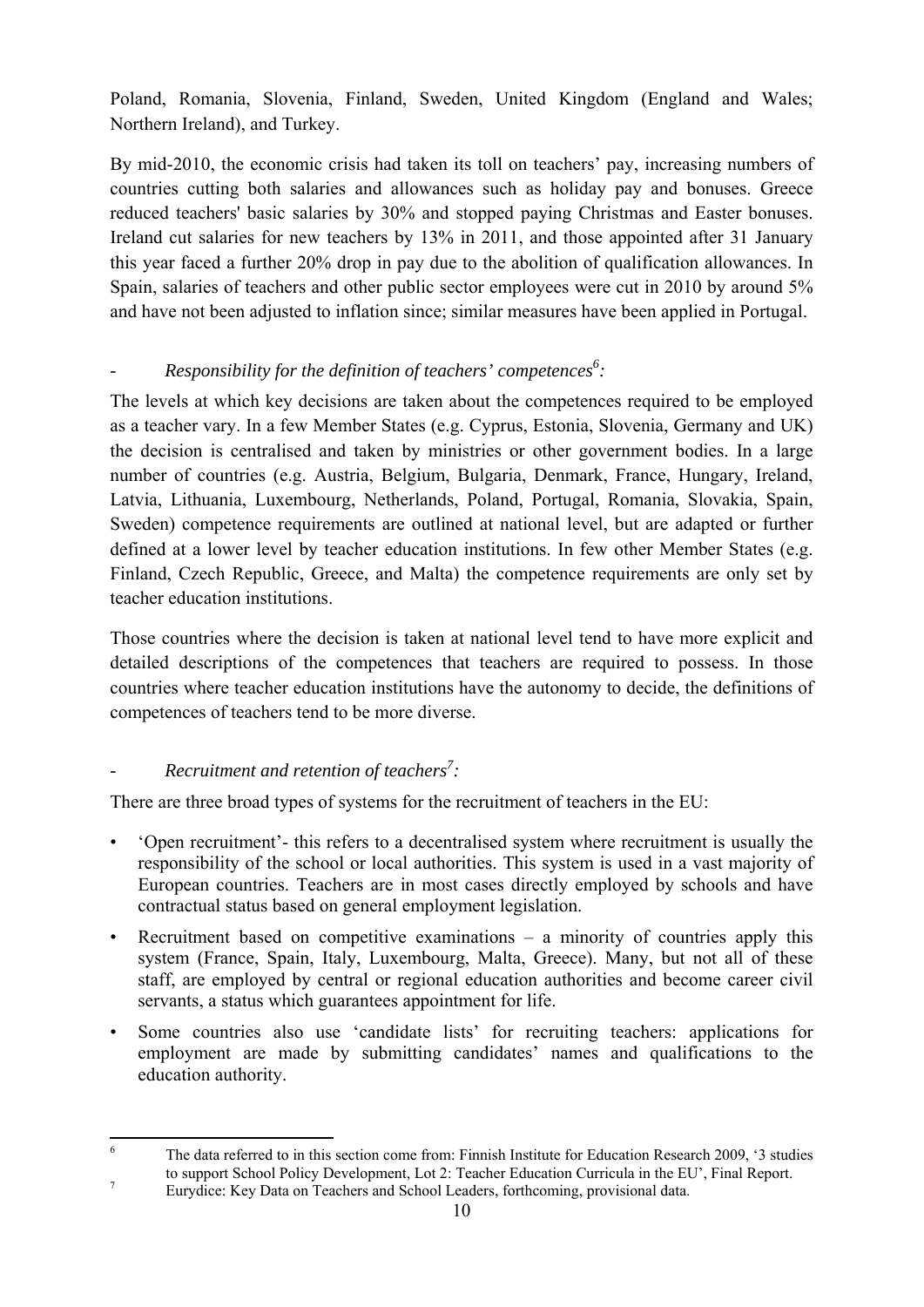The recruitment system does not, however, correspond exactly to the status conferred on the teacher. Today, the status of career civil servant is less widespread than before; in several countries it exists alongside the category of employees with contractual status. In some other countries (Hungary, Slovenia, Finland), teachers are employed by public authorities under legislation which is distinct from contractual teachers without the notion of appointment for life.

Overall, only three Member States offer permanent contracts to a high proportion of new teachers (Malta (88.5%), Lithuania (70.5%), and Estonia  $(60\%)^8$ ; in others (e.g. Austria, Belgium, Ireland, Italy, Poland, Portugal, Slovenia, Spain), over 80% of the new teachers are offered fixed term contracts, and in many countries (e.g. Finland, Greece, Poland, Portugal, Romania, Slovakia, Spain and UK) the retention of teachers appears problematic. As many as 40% of young teaching staff may leave before having completed five years in Belgium, and 20% in the Netherlands.

# <span id="page-10-0"></span>*- Induction support for new teachers:*

Only half of EU countries or regions offer comprehensive, system-wide induction support to teachers after entering the profession.

However, several countries including Cyprus, Estonia, Ireland, Netherlands, UK (Scotland) and Norway have started to implement induction support systems.

# <span id="page-10-1"></span>*- Professional development of teachers<sup>9</sup>:*

While policies aiming to promote professional development exist in most countries, they remain rather limited in nature. Nearly 90% of teaching staff say they have recently taken part in professional development activities, but there is considerable country variation in the type of activity, its impact, the intensity of participation, and the age and proportion of teaching staff participating.

Continuing professional development (CPD) is considered as a professional duty for teachers in 24 European countries or regions.

The most common incentive for participation in CPD is a possibility of promotion. In 17 European education systems, participation in CPD is linked to promotion or a system of advancement to a different occupational grade. Professional development is however rarely the sole condition for advancement but rather a valuable asset. It is also an important dimension when evaluating teachers. Several countries do not offer any incentive to teachers for participating in  $CPD^{10}$ .

Only some Member States (e.g. Belgium, Czech Republic, Lithuania, Malta, UK) have compulsory professional development for teachers as part of their school development plans.

 $\frac{1}{8}$ ibidem.

<sup>9</sup> Sources: European Commission/OECD: 'Teachers' professional development, Europe in international Comparison';

Eurydice / Eurostat 2012, 'Key Data on Education in Europe 2012'<br>
Eurydice: forthcoming - provisional data.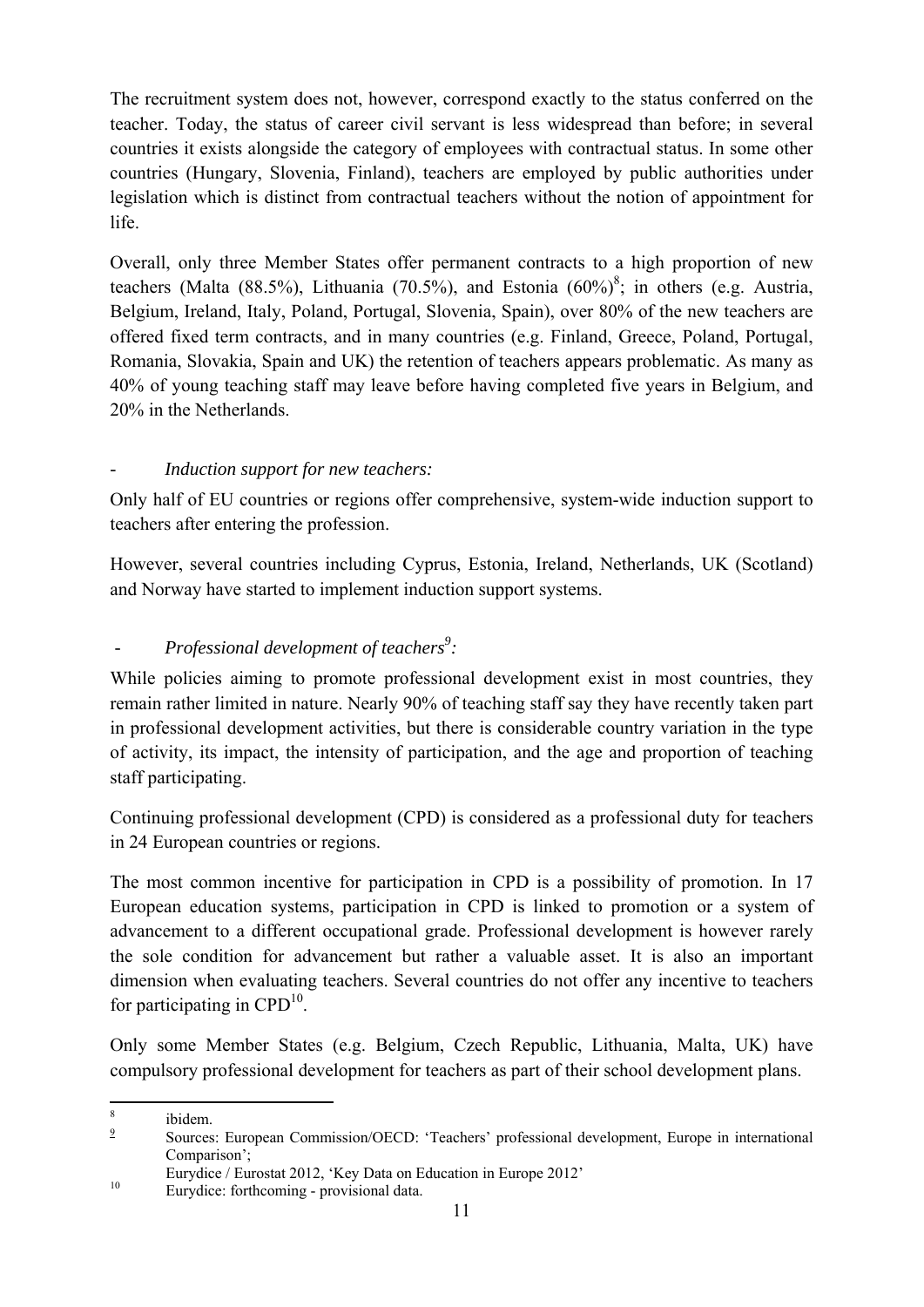The perceived need by teachers for professional development seems to be greater than the actual possibilities they have. Many teaching staff either do not find suitable professional development, or cannot attend because of conflicting work schedules. A considerable proportion of teachers feel that they require more professional development than they currently receive.

The most widespread type of professional development activity takes individual teaching staff out of their schools, to follow a course whose relevance to individual or institutional needs, and therefore its impact, might be limited.

# <span id="page-11-0"></span>*- Feedback on teachers' performance11*

Generally speaking, not enough teachers receive effective and regular feedback on their own teaching performance to support their professional development effectively. Some countries (e.g. Bulgaria, Lithuania and Slovak Republic) have made efforts in this direction, the absence of feedback is particularly acute for new teachers; many new teachers report never having received feedback (e.g.: 55% in Italy, 45% in Spain, and 25% in Portugal and Ireland).

# <span id="page-11-1"></span>*School leaders*

# <span id="page-11-2"></span>*-* Administrative burden<sup>12</sup>:

On average, school leaders spend more than 40% of their time on management and administrative activities rather than, for example, developing curriculum and pedagogical activities, teaching, or communication with parents and students. In Belgium, Denmark, Italy, Sweden and Norway, school leaders spend 50% of their time on management and administrative activities. Only school leaders in France and Bulgaria spend less than 40% of their time on such issues.

# <span id="page-11-3"></span>*- Recruitment, induction and professional development<sup>13</sup> :*

In general, the number of applicants for school leadership posts is often very low; significantly this is not the case for positions of middle leaders, assistants or deputy principals. As for teachers the average age of principals in many countries is now over 50. The age profile is particularly alarming in secondary education in most countries. This profession is also characterised by gender imbalance, with most school leaders being male.

In almost all countries, professional teaching experience is the basic condition for appointment. The amount of experience required ranges from three to thirteen years and is generally between three and five years.

At the same time succession plans encouraging staff to progress from teaching to managerial positions are rare across Member States, though there are some positive examples in place: the UK (England) has developed specific 'fast track' programme that provide accelerated

 $11$ <sup>11</sup> OECD 'Creating Effective Teaching and Learning Environments. First Results from TALIS'. 2009.<br>
<sup>12</sup> Eurydice *Key Data on Education in Europe 2009*. Brussels: EACEA.<br>
<sup>13</sup> Sources: OECD (2008) 'Improving school leader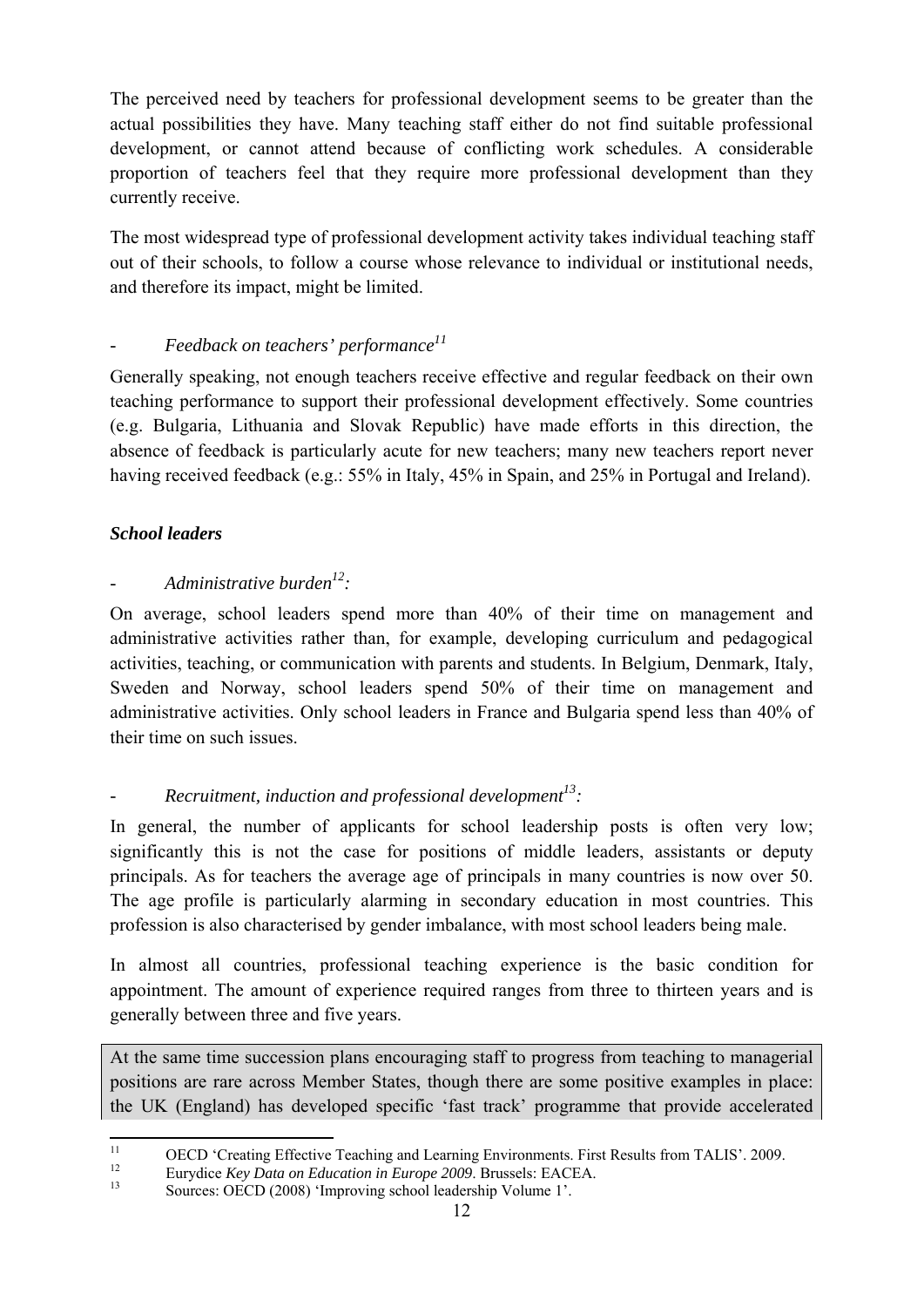leadership development to those classroom teachers who have been identified as having the potential to progress rapidly to senior leadership positions.

Continuing professional development (CPD) for School Leaders is considered a professional duty in 22 countries or regions<sup>14</sup>. In the United Kingdom (England, Wales and Northern Ireland) for example, the National College for School Leadership provides a range of professional development opportunities for serving school heads.

Some countries define the minimum amount of time to be dedicated to CPD. In the French Community of Belgium for example, school heads have to follow CPD activities during six half days per year. In Latvia, CPD for school management consist of 36 hours in three years.

In Spain, Lithuania, Portugal and Romania participation in CPD activities is not only a professional duty but also a prerequisite for career advancement and salary increases. In Slovenia and Slovakia, CPD is optional but yet necessary to be promoted.

In 15 countries, CPD is optional for school heads. However, school heads might well be supported and encouraged to participate. In the Flemish Community of Belgium, for example, schools have a special training fund for the CPD of school heads allowing them to have the cost of CPD covered throughout their career. In Ireland, the 'Leadership Development for Schools service' offers programmes for recently appointed school heads and for more experienced school heads working together in school teams.

# <span id="page-12-0"></span>*Teacher educators*

# <span id="page-12-1"></span>*- The profile of teacher educators:*

Many people have responsibilities for educating teachers (university academics in subject departments and in departments of education, teaching practice supervisors, school mentors, induction tutors; those in charge of continuous professional development...). They work in multiple contexts (universities, schools, private sector, trade unions …).

Policies to support the education of teachers are rarely systematic. It appears that many Member States do not have systematic evidence or monitoring about the profiles of teacher educators. For example, in some countries this group merely includes university lecturers. Member States such as Estonia or Belgium (Flanders) include university teacher educators as well as individuals working in a profession concerning teaching practices (this excludes teachers' professional development). Other Member States (Austria, Ireland, Hungary, Luxembourg, Netherlands, Slovenia) use a wider concept that encompasses academic staff and educators and school teachers concerned with continuous professional development.

# <span id="page-12-2"></span>*- Teacher educators' competences*

Very few Member States have standards regarding the necessary competences required to be a teacher educator. Teaching practice and basic pedagogical skills are a requirement in Belgium (Flanders), Cyprus, Estonia, Ireland, and Slovenia. In most Member States, for

 $14$ Eurydice: provisional data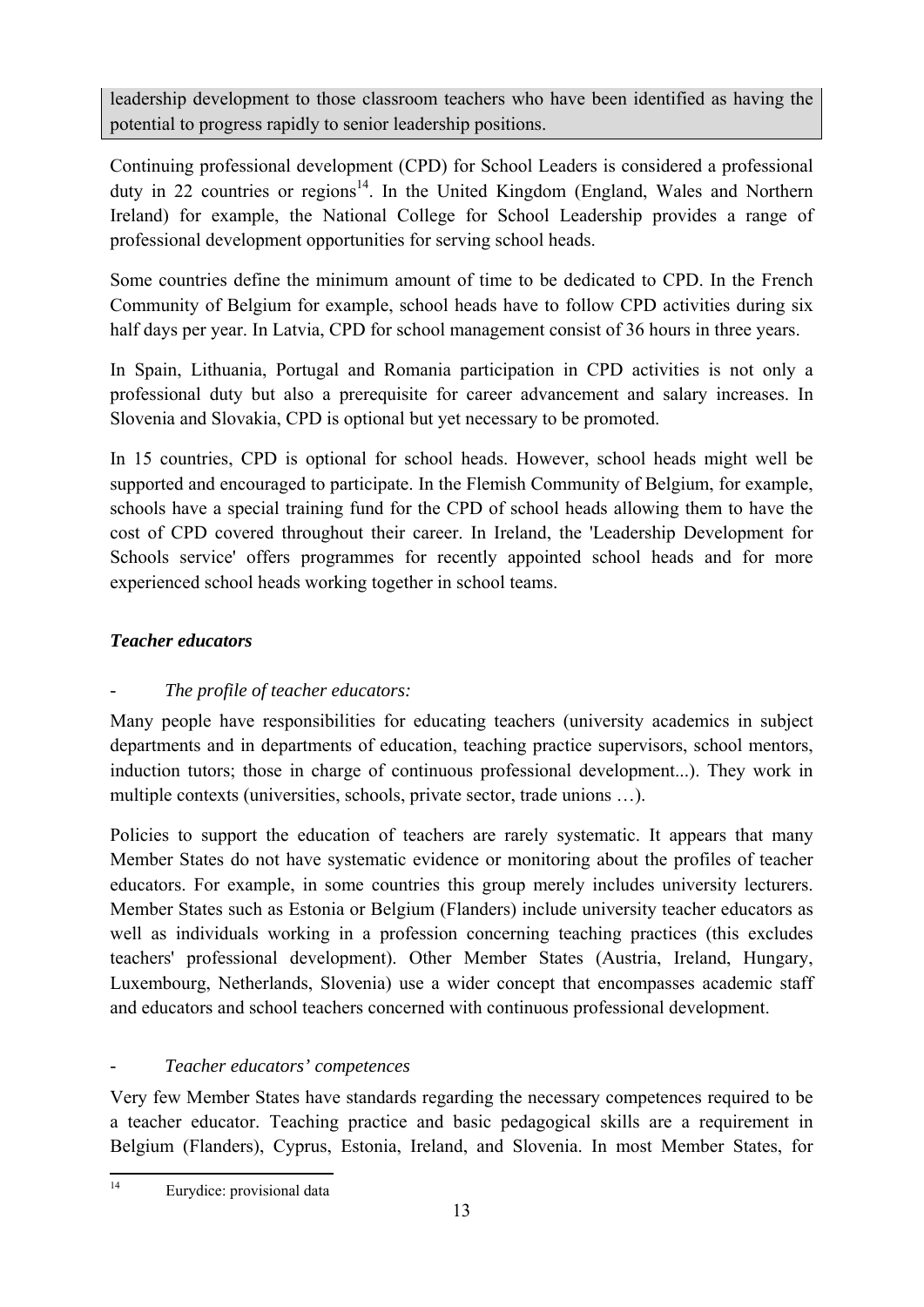example Austria, Czech Republic, Estonia, the definition of basic competences is the responsibility of central authorities. In Germany, for instance, national standards demand specific knowledge, thus employment in teacher training colleges (Ausbilder) require intercultural, collaborative, supervising and pedagogical competences.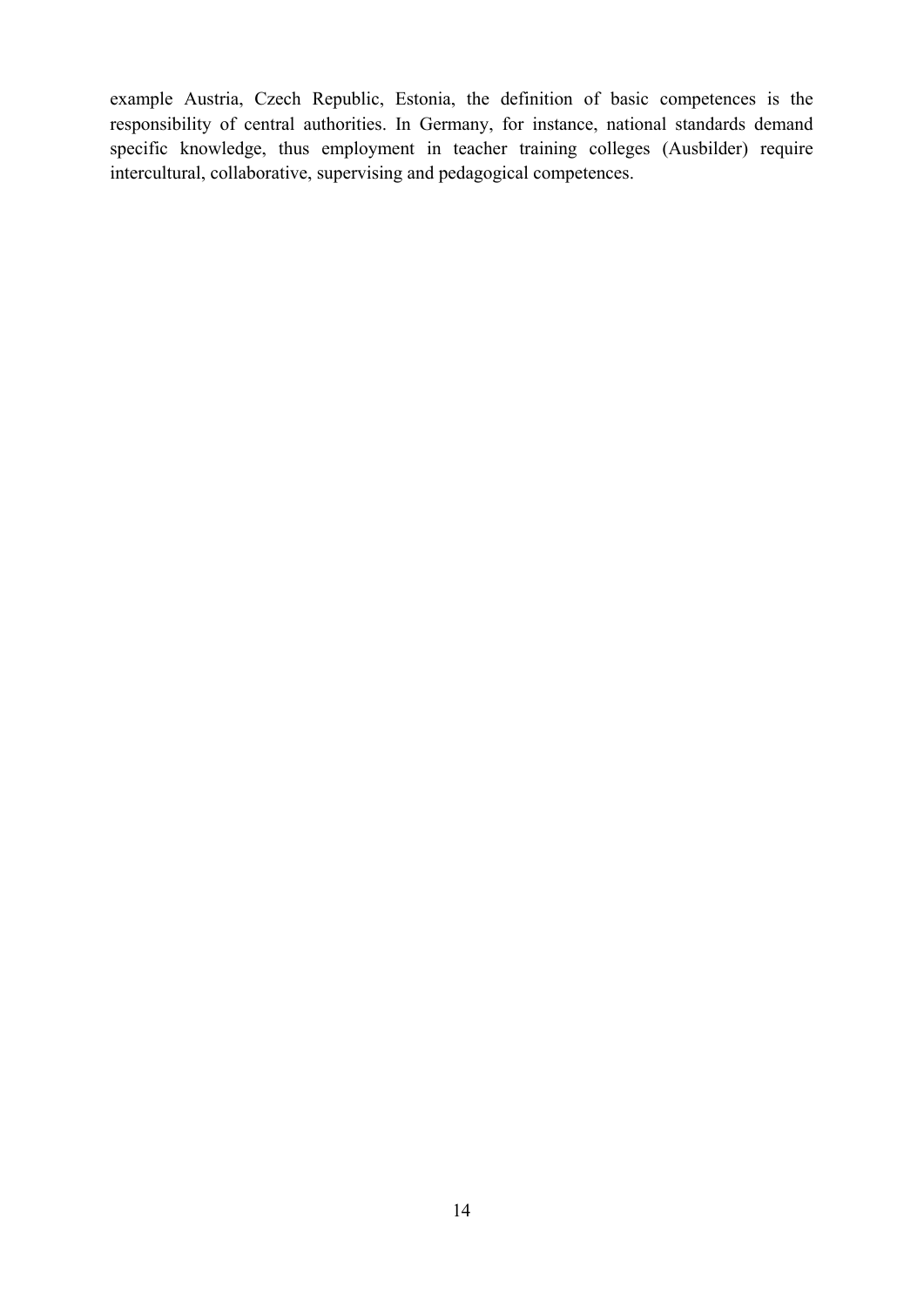#### <span id="page-14-0"></span>**2. SUPPORTING THE TEACHING PROFESSIONS: THE TIME IS NOW**

#### <span id="page-14-1"></span>*Teachers are the key to improving the performance of learners…*

The key aim of enabling all people in the European Union to acquire and continuously upgrade the competences they need for life, whilst also fully developing their human potential, puts the spotlight upon the many different ways in which European societies conceive of education and training, and organise themselves to provide it.

Variation in learner achievement is predominantly a product of individual and family background characteristics; Member States therefore need to strengthen their efforts to reinforce equity of opportunity, treatment and outcomes in education systems, and indeed in society as a whole. Within educational institutions, however, teaching professionals are the most important determinants of how learners will perform; and it is what teachers know, do, and care about that matters.

The EU is fortunate that the major proportion of its teaching workforce is made up of highly experienced and committed professionals who devote themselves to helping each and every learner to be the best that they can be. They generally work many hours more than they are required to do. They regularly engage in professional development to extend their competences. However, there is an increasing trend that, as teachers leave the profession, institutions are obliged to fill vacancies with unqualified staff or trainees.

# <span id="page-14-2"></span>*The crisis has had a strong impact on funding<sup>15</sup>…*

The salaries of teaching staff account for around 70% of current spending on education (in primary and secondary education: 73%), yet systems of recruitment, education and support for the teaching professions continue to show important weaknesses, which prevent Member States from getting the best return on this investment.

The global economic downturn and declining revenue in many Member States in recent years have aggravated this problem and put greater pressure on education and training budgets, as countries try to balance their public finances. Fiscal constraints have led to cut-backs in public funding for some phases of education, such as adult learning. Some Member States' responses to the economic crisis have had a negative impact on the status of the teaching professions, which risks engendering high costs later.

Provisional data from Eurydice show that the economic crisis is impacting differently on education and training systems in different Member States. In the period 2007 to 2010, for example, while some countries have seen a drop in general government expenditure on education as a share of total public expenditure, many have shown stability, and some have seen a rise. However, in the period 2010 – 2012, budgets for school education decreased in a significant number of countries Belgium (French Community), Bulgaria, Estonia, Ireland,

 $15$ Sources: Eurydice: forthcoming - provisional data; ETUCE / EFEE, 'Recruitment and Retention in the Education Sector', forthcoming.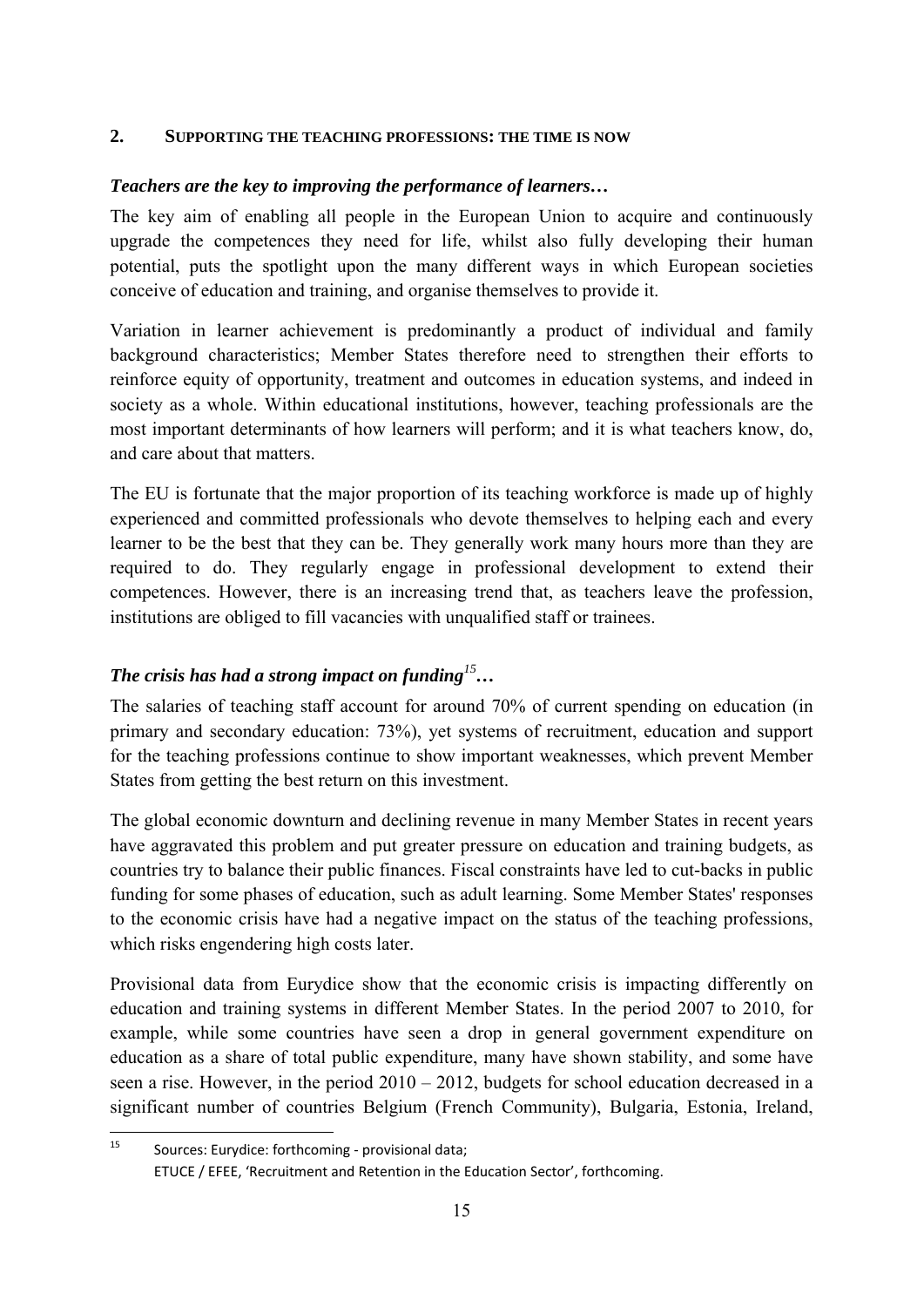Italy, Cyprus, Latvia, Romania, Croatia, Slovakia, and Turkey. Teachers in Ireland, Greece, Spain, Portugal and Slovenia are the worst affected by budget restrictions and austerity measures. Teachers' salaries in Bulgaria, Cyprus, Estonia, France, Hungary, Italy, Latvia, Lithuania, United Kingdom, Croatia and Liechtenstein have fallen slightly or stayed the same. In Romania the decrease was 17%, and in Cyprus, Latvia, Slovakia, Croatia the decrease was over 5%. However, in four countries, the Czech Republic, Poland, Slovakia and Iceland, teachers' salaries have increased since mid-2010, while pay in Romania is now almost back to pre-crisis levels.

In tertiary education, budgets decreased in the same period by as much as 20% in Estonia, and by over 10% in half of countries.

In general in the EU, teachers appear to be losing some of their purchasing power. In 20 education systems, cuts have been made in teaching staff salaries or a salary freeze has been applied.

There are indications that more Member States are employing more teaching staff on temporary and short-term contracts. At the same time, according to a forthcoming joint study by the teacher unions and the education employers, there are existing and/or forecast teacher shortages at all levels of school education across half or more of the twenty European countries they surveyed, particularly in mathematics, sciences, technical subjects, languages and arts. In Greece, Spain and the United Kingdom, respondents observed an increased number of redundancies and unfilled vacancies at the primary level, as a consequence of the impact of the crisis on public budgets and teacher recruitment.

Funding for teachers' continuing professional development has been reduced in at least six countries (Bulgaria, Italy, Spain, Portugal, Slovenia, UK (Wales)).

Teaching staff are also affected in other ways. Budgets for construction, maintenance and renovation of educational institutions (ISCED 0-3) have decreased between 2010 and 2012 in several countries (Finland, Spain, Portugal, UK (England), Ireland). Budgets for computer equipment have decreased in Spain, Portugal, Cyprus, Poland and Iceland. Funds for specific programmes of support (for linguistic, geographical, social or other reasons) have decreased in Belgium (Flemish Community), Czech Republic, Ireland, UK (Wales) and UK (England).

## <span id="page-15-0"></span>*… also brings certain opportunities<sup>16</sup>*

Research confirms that, in many Member States, the career choices of teaching staff or teacher candidates are strongly influenced by labour market conditions. When the labour market is depressed, teaching graduates and teaching staff are less likely to take up a job outside education and teaching is considered a "fall-back" profession. Conversely, when the labour market is buoyant, teaching graduates and teaching staff more often move into jobs in sectors outside education. The supply of male teaching staff is more sensitive to the condition of graduate employment and relative wages than the supply of females.

16

<sup>16</sup> European Commission, 'Mobility of Teachers and Trainers. Final Report', London: GHK, 2006.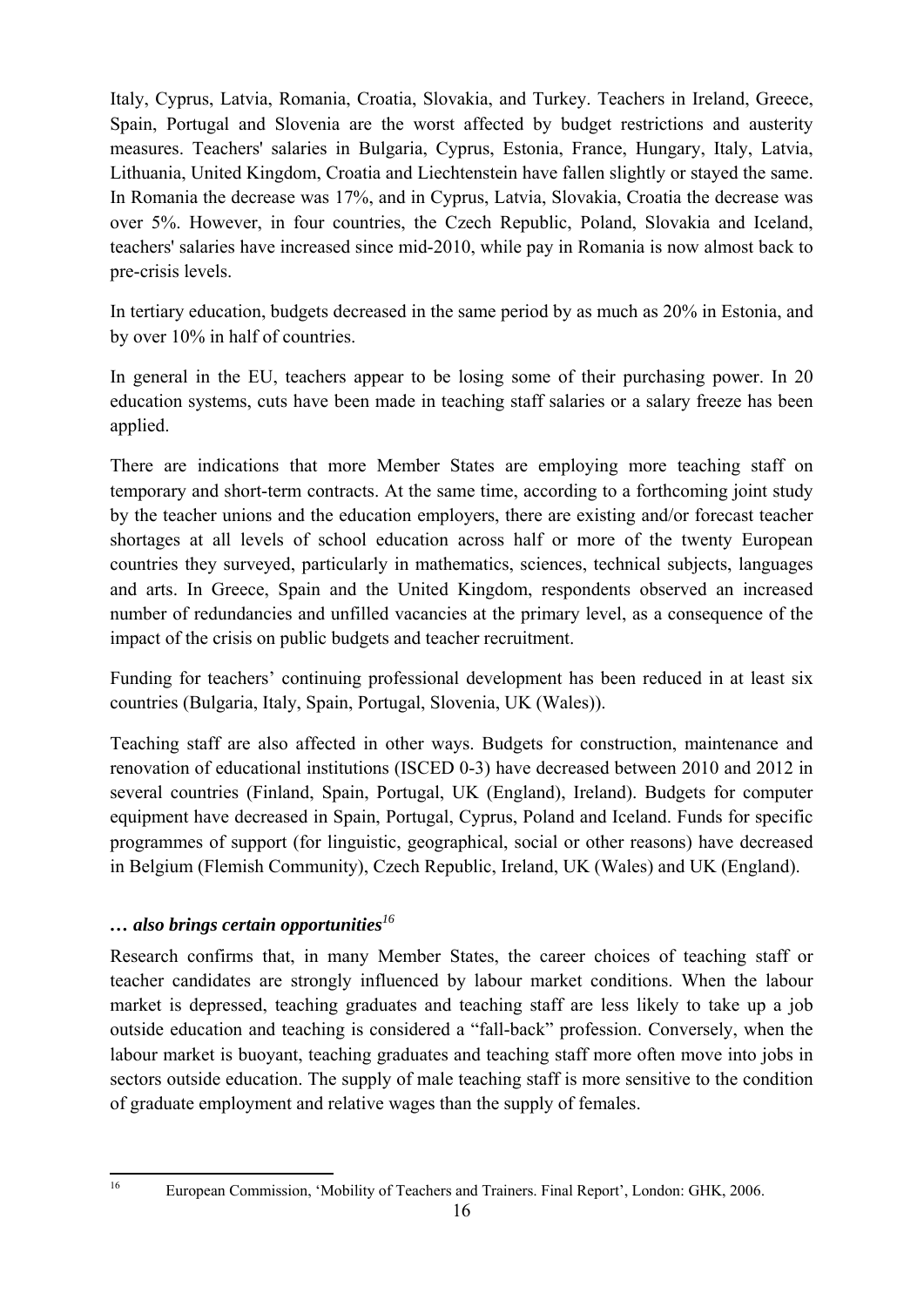This suggests that the current difficult economic climate could make teaching careers more attractive; there is therefore now an opportunity for Member States to attract better qualified candidates from a wider pool than before, and to select them more rigorously. Furthermore, current conditions are likely to make teaching careers more attractive to men, giving Member States an opportunity to redress the gender imbalance at many levels of the teaching professions. The joint ETUCE/EFEE survey on recruitment and retention gives an indication that this trend is already happening, with an increasing number of candidates for teaching positions in some countries (Spain, Ireland), and more male graduates in shortage subjects.

Against this, and as showed above, it must also be noted that whilst some Member States have chosen to protect teacher salaries during recent rounds of expenditure cuts, others have significantly reduced the salaries (and pensions) of teachers, who were already poorly paid by comparison with other professionals. This will not make it easy to recruit into the profession candidates of the highest possible calibre – the kind of candidates who might otherwise join professions such as medicine or the law.

## <span id="page-16-0"></span>*Demographic trends point to a serious shortage of teachers in Europe<sup>17</sup>….*

Demographic ageing is a general long-term trend across Europe. It is particularly acute and immediate in the case of teachers.

Some Member States will shortly have to recruit large numbers of new teaching staff - in all subjects - to fill the gap left by a big wave of teacher retirements. In Sweden, Germany and Italy, for example, around 50% of the teaching workforce is aged 50+.

There is a general shortage of male staff, especially in early childhood education, primary and lower secondary education. Some sectors can expect to see a rising demand for staff; for example, the growing number of adults needing to upgrade skills may lead to increased demand for adult educators and trainers.

 $17$ 

<sup>17</sup> Eurydice 'Key Data on Education in Europe 2012'. European Commission, EACEA.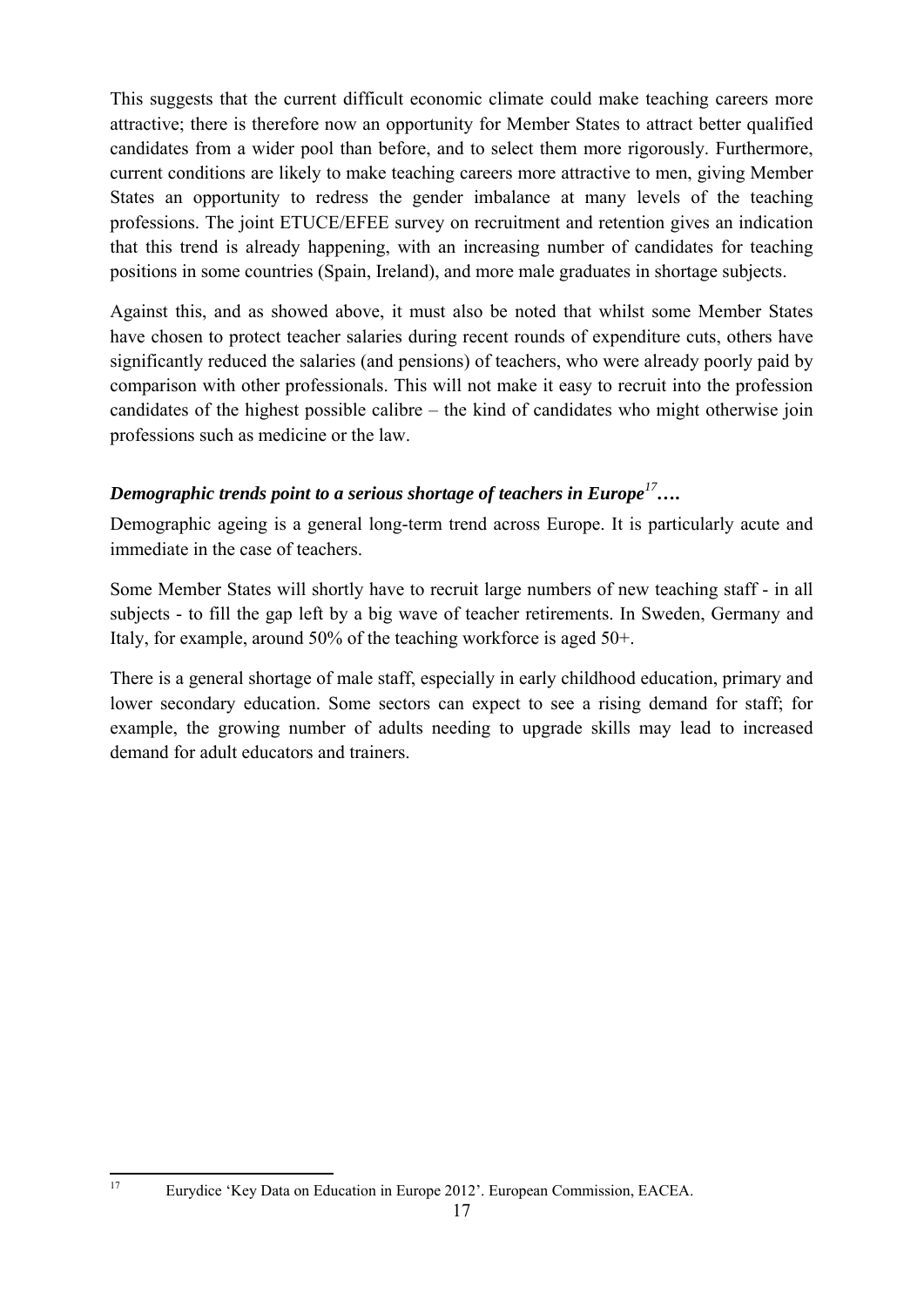

**Age distribution of teachers in lower and upper secondary school. %. 2010 (Source: Eurostat, UOE; in Eurydice Key Data on Education 2012)** 

In some sectors, such as early childhood education and care (ECEC), there is a general shortage of qualified staff. Many countries have serious shortages of suitably trained school teaching staff in some subjects, including science, maths, ICT and foreign languages. PISA 2009 found that 20% of 15 years olds were in schools where a lack of qualified mathematics or science teaching staff was hindering instruction.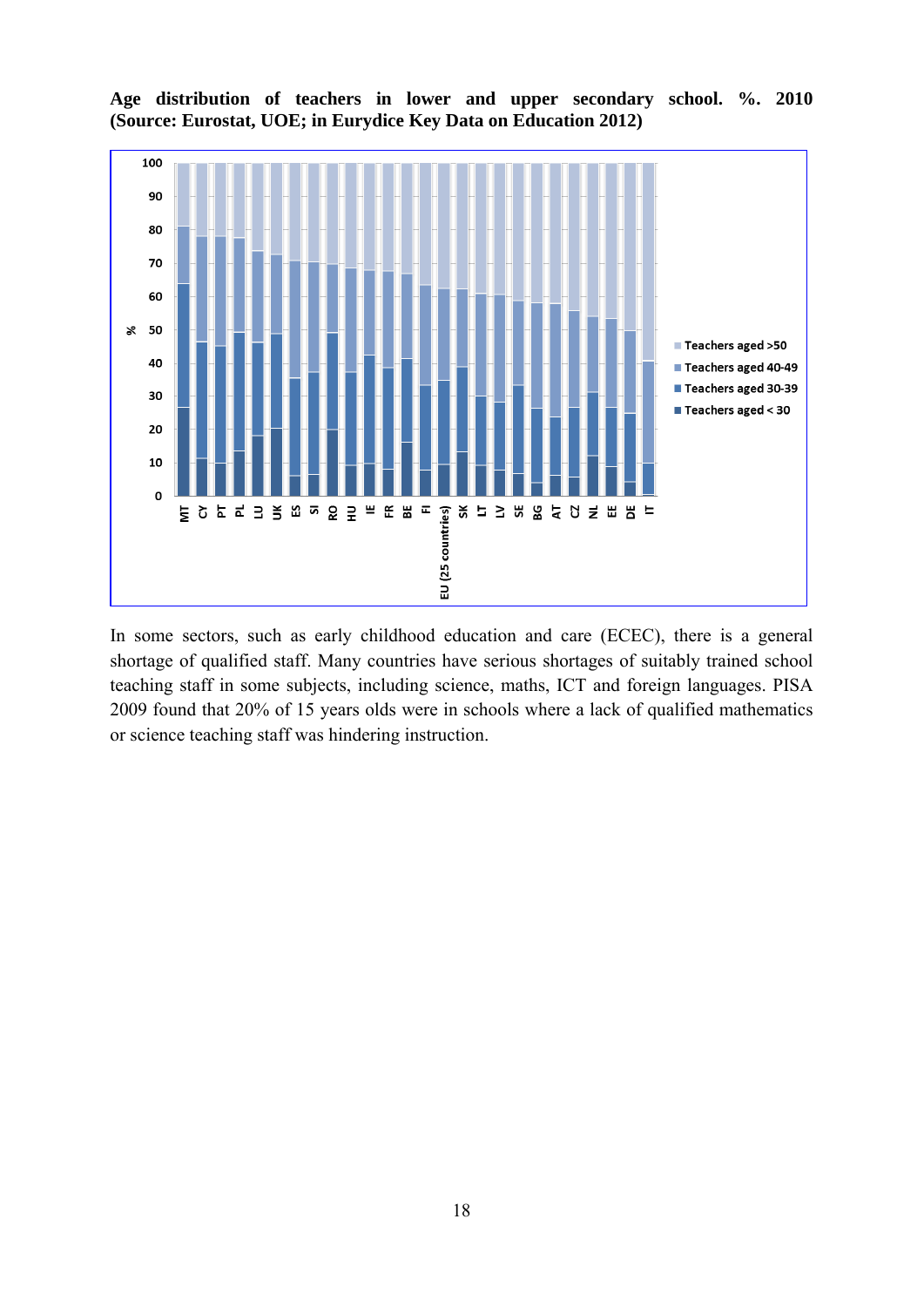**Percentages of students aged 15 attending schools where teaching is affected by a lack of qualified teachers in the core subjects, 2009.** 



**(Source: OECD, PISA 2009 in Eurydice** *Key Data on Education 2012***)** 

## <span id="page-18-0"></span>*…and changes in the ways people teach and learn call for a new set of competences… <sup>18</sup>*

There are several other factors which point to the need for Member States to review and reform their policies in support of the teaching professions, as a matter of priority. Not only is the economic crisis forcing spending decisions on education that have long-term consequences for the teaching profession, but also are there rapid developments in ICT and digital media which have huge impact on learning and teaching.

Our evolving understanding of learning and teaching also includes significant developments in neuroscience and a better and deeper knowledge of the many and varied ways in which people learn. The changes in how we understand learning, and the roles of learner and teacher mean that we can no longer afford to build education systems on the outdated notion that the teacher merely 'transmits' existing knowledge into the heads of passive learners. But nor does the evidence support a complete reliance on 'constructivist' approaches, seeing teachers only as 'co-creating' knowledge with their students.

Teaching professionals now face unprecedented challenges; the demands that society places on them are constantly evolving at the same time as our understanding of what makes for effective learning. A key challenge is not so much updating staff subject knowledge, as deepening their understanding of pedagogy and how it connects with the wider world of learning. Changes in the content of what is taught are minimal when compared with the continuous and sustained change in "the nature of pedagogy, the technologies of teaching and

<sup>18</sup> 18 Sources: MacBeath, J. 'Future of Teaching Profession'. Cambridge University / Education International Research Institute 2012. European Commission / OECD: (2010) 'Teacher Professional Development: Europe in international comparison'.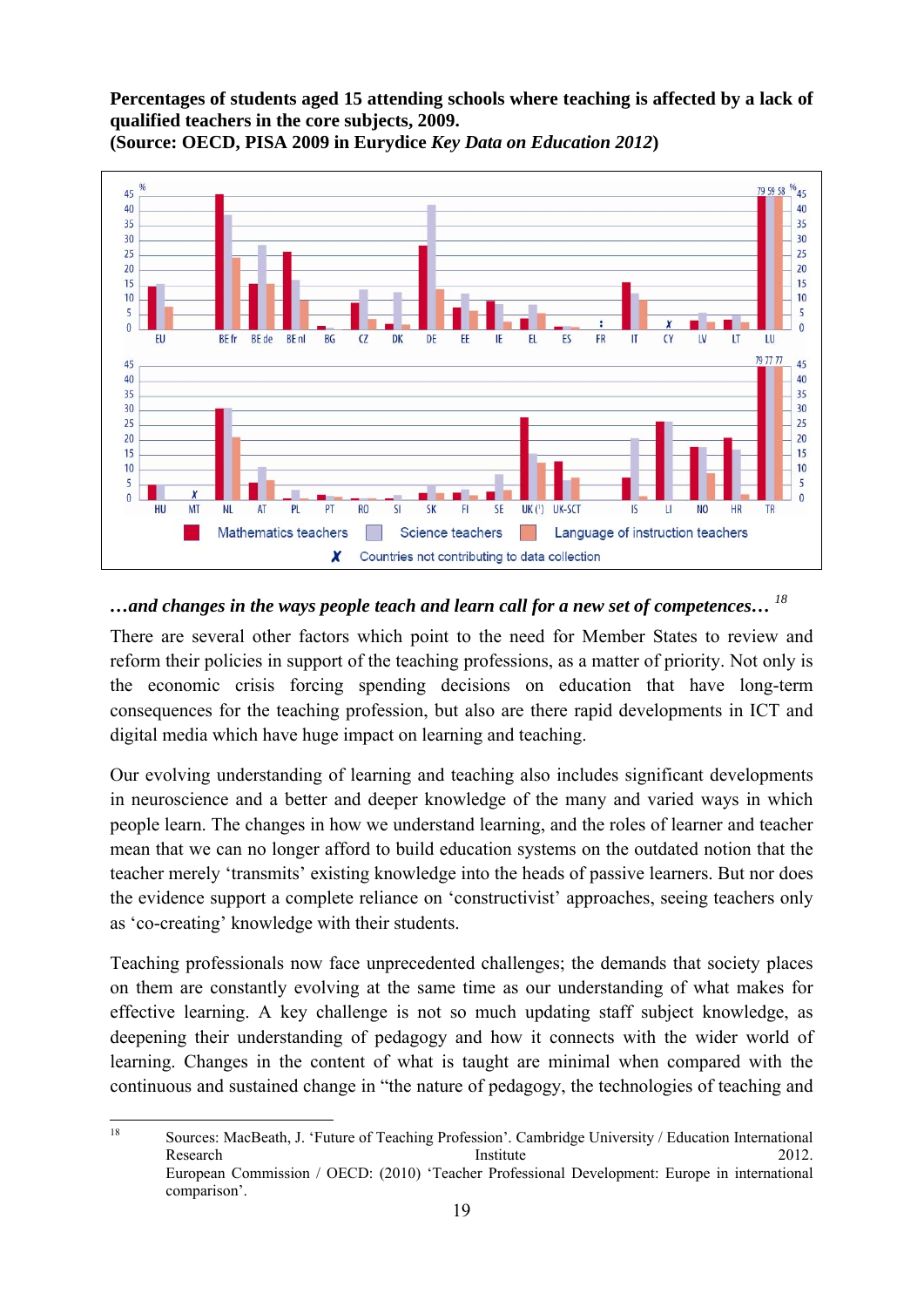learning, new contexts of learning, the social world of the child, the occupational and economic structure …". Teaching effectiveness requires all teachers to deploy a broad spectrum of classroom teaching skills and to have access to rich teaching repertoires.

This also implies a rethinking of schools and other institutions, so that they become learning environments that "encourage student engagement, ensure that learning is social and collaborative, are relevant and attuned to students' motivations, are sensitive to individual differences, provide formative feedback, promote connections across activities and subjects both in and out of school, and are demanding of every student without overloading them".

In settings where attendance is not compulsory, such as adult learning, teaching must be of sufficient quality to attract and retain learners, so as to equip them with the changing competences they need for life. Adult and VET educators play the key role in upskilling the workforce, including over 73 million low-skilled and low-qualified individuals, and in improving the social inclusion of the vulnerable individuals.

## <span id="page-19-0"></span>*These challenges call for a concerted and urgent effort to support the teaching*   $professions...<sup>1</sup>$

Policy on the teaching professions has in many Member States been a case of incremental, piecemeal changes. For each of the teaching professions, Member States face common challenges. Beyond this common ground in approach and policy, there are specific systemic challenges in different phases of education; for example, in early childhood education and care, VET and Adult education, staff is much more heterogeneous than in compulsory school education in terms of competences, extent of initial pedagogic education etc.

Learning is not separate from learners' personal lives, socio-economic situation, or the attitudes, values, traditions, and beliefs held by their community. Making education systems more relevant and effective requires an approach that recognises the interconnecting roles played by many different stakeholders, including parents, wider society and government. On the one hand, therefore, expecting the teaching professions alone to bring about complete system reform is unrealistic; on the other hand, the key expertise in promoting the quality and effectiveness of education systems day-to-day lies with teaching staff.

The current circumstances and the challenges described above amount to a strong incentive for Member States to set in train radical reforms of policies and provision supporting the teaching professions; they offer opportunities to significantly improve the quality and effectiveness of policies and programmes for the teaching workforce. But if the teaching professions are to meet the significant challenges a systemic response is needed with coherent and consistent policies and programmes for their recruitment, selection, initial education, induction, professional development and working conditions.

 $19$ 

<sup>19</sup> Sources: Schleicher A. (Ed.)(2012) 'Preparing Teaching staff and Developing School Leaders for the 21st Century: Lessons from around the World', OECD. European Commission (2012) Conclusions of the Peer Learning Conference 'Education²: Policy support for Teacher Educators', Brussels, March 2012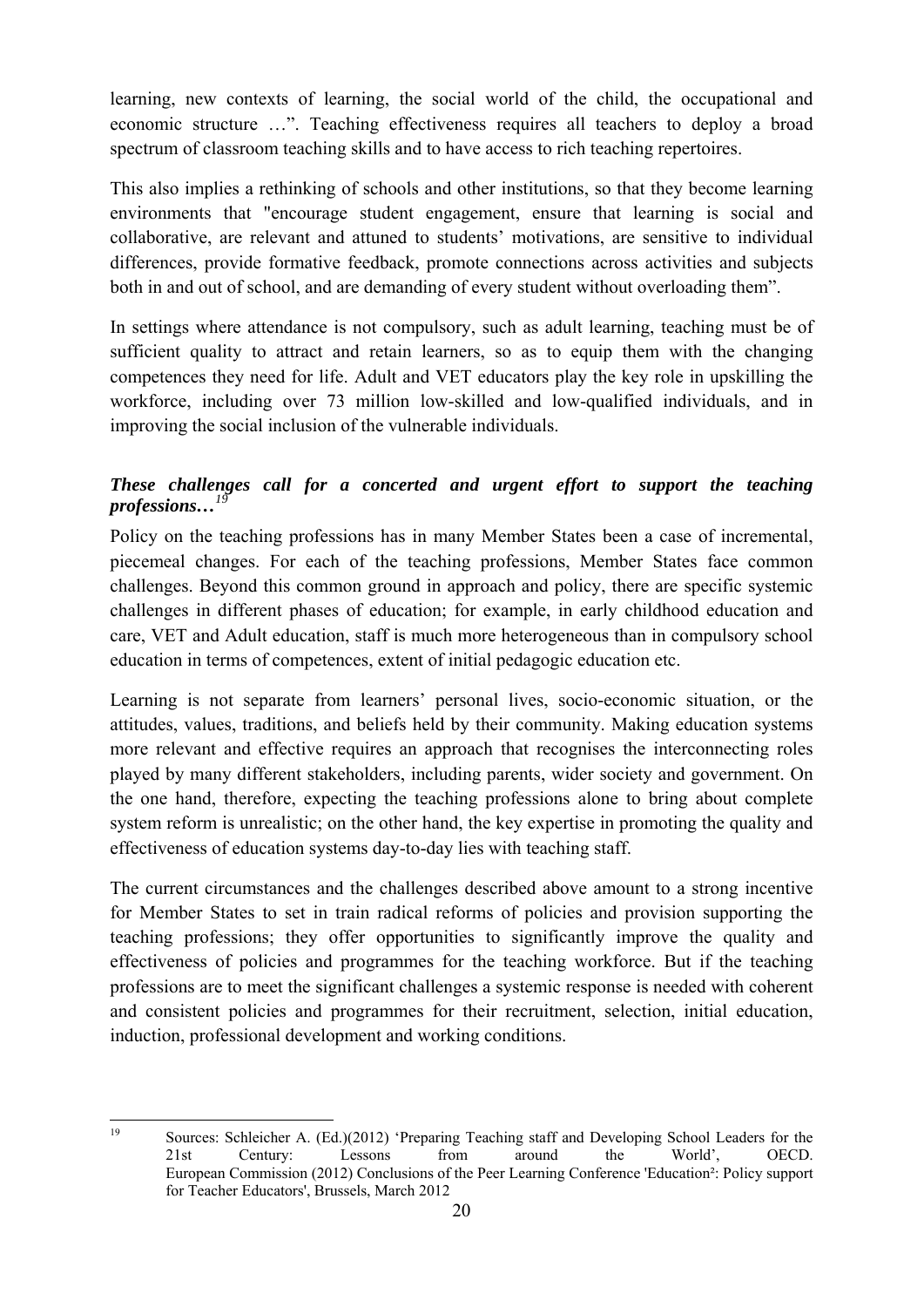The time to act is now. This economic, educational, technological and labour-market challenge is also an opportunity for policy-makers to transform teaching across the EU. The purpose of this paper is to outline ways to strengthen support for each of the three main groups of teaching professionals.

#### <span id="page-20-0"></span>*…which can draw on co-operation and policy frameworks jointly developed at EU level…<sup>20</sup>*

The 2010 Joint Progress Report of the Council and the Commission found that there is a clear trend across the EU towards competence-based teaching and learning, and that the European Framework of Key Competences has contributed considerably to this.

In September 2012, the EU High Level Group of Experts on Literacy recommended that all teachers in primary, secondary and adult education possess a wide range of literacy-specific teaching strategies as part of their initial education and professional development.

In November 2009, Ministers reached a number of clear conclusions on the development of teachers and school leaders: teacher education and professional development needs to be seen as a lifelong task, and be structured and resourced in coherent and coordinated provision; such provision should span high quality initial teacher education, systematic support for beginning teaching staff and continuing professional development; reform needs to be thorough and systemic; and each Member State's efforts need to be coordinated and consistent.

Over five years of peer learning looking at many examples of teacher policy from around the European Union, the same key findings emerge: education systems need to be based upon trust, clarity of purpose, clear lines of responsibility, mutual respect, and a culture of learning that permeates all levels of the system.

<sup>20</sup> 20 Sources: European Commission. Communication 'Key Competences for a changing world'. COM  $(2009)$  final. Conclusions of the Council November 2009 on the professional development of teaching staff and school leaders (OJ 2009/C 302/04).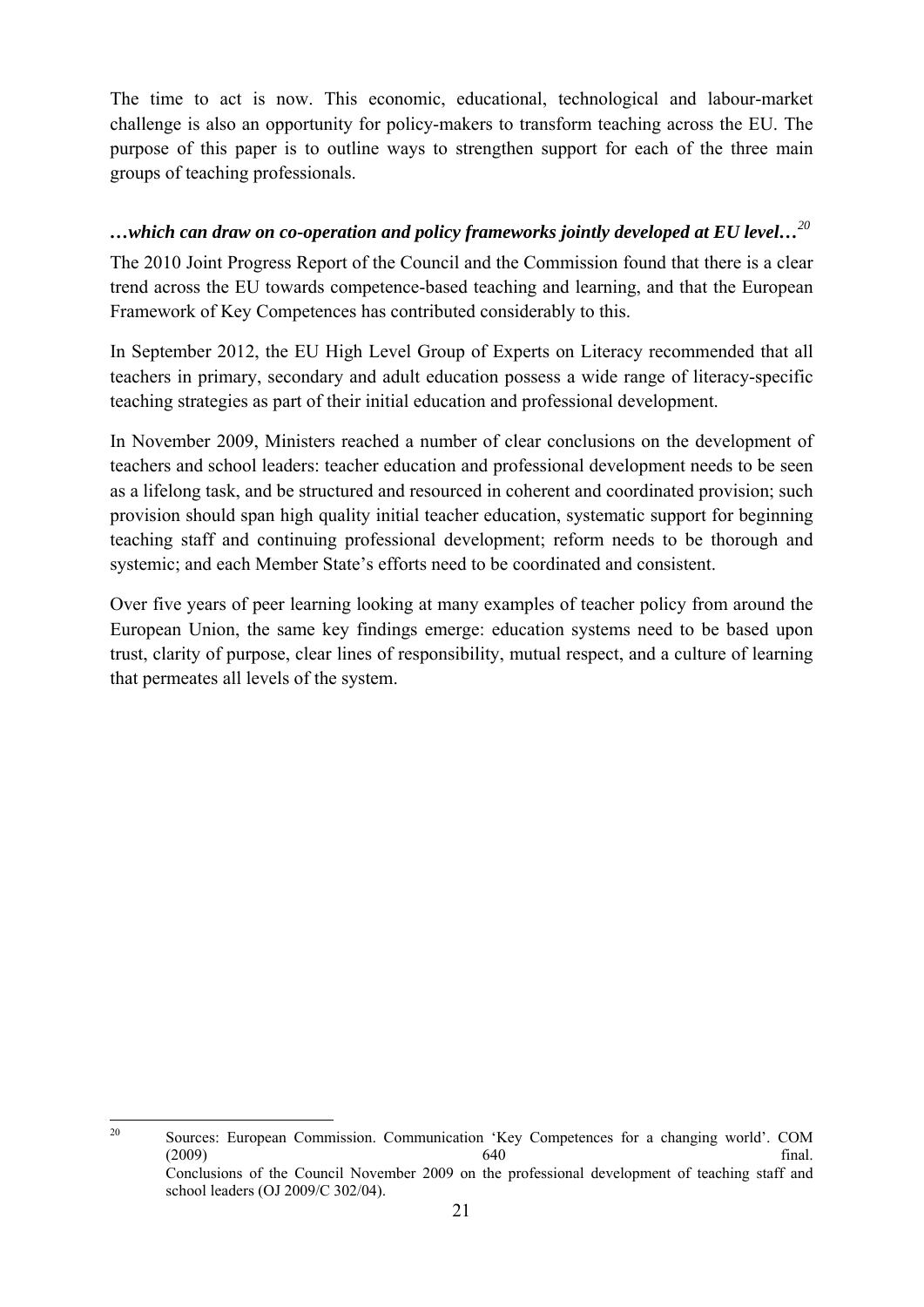#### <span id="page-21-0"></span>**3. TEACHERS: ATTRACTING AND RETAINING THE BEST**

This section focusses on policies to support the effectiveness of teachers: developing a clear understanding of the competences that all staff must possess; defining criteria and procedures to attract and select the best candidates into teaching; improving the status of the professions; assessing the effectiveness of Initial Education; providing personal and professional support ('induction') for every new member of the profession, as well as individualised provision for the professional development of teaching staff in schools and other institutions, which should be conceived as collaborative learning organizations.

#### <span id="page-21-1"></span>*3.1 New sets of teaching competences*

The teaching professions now face rapidly changing demands, which require a new set of competences. Helping all learners to develop the competences they need in a rapidly evolving society, and a global labour market based on ever higher skill levels, requires new sets of competences.

They need specific competences to enable them to work in settings that include learners with different abilities, and from ever more different backgrounds. And, of course, all teaching staff need to possess the Key Competences that all citizens are expected to have, including some that staff themselves may not have acquired during their own education, such as 'learning to learn' (*see the Staff Working Document on Key Competences accompanying the "Rethinking Education" Communication*).

Furthermore, the recent World Summit on Teaching noted that teachers need to help students acquire not only "the skills that are easiest to teach and easiest to test" but more importantly, ways of thinking (creativity, critical thinking, problem-solving, decision-making and learning); ways of working (communication and collaboration); tools for working (including information and communications technologies); and skills around citizenship, life and career and personal and social responsibility for success in modern democracies".

When many teaching staff undertook their initial education, knowledge about learning and teaching was less developed, many teaching tools were not available and the role of education and training was more narrowly conceived. For example, the increased availability of educational resources via the worldwide web (Open Educational Resources) means that both teaching staff and learners have, potentially, a much wider range of learning materials at their disposal. Research into the impact of this phenomenon on the quality of learning is not as yet available; however, teaching staff will increasingly need the competences to find, evaluate and deploy learning materials from a wider range of sources, and to help learners acquire these competences. The availability of OER may also change the nature of the teachinglearning activity itself, with self-directed learners able to take more control over their learning.

So teaching staff nowadays also need the competences needed to constantly innovate and adapt; this includes having critical, evidence-based attitudes, enabling them to respond to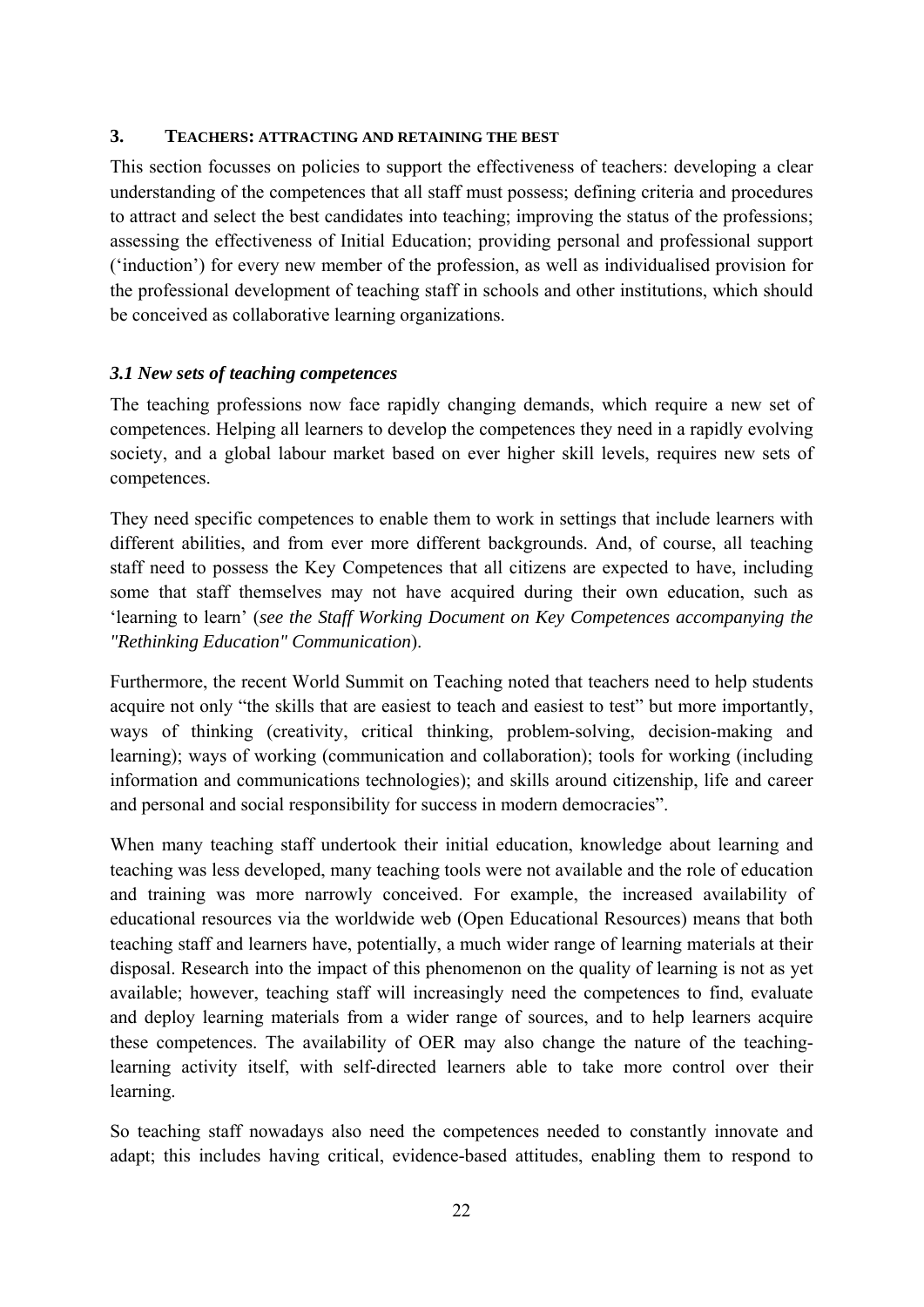students' outcomes, new evidence from inside and outside the classroom, and professional dialogue, in order to adapt their own practices.

Teaching competences are thus complex combinations of knowledge, skills, understanding, values and attitudes, leading to effective action in situation. Since teaching is much more than a task, and involves values or assumptions concerning education, learning and society, the concept of teacher competences is likely to resonate differently in different national contexts.

This range and complexity of competences required for teaching in the  $21<sup>st</sup>$  century is so great that any one individual is unlikely to have them all, nor to have developed them all to the same high degree. Attention must therefore be focused also on the competences or attributes of an education system or of a teaching team.<sup>21</sup> This, again, highlights two essential facts:

- 1. effective teaching must be collaborative, collegial; in some Member States, and in many educational institutions, this will require significant changes; and
- 2. even the best teachers cannot be fully effective if they work in a team or an education system that lacks some of the essential competences.

# <span id="page-22-0"></span>*Defining teachers' competences*<sup>22</sup>

A lack of clarity about what society can reasonably expect from its teaching staff can make it more difficult for Member States to ensure that the same high standards of teaching apply in all schools and other institutions; it can hinder sound decisions about expenditure on staffing including recruitment, selection and human resource development.

This can also have a negative impact on the status and development of the profession. While many professions are built around consensus about general standards, as well as specific practices, in teaching such common ground is too often lacking. In most professions, new knowledge is accommodated by periodically revising practice guidelines – which is not generally the case in teaching. Therefore, Member States increasingly acknowledge the need to define what teaching staff are expected to *know,* and above all be *able to do*, with clear and concise statements; these differ from Teacher Education curricula that focus mostly on what student teachers should *learn*.

- In most Member States, the competences that teaching staff should possess and be able to demonstrate - in order to carry out their tasks effectively are not defined by Government.
- However, the following countries have defined the competences that teachers require, in greater or lesser detail: Austria, Belgium (Flemish Community), Estonia, Germany, Hungary, Ireland, Luxembourg, the Netherlands, Poland, Slovenia and the United Kingdom. These competences are specifically linked to professional standards in Estonia, Germany and the UK (Scotland).

 $21$ 21 European Commission, 'Competence Requirements in Early Childhood Education and Care. Final Report'. University of East London and University of Ghent, September 2011.<br><sup>22</sup> Sources: Levin, B. 'Governments and education reform: some lessons from the last 50 years'. Journal

of Education Policy, 25 (6) 2010. Finnish Institute for Education Research 2009, '3 studies to support School Policy Development, Lot 2: Teacher Education Curricula in the EU', Final Report. European Commission, Thematic Working Group 'Teacher Professional Development': survey.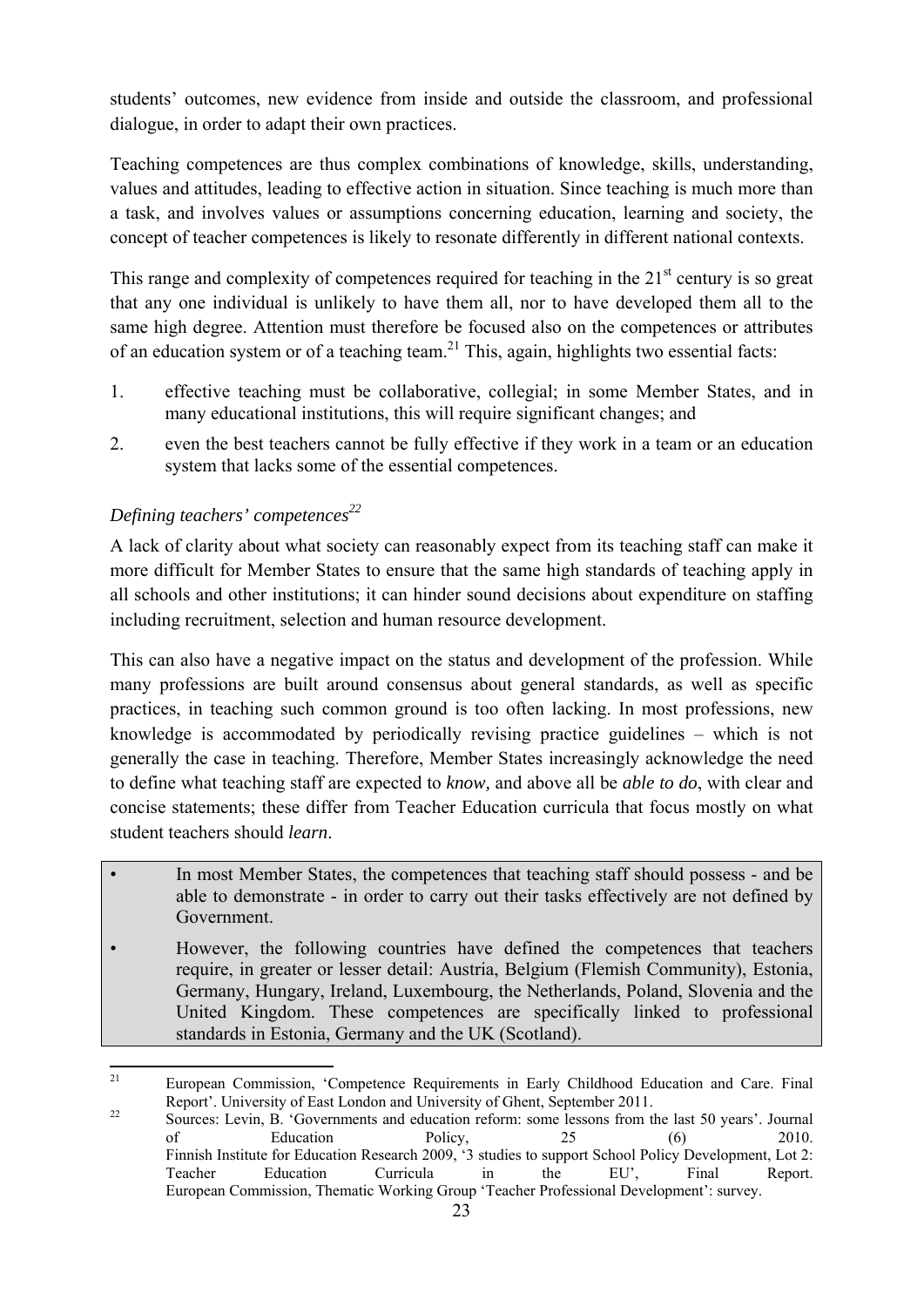- In Estonia, the competence expectations for teachers were first described in a set of Teachers' Professional Standards; these have become the conceptual foundations of teacher education and are used for updating initial teacher education study programmes and organising the induction year as well as teachers' continuing professional development. Headway is also being made in the recognition of prior learning and professional experience.
- In the Netherlands and UK (Scotland), a long-standing tradition of teacher competence frameworks provides common orientations and a shared discourse between education stakeholders, linking initial and in-service training.
- Both Germany and Sweden have been developing comprehensive policies to promote the continuum of Teacher Education - a common Educational Monitoring Strategy in Germany, and a policy focus on teacher competences in Sweden - which aim at teacher quality as connected to student learning and educational improvement.
- Serving teachers can be motivated to develop higher levels of competence as they gain experience. Belgium (Flemish Community), Croatia, Sweden and the United Kingdom (Scotland) are examples of countries that specify the competences that are appropriate at several different career stages, teaching areas or levels.

Although developing a common understanding of the purpose of education and the roles of teaching staff is challenging, it does not start from zero. Much is already known about the kinds of competence that effective teaching staff require. The following overview, drawing on policy and research, outlines a possible way to describe a core of competences (knowledge and understanding, skills and attitudes) required of teaching staff, which will find consensus amongst many education professionals.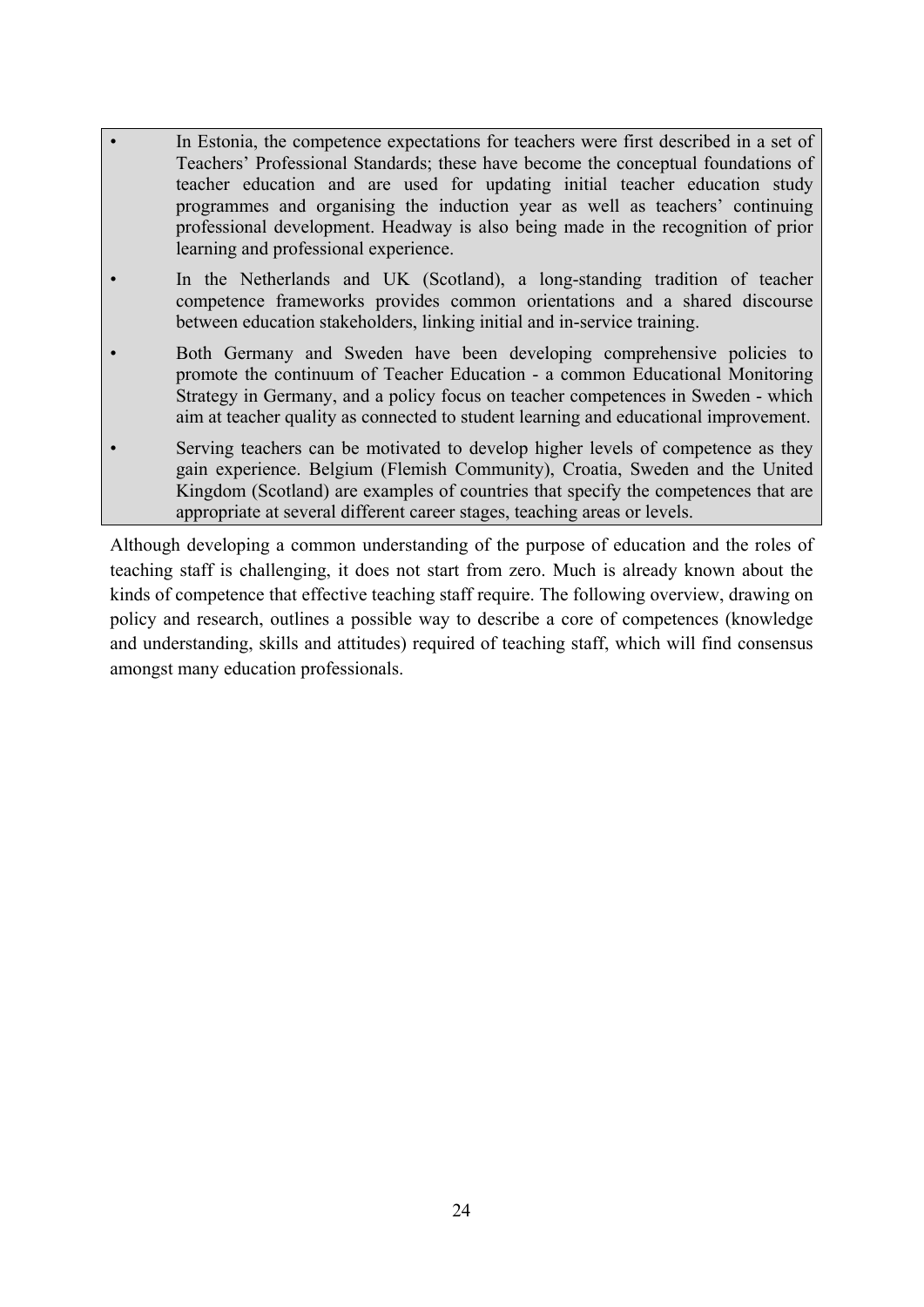# Competences required for effective teaching in the 21<sup>st</sup> century

|               | Subject matter knowledge                                                                                                                                                                                                                                                                                                                                            |
|---------------|---------------------------------------------------------------------------------------------------------------------------------------------------------------------------------------------------------------------------------------------------------------------------------------------------------------------------------------------------------------------|
|               | Pedagogical Content Knowledge (PCK), implying deep knowledge about<br>content and structure of subject matter:<br>knowledge of tasks, learning contexts and objectives<br>$\bullet$<br>knowledge of students' prior knowledge and recurrent, subject-<br>specific learning difficulties<br>strategic knowledge of instructional methods and curricular<br>materials |
| Knowledge     | and Pedagogical knowledge (knowledge of teaching and learning processes)                                                                                                                                                                                                                                                                                            |
| understanding | Curricular knowledge (knowledge of subject curricula $-$ e.g. the planned<br>and guided learning of subject-specific contents)                                                                                                                                                                                                                                      |
|               | Educational sciences foundations (intercultural, historical, philosophical,<br>psychological, sociological knowledge)                                                                                                                                                                                                                                               |
|               | Contextual, institutional, organizational aspects of educational policies                                                                                                                                                                                                                                                                                           |
|               | Issues of inclusion and diversity                                                                                                                                                                                                                                                                                                                                   |
|               | Effective use of technologies in learning                                                                                                                                                                                                                                                                                                                           |
|               | Developmental psychology                                                                                                                                                                                                                                                                                                                                            |
|               | Group processes and dynamics, learning theories, motivational issues                                                                                                                                                                                                                                                                                                |
|               | Evaluation and assessment processes and methods                                                                                                                                                                                                                                                                                                                     |
|               | Planning, managing and coordinating teaching                                                                                                                                                                                                                                                                                                                        |
|               | Using teaching materials and technologies                                                                                                                                                                                                                                                                                                                           |
|               | Managing students and groups                                                                                                                                                                                                                                                                                                                                        |
|               | Monitoring, adapting and assessing teaching/learning objectives and<br>processes                                                                                                                                                                                                                                                                                    |
| <b>Skills</b> | Collecting, analysing, interpreting evidence and data (school learning<br>outcomes, external assessments results) for professional decisions and<br>teaching/learning improvement                                                                                                                                                                                   |
|               | Using, developing and creating research knowledge to inform practices                                                                                                                                                                                                                                                                                               |
|               | Collaborating with colleagues, parents and social services                                                                                                                                                                                                                                                                                                          |
|               | Negotiation skills (social and political interactions with multiple<br>educational stakeholders, actors and contexts)                                                                                                                                                                                                                                               |
|               | Reflective, metacognitive, interpersonal skills for learning individually<br>and in professional communities                                                                                                                                                                                                                                                        |
|               | Adapting to educational contexts characterised by multi-level dynamics<br>with cross-influences (from the macro level of government policies to the<br>meso level of school contexts, and the micro level of classroom and<br>student dynamics)                                                                                                                     |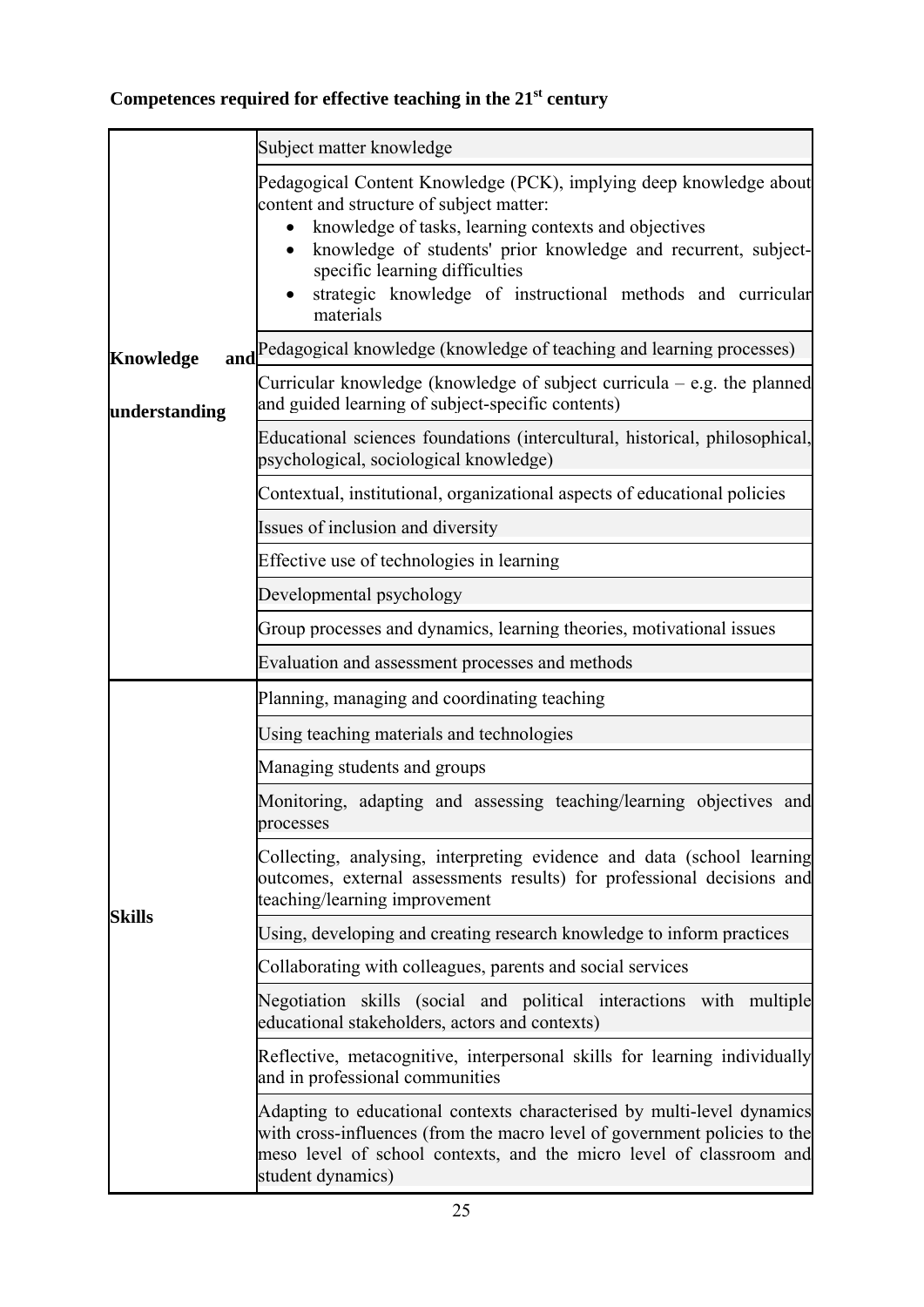|                        | Epistemological awareness (issues concerning features and historical<br>development of subject area and its status, as related to other subject<br>areas)         |  |  |
|------------------------|-------------------------------------------------------------------------------------------------------------------------------------------------------------------|--|--|
| <b>Dispositions:</b>   | Dispositions to change, flexibility, ongoing learning and professional<br>improvement, including study and research                                               |  |  |
| beliefs,<br>attitudes, | Commitment to promoting the learning of all students                                                                                                              |  |  |
| values,                | Dispositions to promote students' democratic attitudes and practices, as<br>citizens (including appreciation of diversity<br>European<br>and<br>multiculturality) |  |  |
| commitment             | Critical attitudes to one's own teaching (examining, discussing,<br>questioning practices)                                                                        |  |  |
|                        | Dispositions to team-working, collaboration and networking                                                                                                        |  |  |
|                        | Sense of self-efficacy                                                                                                                                            |  |  |

In addition to 'core' teaching competences, each group of teaching professionals requires specific competences to teach certain subjects (general or technical skills and knowledge) to a certain age group (e.g. adults) or in specific settings (e.g. in the workplace). Further, sectorspecific, examples of work to define the competences required by teaching staff are provided in the studies 'Competence Requirements in Early Childhood Education and Care (European Commission 2011) and 'Key competences for adult learning professionals' (European Commission 2010).

Effective teaching is not, of course, about competences alone. It also draws upon key personal qualities, attitudes and values, which have been described in the following way:

| <b>Characteristics</b>                    | of             | more       | effective           | teachers.    |  |
|-------------------------------------------|----------------|------------|---------------------|--------------|--|
| (Source:                                  | <b>EC/OECD</b> | 'Teachers' | <b>Professional</b> | Development: |  |
| Europe in international comparison' 2010) |                |            |                     |              |  |

| Cluster         | Characteristic         | Description                                                                                       |
|-----------------|------------------------|---------------------------------------------------------------------------------------------------|
|                 | Commitment             | Commitment to do everything possible for each student<br>and enable all students to be successful |
| Professionalism | Confidence             | Belief in one's ability to be effective and to take on<br>challenges                              |
|                 | Trustworthiness        | Being consistent and fair; keeping one's word                                                     |
|                 | Respect                | Belief that all persons matter and deserve respect                                                |
| Thinking/       | Analytical<br>thinking | Ability to think logically, break things down, and<br>recognise cause and effect                  |
| reasoning       | Conceptual<br>thinking | Ability to see patterns and connections, even when a<br>great deal of detail is present           |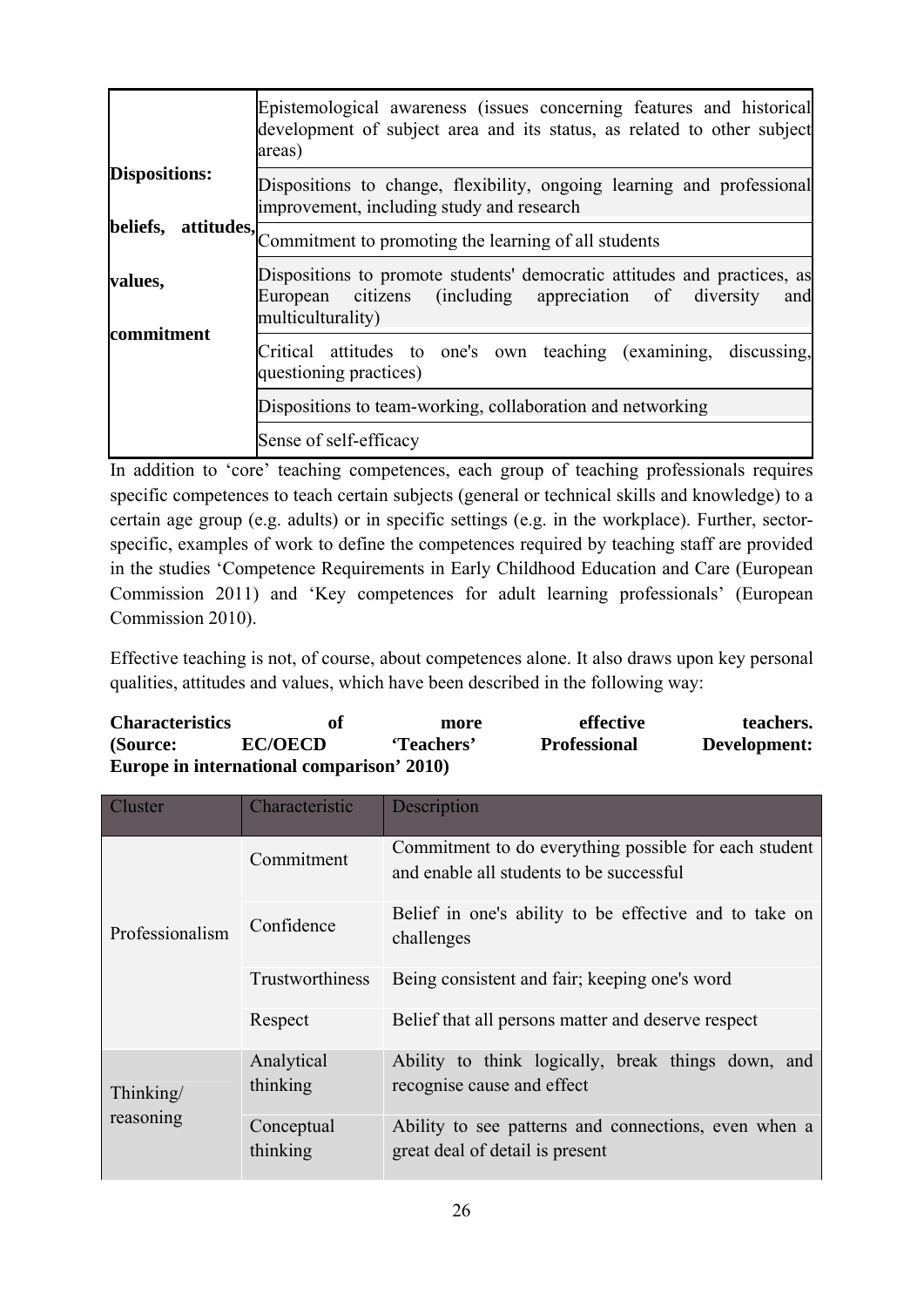|              | Drive<br>improvement       | for Relentless energy for setting and meeting challenging<br>targets, for students and the school                        |
|--------------|----------------------------|--------------------------------------------------------------------------------------------------------------------------|
| Expectations | Information-<br>seeking    | Drive to find out more and get to the heart of things;<br>intellectual curiosity                                         |
|              | Initiative                 | Drive to act now to anticipate and pre-empt events                                                                       |
|              | Flexibility                | Ability and willingness to adapt to the needs of a<br>situation and change tactics                                       |
| Leadership   | Accountability             | Drive and ability to set clear expectations and<br>parameters and hold others accountable for performance                |
|              | for<br>Passion<br>learning | Drive and ability to support students in their learning<br>and to help them become confident and independent<br>learners |

Values, competences and attitudes are closely interlinked. Having a certain attitude, belief or aptitude is a start, but putting it into practice demands knowledge and the skills to implement it in messy real-life situations. For example, the European Agency for the Development of Special Needs Education has identified four core values as the basis for the work of all teachers, if education is to be truly inclusive. They are: valuing learner diversity, supporting all learners, working with others and personal professional development.<sup>23</sup>

## <span id="page-26-0"></span>*Putting in place frameworks of teaching staff competences*<sup>24</sup>

Education systems will benefit if governments, stakeholders and the teaching professions reach a new understanding about the competences and qualities that teaching staff require, for example through the development of frameworks of professional competences. These need to be embedded throughout education systems - they should be closely linked with student learning objectives and a shared understanding of what counts as effective teaching, as well as providing profession-wide standards and reference points for developing programmes of Initial Teacher Education and continuing professional development. In order to encourage the ongoing development of professional competence, such frameworks could define different levels of competence - for example one level for newly qualified staff, another for experienced teaching staff, and others for staff with specific responsibilities. Moreover, teacher competence frameworks should take into account the specificities of each branch of the teaching professions.

 $\overline{2}$ <sup>23</sup> EADSNE (2011). 'Teacher Education for Inclusion Across Europe – Challenges and Opportunities'..<br>
<sup>24</sup> Sources: European Commission Report of a Peer Learning Activity: 'Policy approaches to defining and describing teacher teacher teacher competences'. OECD (2005) (2005) Teachers Matter'. EADSNE (2011) op cit.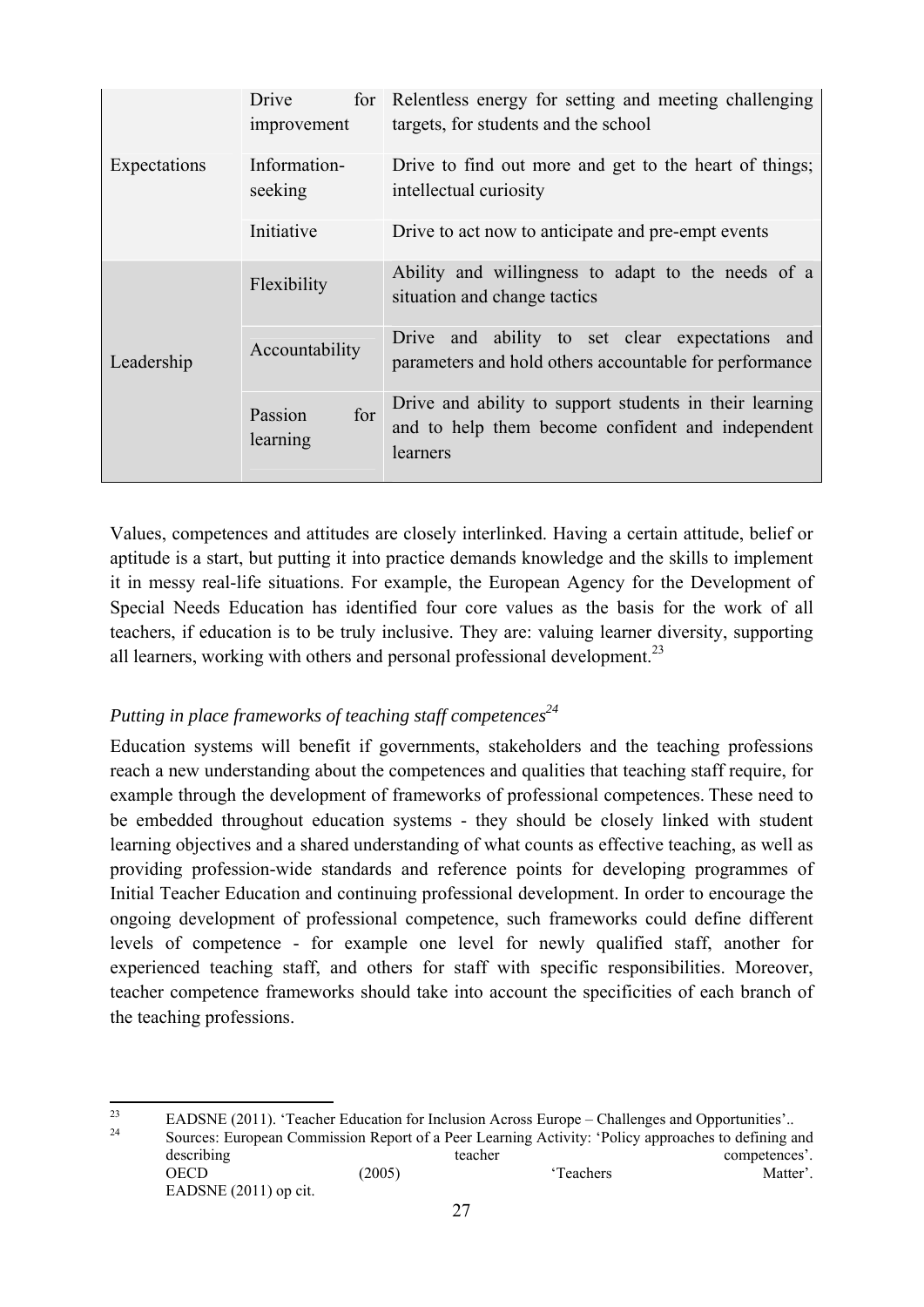The *process* of developing teacher competence frameworks is as important as the outcome; it has been described in full in the report of recent peer learning, which reached the following conclusions:

- Defining and developing teacher competence frameworks is complex, but if the process leads to a shared discourse and vision of teacher competences, with the purposeful involvement of main stakeholders, it can strengthen the knowledge base and profession of teaching staff, enhancing quality control and professional development.
- Effective competence frameworks require coherence in development, use and purpose – representing overall consensus on what teaching and education are for – as well as integration in the national continuum of education and Teacher Education.
- Competence frameworks need to be carefully used so that they promote the agency, empowerment and responsibility of teaching staff, rather than their control and disempowerment. The ownership of the process by teaching staff is key; the stronger and deeper the involvement, the higher their commitment to the outcomes.
- Teacher competence descriptors should be based on learning outcomes; they should be linked to culture and context, have sufficient details for their purpose, and employ concrete, clear, consistent and action-oriented language. In order to be effective, the framework should be stable, durable and flexible.
- Such frameworks can have multiple uses: as a tool for self-reflection by student teachers, as a resource in Teacher Education, as a guide to help teachers identify their personal priorities for professional learning, as a starting point for school development activities, and as a guide in recruitment and selection procedures.

So the description of the competences required by teaching staff is, in itself, only useful if it is embedded in a wider systemic strategy to select the right candidates, develop their core competences in Initial Teacher Education, and ensure they further develop them throughout their careers, as discussed in the following sections.

# <span id="page-27-0"></span>*3.2 Recruiting and selecting the best<sup>25</sup>*

High-performing systems build up their human resources by attracting, training, and supporting good teaching staff: research suggests that the world's best-performing education systems recruit all of their teaching staff from the top tier of graduates, with a mutually reinforcing balance between high selectivity and attractive working conditions. But few European countries achieve this.

So a key challenge for the European Union in coming years is not merely filling vacant teaching posts, but finding the *best* candidates to fill them: research shows that having a good teacher as opposed to a mediocre or poor one makes a big difference. Having a teacher who is only one-standard deviation above the mean average raises the learners' test score by (at least) 25% of a standard deviation: the same student can systematically achieve significantly higher

<sup>25</sup> 25 Sources: OECD/Asia Society Partnership for Global Learning (2011) 'International summit on the teaching profession - Improving teacher quality around the world'. McKinsey & Company.(2010) 'Closing the talent gap: Attracting and retaining top-third graduates to careers in teaching'. EADSNE (op cit).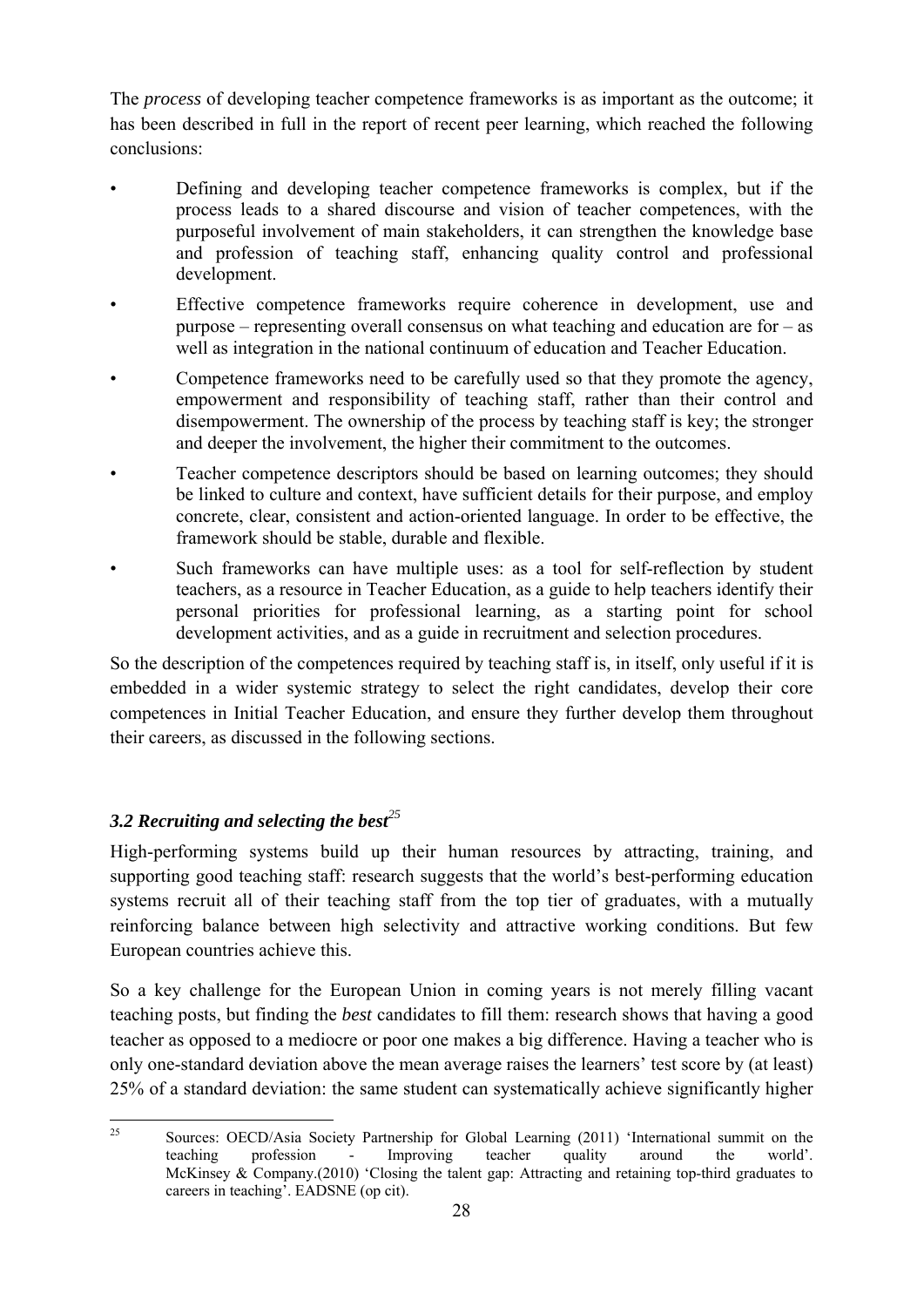scores, if given better teacher quality. Furthermore, the assignment of pupils to teaching staff of varying quality may play a part in generating socio-economic attainment gaps.

Furthermore, recruiting and selecting the very best candidates differs for the various areas of education and training.

# <span id="page-28-0"></span>*Recruitment criteria and processes26*

Currently, it cannot be stated with any confidence that recruitment and selection procedures attract or pick out the best candidates in some Member States. This can sometimes be due to the low number of applicants. In order for greater selectivity to be possible, the pool of high quality candidates has to be large enough – but this is not the case in many Member States.

Where teaching staff have civil servant status, security of employment may be attractive, but can make the teaching workforce less adaptive to rapidly changing needs. Adaptation is also a key issue for teachers, as what it is to be a teacher has been swiftly changing, and is likely to keep on changing over the next few decades. Just as a medicine or law professional who qualified 30 years ago would be unable to work today without significant upgrading of knowledge and skills, rapid changes in society and the economy require revisiting and refining traditional criteria for entry into the teaching profession, whose license to teach can be valid for four or even five decades from recruitment to retirement.

Member States are thus faced with a double challenge – how to enlarge the pool of applicants for Teacher Education, and also tighten the criteria for selecting people for teaching posts.

Effective recruitment systems must be based on a clear profile or framework of competences along with appropriate quality assurance measures. These are essential pre-conditions for reengineering recruitment systems, so that they attract and select only the best candidates into initial teacher education (ITE). As noted in the preceding chapters Member States should fully explore the potential of the higher availability of suitable candidates caused by the current economic conditions to attract people with the right knowledge, skills, values and attitudes. Finally, Member States need to keep under permanent review their strategies to attract, select and support excellent teaching staff.

# <span id="page-28-1"></span>*Status, making the profession more attractive27*

The joint ETUCE/EFEE survey on recruitment and retention identifies as the four most important factors for attracting teachers to the profession: salary, employment security, status of the profession, and commitment to education/ contribution to society.

<sup>26</sup>  $\frac{26}{27}$  MacBeath, J. (2012) op cit.

Sources: ETUCE / EFEE, 'Recruitment and Retention in the Education Sector', forthcoming. Schleicher, A. (Ed.) (2012) 'Preparing Teaching staff … for the 21st Century'. Eurydice, 'Teachers and School Heads Salaries and Allowances in Europe, 2011/12'. OECD 'Improving teacher quality around the world' 2011'. MacBeath, J. J. (2012) op cit. OECD/Asia Society Partnership for Global Learning (2011) op cit. All salaries are expressed in Purchasing Power Standard (PPS): the artificial common reference currency unit used to express the volume of economic aggregates for the purpose of spatial comparisons in such a way that price level differences between countries are eliminated.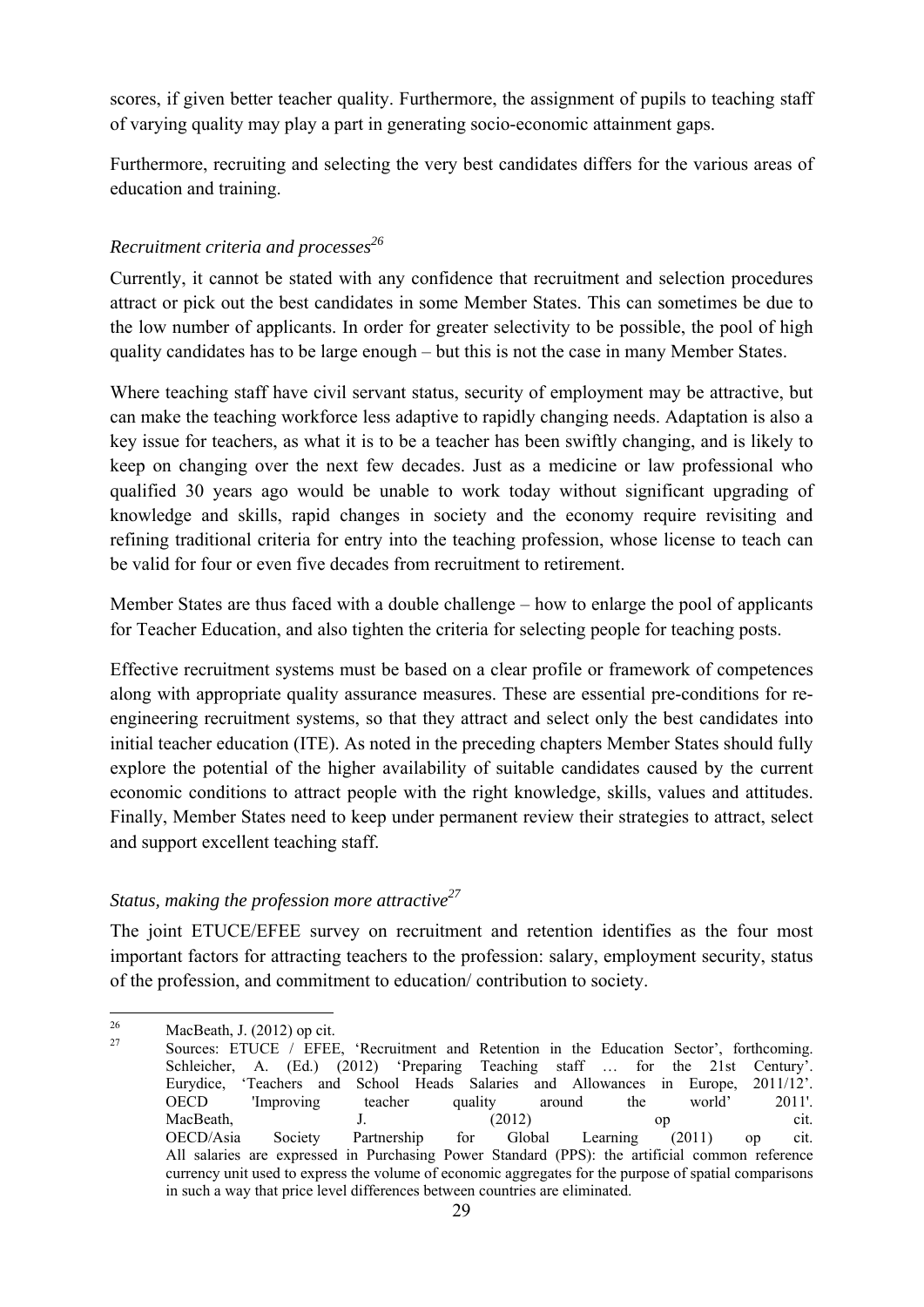The attractiveness of the teaching profession is a key challenge in many Member States. Teaching is often seen as a low status profession; in some countries there is a downward spiral - lowered entry standards reduce confidence in the profession, resulting in more prescriptive teaching and less personalised learning experiences. That risks driving the most talented staff out of the profession, increasing the mismatch between teacher demand and supply.

In the fields of VET and adult education in particular, reasons cited for people not being attracted to the profession include low pay, lack of career prospects and precarious work contracts. In addition, few countries recognise adult teaching as a profession. The High Level Group on Literacy recommended raising the professional profile of the adult literacy teacher, by providing tailored initial and continuing pedagogical training, good career prospects and adequate remuneration.

Measures to raise the status of teaching may include better remuneration, though this is not the only (or in many Member States even the main) factor. However, it is true that there is significant variation in the remuneration offered to teaching staff in the European Union.

For example, annual gross salaries in lower secondary education in Austria range from €32.115 to €67.581, in France from €26.169 to €47.610, and in Hungary from €5.563 to €11.267. The highest actual salaries can be found in Luxembourg (€86,745 p.a.), Denmark  $(656,336 \text{ p.a.})$  and Austria  $(652,308 \text{ p.a.})$ .

As compared to national GDP, minimum basic teacher salaries in primary and general secondary education are less than 50% of national GDP per capita in Latvia, Lithuania, Romania and Slovakia; at the other end of the scale are salaries in Germany (141% of national GDP), Spain (136%), Portugal (133%) and Turkey (150%). For teachers in secondary education the highest maximum statutory salaries compared with the GDP per capita are in Cyprus (282%), Portugal (271%) and Germany (211%), (however it may take as much as 30 years to obtain such a maximum salary). In contrast, in the Czech Republic, Estonia, Latvia, Lithuania and Slovakia even the maximum statutory salaries at all three levels of school education are still lower than the GDP per capita.

In many Member States starting salaries are low compared with other professions. Furthermore, in most European countries, it takes a teacher on average between 15 and 25 years to obtain the maximum basic statutory salary.

In some Member States the cuts in the salaries and in education budgets overall imposed by current finical difficulties further reduced the status of the profession.

Therefore, other measures to make the profession more attractive could include clearer criteria for progression towards higher remuneration levels, and a wider variety of pathways offering salary progression and promotion within the profession.

But it is not only salaries or allowances that affect perceptions of the profession. Additional policy options include providing attractive possibilities for professional development, including the chance to study for a full range of teaching qualifications, including at MA and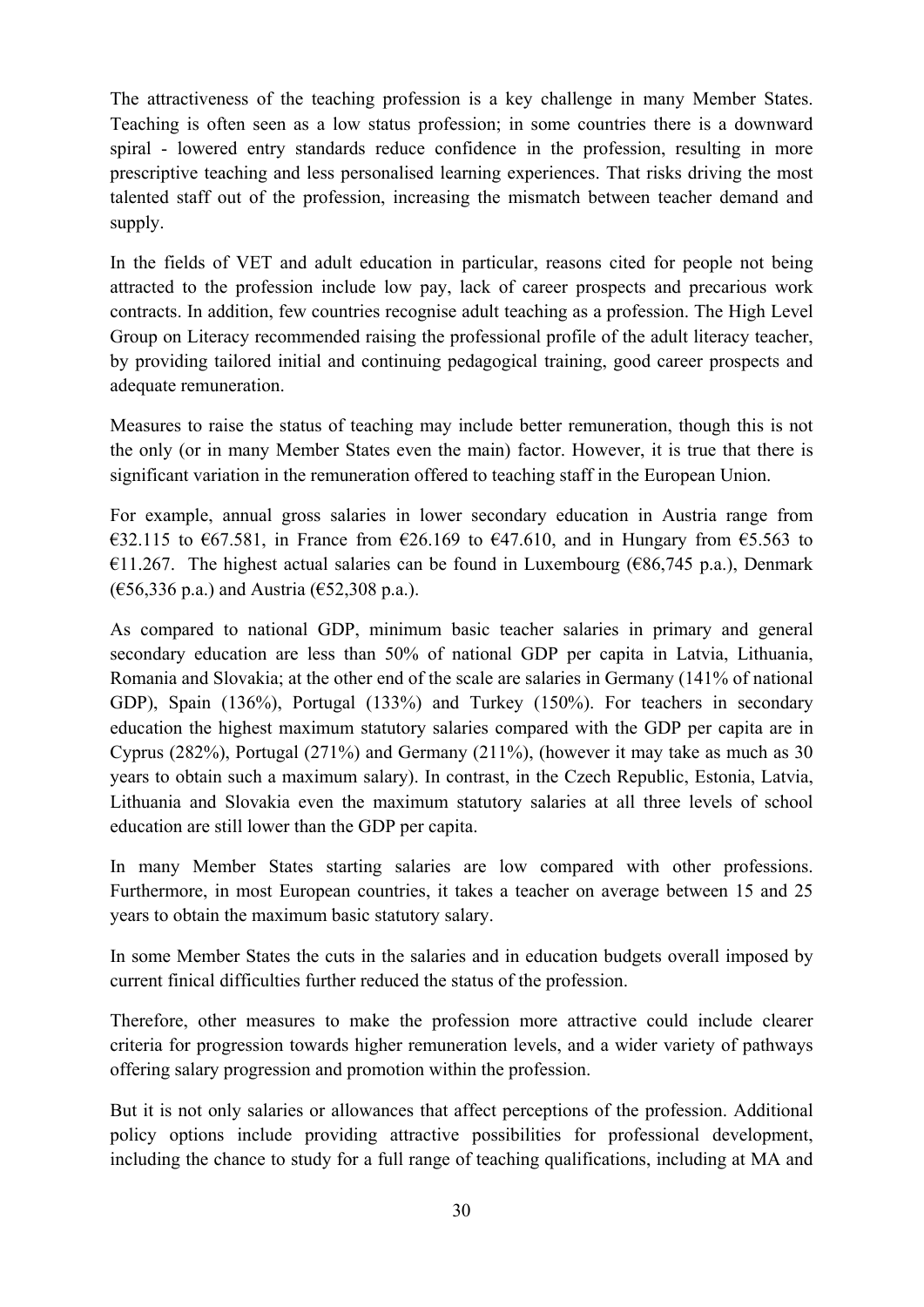PhD levels; this is needed in order to place teaching on a par with other high status professions.

Boosting the attractiveness of teaching also means transforming the profession from within; if it entails a high level of responsibility and skills and is well rewarded, it can attract highly qualified graduates. Recruiting excellent people into teaching requires a more attractive work environment — where teaching staff are treated like professionals, and have sufficient scope to work autonomously. According to recent reviews of the evidence, developing and retaining a motivated, committed teaching profession requires limiting 'dissatisfiers' and increasing 'satisfiers'. 'Dissatisfiers' for teaching staff include: feeling not in control, lack of time for all work required, isolation from colleagues; prescribed curricula, bureaucracy, pressure to meet targets, testing, an overload of new policies and initiatives; lack of parental support, poor student behaviour and stress. The 'satisfiers' concern: being valued, trusted and listened to; adequate time for learning, teaching and planning; autonomy, initiative, creativity; contact with pupils, collegiality; scope for innovation and experimentation. In satisfactory work environments, which tend to have fewer layers of management, workers are consulted and they have autonomy, informed by validated expert knowledge, in diagnosing needs and deciding on services.

The recognition of a wider range of tasks and responsibilities for schools and teaching staff also calls for the creation of new roles – such as mentor of beginning and trainee teaching staff, co-coordinator of in-service education, and school project co-coordinator. Greater diversification of teaching careers can benefit the profession; in most countries, promotion and higher responsibilities often take good teaching staff out of the classroom, and diminish job satisfaction. Creating new positions with specific tasks and roles in addition to classroom teaching can increase horizontal career differentiation; a career ladder that recognizes extra responsibilities, where access to each stage is more demanding, entails more responsibilities and a tighter selection, but also a higher status and remuneration.

# <span id="page-30-0"></span>*3.3 More effective initial teacher education<sup>28</sup>*

Clear frameworks of teacher competences are vital to ensure that all Initial Teacher Education programmes develop new teaching staff who can deploy a common core of teaching competences, and who have the capacities and motivation to carry on renewing these throughout their careers.

The level of the qualification giving access to the teaching profession is being addressed by many Member States; for school teaching staff, there is a general trend towards requiring a qualification at Masters level, and for ECEC staff there is consensus that the level of initial professional preparation should be at BA level. But what matters most is what competences staff have developed at the end of the course, rather than course length. In half of the countries surveyed by the Unions and Employers, respondents reported a gap between the skills and competences teachers have, and those needed to teach (Czech Republic, Germany,

<sup>28</sup> 28 Sources: ETUCE / EFEE, 'Recruitment and Retention in the Education Sector', forthcoming. Eurydice: 'Teaching Reading in Europe: Contexts, Policies and Practices 2011'. OECD/Asia Society Partnership for Global Learning (2011) op cit.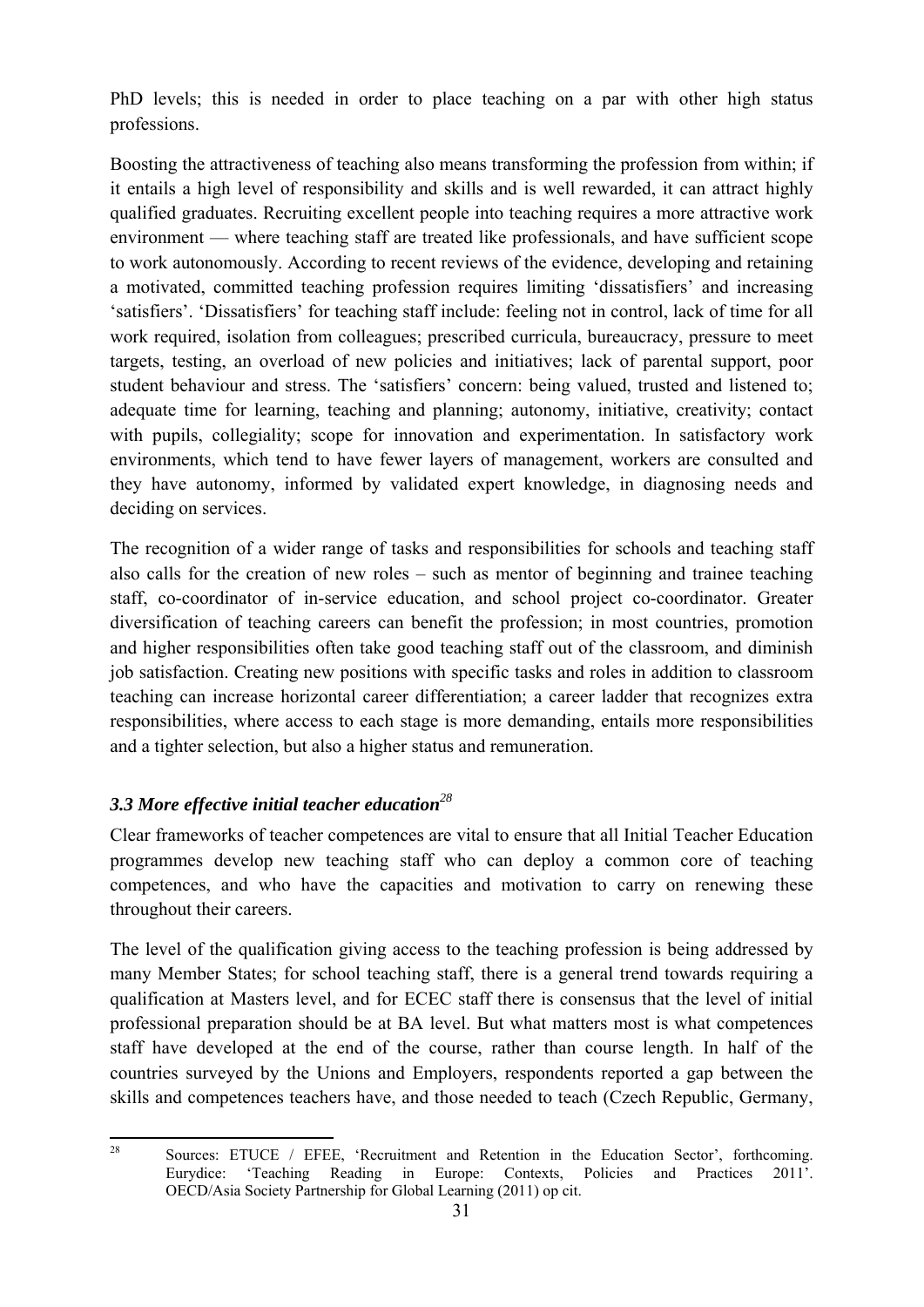Denmark, Spain, Greece, Ireland, Italy, Lithuania, Norway, Slovenia). The main gaps were: ICT skills, diversity in the classroom, working with special needs children, addressing conflict or violence.

Initial Teacher Education should provide more than pedagogical competences, subject-matter knowledge and subject didactics. It should also develop students' capacities for reflective practice and on-the-job research; it should prepare them to diagnose student problems swiftly and accurately, and to draw from a wide repertoire of possible solutions those that are appropriate to the diagnosis. Further, ITE should equip educators to create effective learning situations fitting learners' specific needs, with the awareness that there can be multiple ways to reach the expected learning outcomes. Learner-oriented teaching methods, and the combination of different learning locations and methods, are of key importance; staff should be fully prepared to employ e-learning and Open Learning Resources (OER). A wide range of assessment techniques should be acquired.

Initial teacher education in high-performing countries starts with clear standards that define what teaching staff are expected to *know* and to be able to *do* upon graduation from their Initial Teacher Education. This is further coupled with frequent opportunities for extended teaching practice under the supervision of expert teaching staff.

There is a trend towards remodelling Initial Teacher Education for student teaching staff to learn in school settings so that they can get into real classrooms early in the programme, spend more time there and receive stronger support in the process. This can include both extensive course work on how to teach – with an emphasis on using recent practice-based research – and at least a year's teaching in a school, where student teachers develop innovative practices and undertake research on learning and teaching.

- However, the amount of time devoted to practical training in schools varies widely between countries.
- For example, the number of hours of 'practical' school placement in Initial Teacher Education programmes for primary teachers ranges from 40 in Latvia and 60 in Cyprus, to 630 in Italy and 900 in Austria.
- For teachers in lower secondary, the number of hours of 'practical' school placement in Initial Teacher Education ranges from 34 in Luxembourg and 40 in Latvia to 540 in Lithuania and 778 in UK.

The 'practicum' element of Initial Teacher Education programmes should be carefully planned and implemented; peer learning has identified key factors in successful ITE programmes:

- effective partnerships between Teacher Education Institutions and host schools, with agreed responsibilities, roles and resources;
- careful planning of the practical classroom elements of Initial Teacher Education programmes, involving both Teacher Education Institutions and schools, and including appropriate use of observation, feedback, reflection and collaboration with other colleagues/ student teaching staff;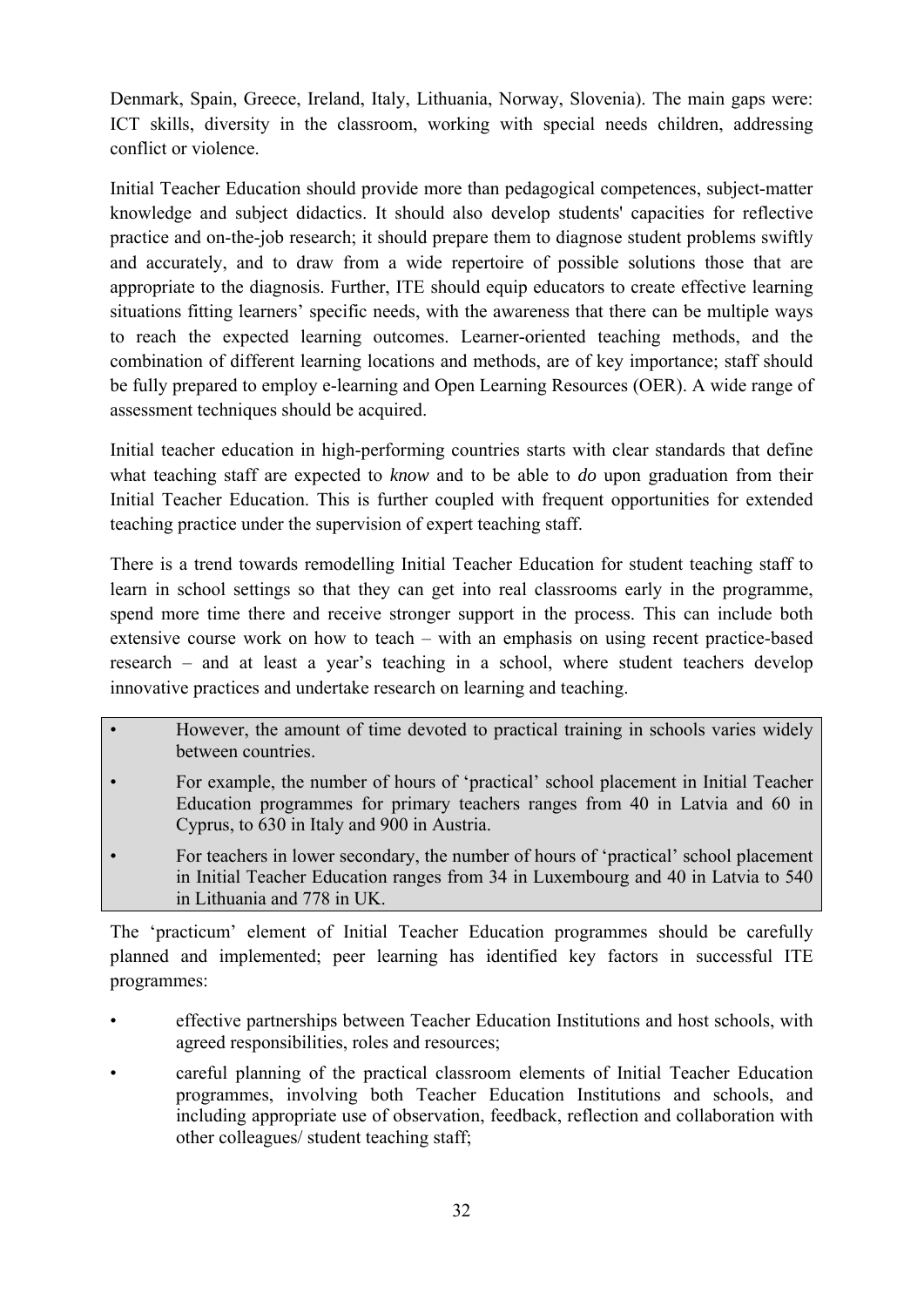- mentorship support matching the individual learning needs of all student teaching staff, with adequately selected, educated, supported and remunerated mentors; and
- both formative and summative assessment for student teaching staff.

Policies on Initial Teacher Education should ensure that:

- Teacher Education Institutions receive clear guidance on what new teaching staff should know and be able to do, according to the specific sector for which they are being prepared;
- Teacher Education Institutions are fully accountable for ensuring that teaching staff have these competences;
- student teaching staff develop a wide pedagogical repertoire including co-operative and inquiry-based learning, the effective use of formative assessment and data to guide their practice, and research skills to diagnose and solve classroom problems based on evidence.

# <span id="page-32-0"></span>*3.4 How not to lose new teachers: personal and professional support <sup>29</sup>*

All beginning teachers should be active in a systematic programme of personal and professional support ("induction") covering their first, crucial years of service; the development of effective induction policy measures should involve all key actors (beginning teaching staff, school leaders, staff and mentors in practice schools, teacher educators, trade unions, policy makers and so on).

Induction can help in tackling the teacher retention issue in several countries, where young (and expensively-trained) teaching staff leave the profession after only a few years. As many as 40% may leave before five years in Belgium, and 20% in the Netherlands. Moreover, induction programmes can add value by improving the overall quality of teaching, and supporting the development of teacher professionalism.

Ministers have agreed to introduce systematic support for beginning teaching staff; to date, however, as the table below illustrates, only half of European countries or regions offer comprehensive, system-wide support (induction) to professionals after their entering teaching.

 $29$ 29 Sources: European Commission 'Developing Coherent and System-wide Induction Programmes for Beginning Teaching staff - a handbook for policymakers'. SEC(2010)538 final. OECD (2005) Teachers Matter. Paris: OECD European Union, Conclusions of the Council of 26 November 2009 on the professional development of teaching staff and school leaders (OJ 2009/C 302/04).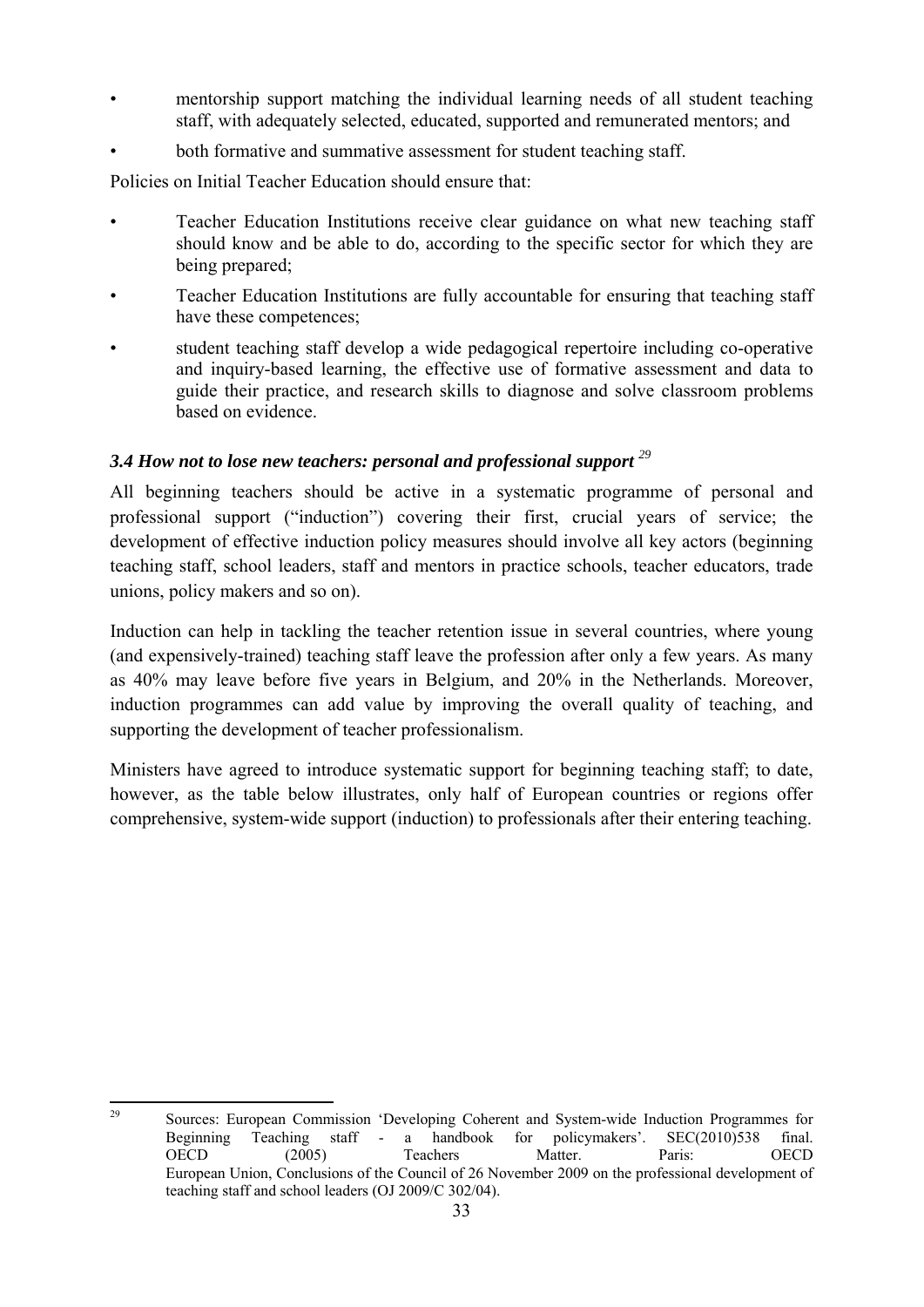**Induction systems for beginning teachers at pre-primary, primary and general (lower and upper) secondary education (ISCED 0, 1, 2 and 3), 2011/12 (Provisional data)** 



Induction needs to be embedded in career-long Teacher Education: building on what teaching staff have experienced in initial Teacher Education, and preparing them for a career of continuing development in a reflective profession. This requires effective links between providers at national and local levels, as well as sharing a common language about the competences and qualities of effective teaching staff, and how they can develop over time. Thus, awareness of roles and responsibilities by all actors, as well as clear objectives, are key for a successful induction programme.

Induction is most effective if it is delivered as a coherent programme. It should provide beginning teaching staff with three different kinds of support - personal/ emotional, social and professional – through interlocking systems for mentoring, peer support/learning, expert feedback and self-reflection. A key to successful implementation is ensuring that all actors have the skills and attitudes for an effective induction programme. This requires a supportive environment in the school, where beginning teaching staff represent a significant asset,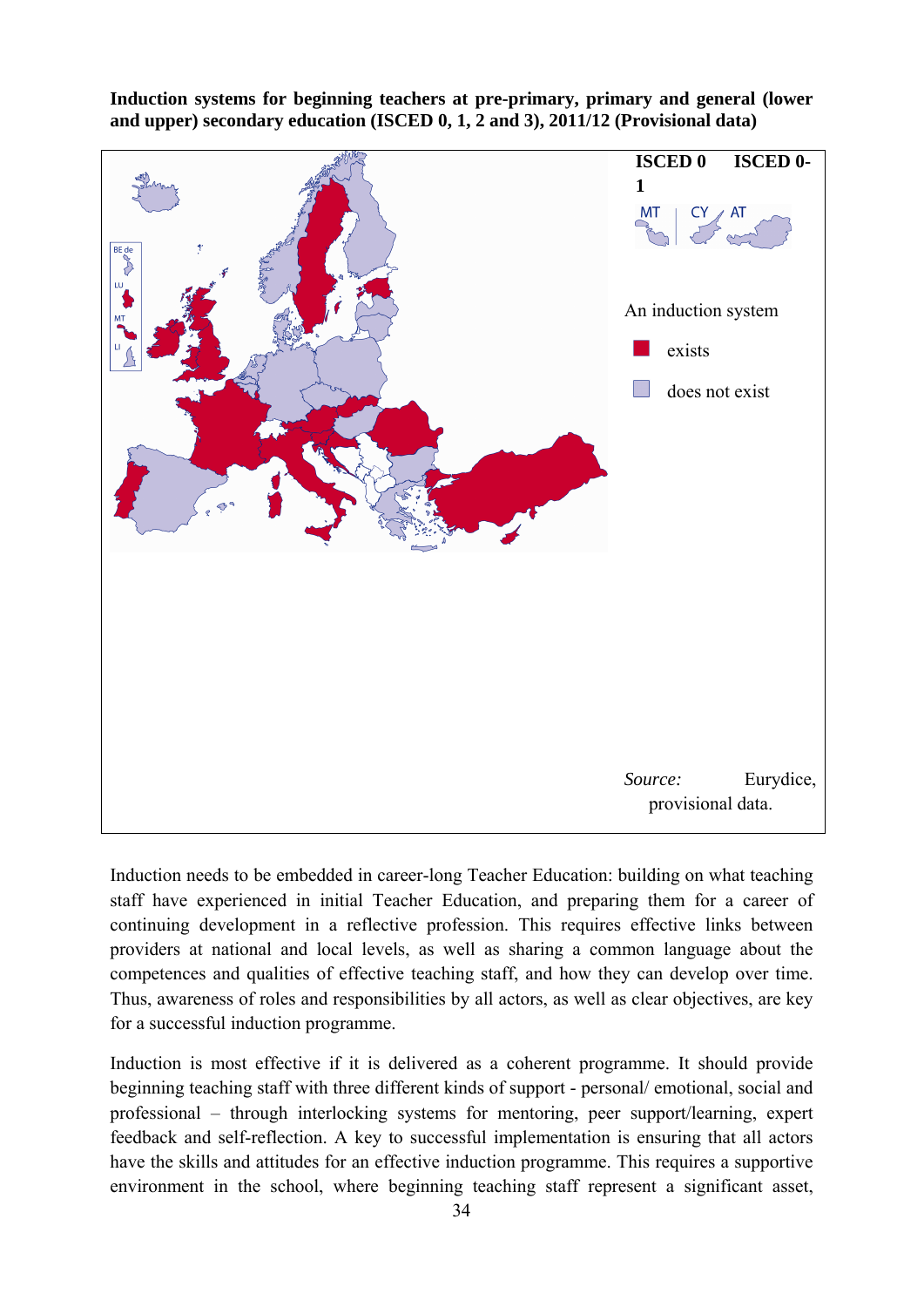bringing new ideas and perspectives. Therefore, the beginning teacher should be allocated fewer teaching hours, to allow more time for lesson preparation, induction activities and meetings with mentors, (who also need time off teaching duties to perform their role effectively). Finally, an induction system should be present in all beginning teachers' schools. There should be a regular review and evaluation of induction policies and provision.

• In its Staff Working Document of 2010, the Commission identified the following countries as exemplifying different aspects of induction programmes for beginning teachers: Cyprus, Estonia, Ireland, the Netherlands, Norway and UK (Scotland).

## <span id="page-34-0"></span>*3.5 Professional development: Helping teachers to keep on learning<sup>30</sup>*

Initial Teacher Education, even at Masters level, cannot give teaching staff all the competences they will require throughout their career. The numbers of new teaching staff joining the professions each year are small compared with the workforce as a whole. In the short-to-medium term, improvements in school performance and pupil attainment must come largely from the current teaching force.

As a consequence, in-service professional development is essential, and it must be organised in such a way that it helps teachers improve their practice.

Teaching staff need it to update their knowledge of subject matter periodically, with new developments; they need it to update their skills, encompassing new teaching techniques and educational research. In most sectors of education, in-service education is required to equip staff with vital competences that they did not acquire during Initial Teachers Education, such as the use of formative assessment, the definition of learning outcomes, working effectively in inclusive settings, learner-centred pedagogies, individualised learning, and more effective uses of ICT and open education resources. Teacher surveys regularly highlight the fact that many of them feel ill-equipped to deal with 'teaching special learning needs students', 'student discipline and behaviour' and 'ICT teaching skills'.

Professional development can also: support teaching staff in applying curricular changes; enable schools to develop innovations in teaching practice; and help weaker teaching staff become more effective.

In Slovenia, a national programme for 'e-Competent teachers' has been co-financed by the European Social Fund. It has developed competence standards for teachers, for school ICT coordinators and for school leaders, covering a range of competences for planning, performing and evaluating teaching by using ICT and the critical use and evaluation of processes and resources. It provides 'bottom-up' teacher CPD, as pioneering subject teachers with experience in ICT provide the training to their colleagues in the same subject. The training combines seminars with e-education and a certification of the e-competences of teachers not only in the use of ICT, but also in the didactic use of ICT tools in their own subjects. In parallel, schools are offered

 $30^{\circ}$ 30 Sources: European Union. Conclusions of the Council of November 2009 on the professional development of teaching staff and school leaders (OJ 2009/C 302/04). European Commission, reports of peer learning activities on Vocational Education and Training. Eurydice, Key Research Research New Data 2012. OECD TALIS (2009).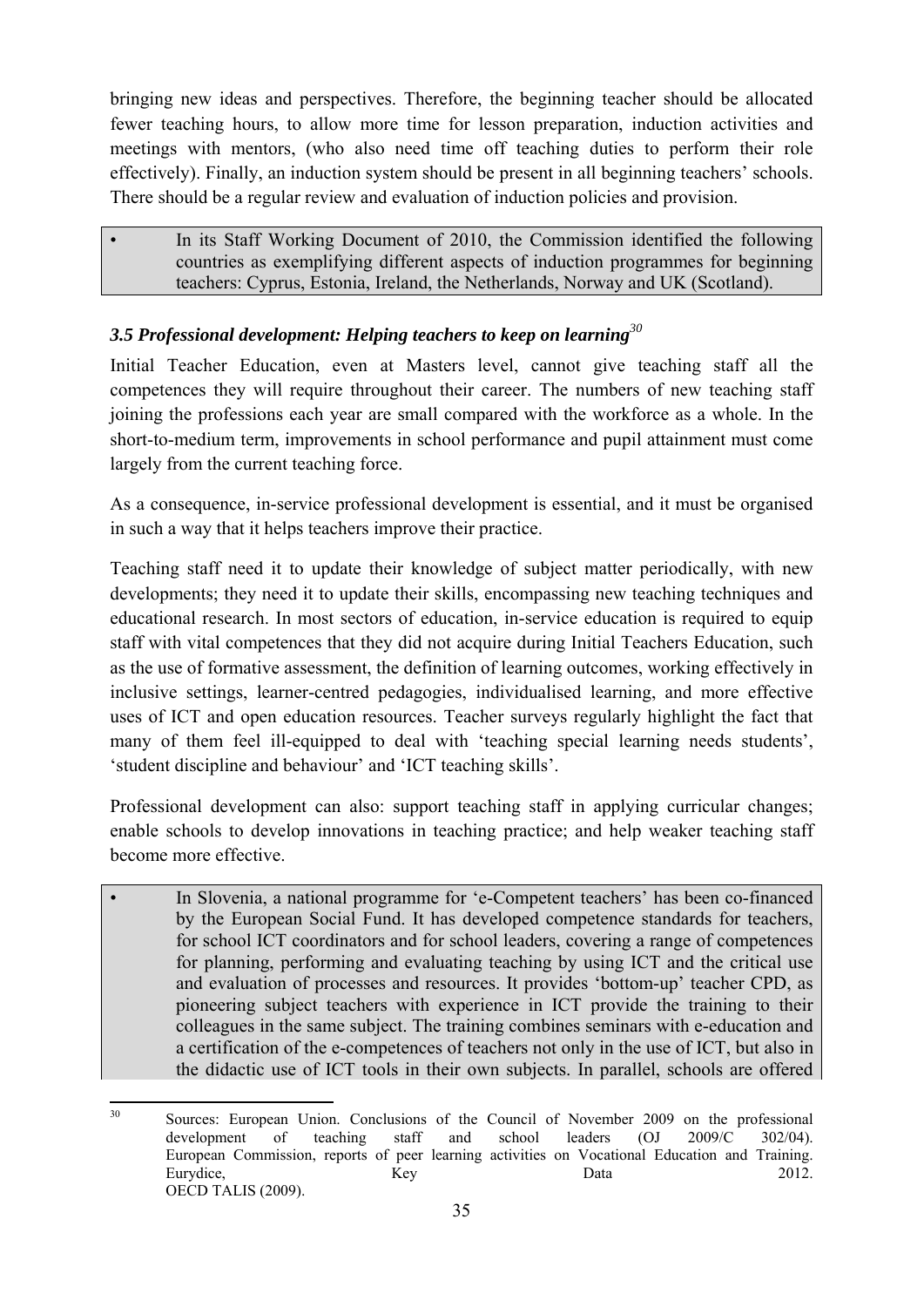consultancy for implementing a whole school adoption of ICT moving towards econtents and an e-learning environment.

In sectors such as adult education and VET, in which many teaching staff have transferred to teaching from other professions, without having received initial teacher education, or in early childhood education and care in which many staff are unqualified, the provision of higher quality and more accessible continuing professional development is vital for moving towards more consistent standards of teaching. Work-based continuing learning is particularly important to enable VET teachers to keep abreast of technological developments in the field.

• Continuing professional development (CPD) is considered as a professional duty for teachers in 24 European countries or regions. In France, Lithuania, Romania and Slovenia, taking part in CPD is a prerequisite for career advancement and salary increases. Ten countries provide teachers with financial allowances for obtaining further CPD qualifications.

In a context of increasing professionalisation and teacher autonomy, all teaching staff need a commitment to reflective practice, research, and systematic engagement in professional learning throughout their careers.

- In half of the countries, the quality or value of the work carried out by teachers may be rewarded by additional payments following its appraisal or based on the results their students obtain in examinations.
- In Germany, economic and career advancement incentives are linked with an external assessment of teachers' competences.
- In the Netherlands and Sweden, the approach is to encourage and support teachers to upgrade their competences and acquire higher academic qualifications.
- In Sweden, the 'Boost for Teachers' initiative funded approximately a fifth of all teachers to take advanced continuing professional education at higher education institutions in the period 2007-2010.

However, current provision for in-service training is often not as effective as it should be, and for a large proportion of teaching staff the need is felt for more. The 2010 Joint Progress Report of the Council and the Commission found that although curricular change is under way, and in some countries initial teacher education prepares teachers to use the key competences approach, for the majority of teachers already in service there are few systematic opportunities to update their competences accordingly.

This is a serious shortcoming as high-performing schools are characterised by systematic and well supported professional development, which is longer in duration, more active and more collaborative.

Although the OECD TALIS survey reports nearly 90% of teaching staff as recently taking part in professional development activities, there is considerable variation in activity type, intensity of participation, age and proportion of teaching staff participating. Many teaching staff either do not find suitable professional development, or cannot attend because of conflicting work schedules. A considerable proportion of teachers feel that they require more professional development than they currently receive, as the graphic shows.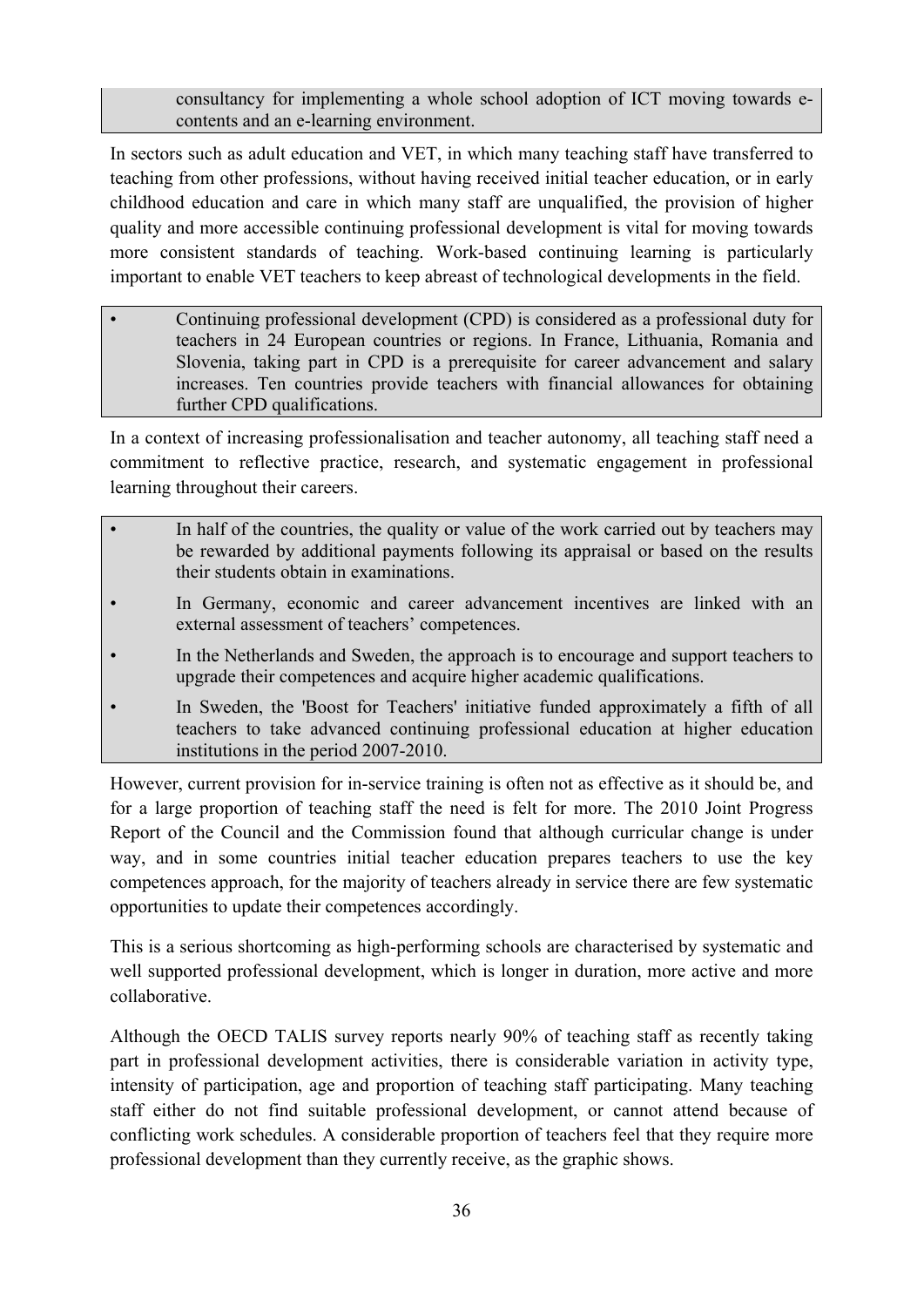**Percentage of teachers who wanted more development than received in previous 18 months (2007-08). Source: OECD.** 



The great majority of those participating in continuous professional development report that it had a moderate or high impact; in around half of countries, teaching staff reported significantly higher levels of self-efficacy, usually linked with the mastery of a wider array of classroom methods.

However, as a result of the economic crisis, in many Member States continuing professional development is more often than before organised outside working hours, and budgets devoted to it have been reduced. Some 30-40 % of the organisations represented by the European Trader Unions Committee for Education have noted that economic crisis has had negative effect on the initial education, induction and professional development.<sup>31</sup>

A radical reform of in-service learning provision is thus urgently required, to ensure that serving teaching staff and trainers keep up their professional learning through medium- and long-term collaborative development activities in their educational institutions, or through traineeships in enterprises; $32$  further social networking opportunities are offered in initiatives such as the EU's eTwinning action, with a clear focus on improving learners' outcomes.

Studying or working abroad can bring significant learning benefits to teachers. Teachers are amongst the most mobile professionals in the Union. However, because of the differences in training and in the organisation of the profession, fully qualified teachers often encounter difficulties in obtaining recognition of their qualifications in a host Member State. Smoother and more transparent recognition procedures can help overcoming shortages and strengthen cultural diversity in the classroom.

European programmes for professional mobility (Comenius grants, and Grundtvig for adult education) have proved to be a strong factor for innovation and collaborative learning among

 $31$ ETUCE 'Analysis of a mini-survey on the impact of the economic crisis on teacher education in the European Union', 2012 http://etuce.homestead.com/Publications\_2012/

Results\_of\_ETUCE\_Minisurvey\_on\_Crisis\_effecting\_teacher\_education\_.pdf<br>
32 Conclusions of the Council on the priorities for enhanced European cooperation in vocational education and training for 2011-2020. OJ C 2341.12.2010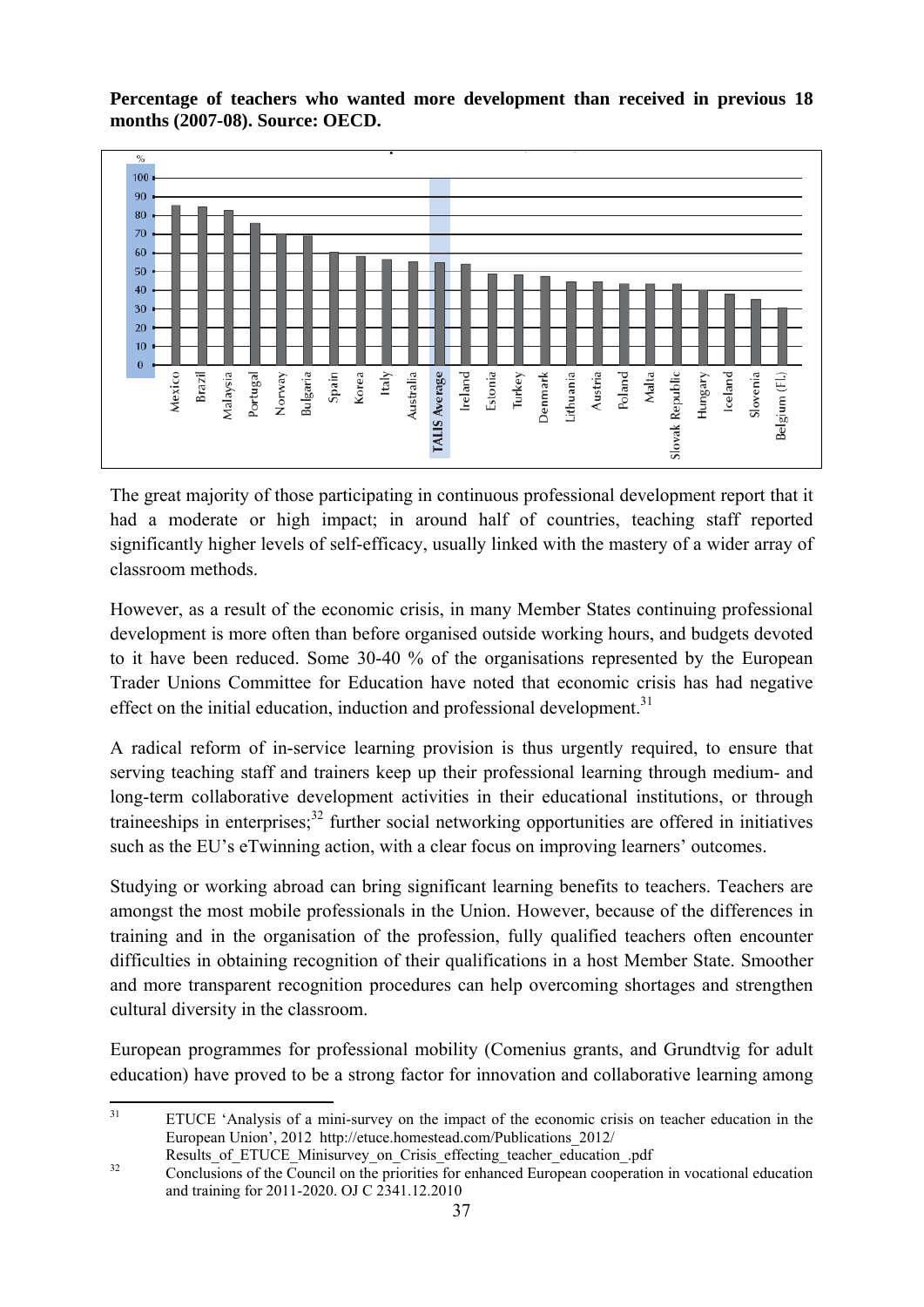teachers and learners, and will be strengthened in the new EU programme "Erasmus for All" from 2014.

Above all, Member States need to ensure that teacher professional development is integrated into each individual teacher's career *and* in school and system changes, with in-service education, feedback, appraisal and remuneration closely aligned. Learning that improves individual competences must be complemented by effective collaboration among teaching staff, to produce better learning both in staff and pupils.

# <span id="page-37-0"></span>*Collaboration – a key factor for efficient professional development programmes*

It is the responsibility of each Member State to make sure that every member of the teaching workforce, at every career stage, has all the competences needed for the particular tasks required; coherent systems are needed to ensure that teachers can make the most of their potential, throughout their working lives.

Ministers of Education have already identified their need to develop integrated, career-wide support for the education, induction and career-long professional development of teaching staff, and of their educators and leaders.

However, in many Member States, measures for provision and delivery of professional learning for teaching staff have grown up piecemeal over the years, overlooking research input on the effectiveness of professional development.

In a context of increased pressure on budgets, Member States will wish to make sure that resources allocated to teacher professional development are spent only on those activities that have a proven and positive impact on the quality of teaching and on learner outcomes.

Research shows that effective teacher learning is school-based and collaborative; collaborative forms of continuous professional development – which the OECD TALIS survey found to be less often practiced - have been shown to benefit both the teacher and the learner. For example, a survey undertaken by the former General Teaching Council in England<sup>33</sup> notes that continuous professional development - in which teaching staff learn together - is more effective than individual learning:

- in bringing about positive changes in teaching practice, attitudes or beliefs of staff (in all studies reviewed, against only some evidence of this for individual CPD);
- in bringing improvements in pupils' learning, behaviour or attitudes (in almost all the studies, while there was only some evidence of this for individual CPD); and
- in bringing positive changes in classroom behaviours and attitudes to professional development of teaching staff (in half of the studies, unlike individual CPD).

 $33$ 

<sup>33</sup> General Teaching Council for England (December 2005) 'Continuing Professional Development'.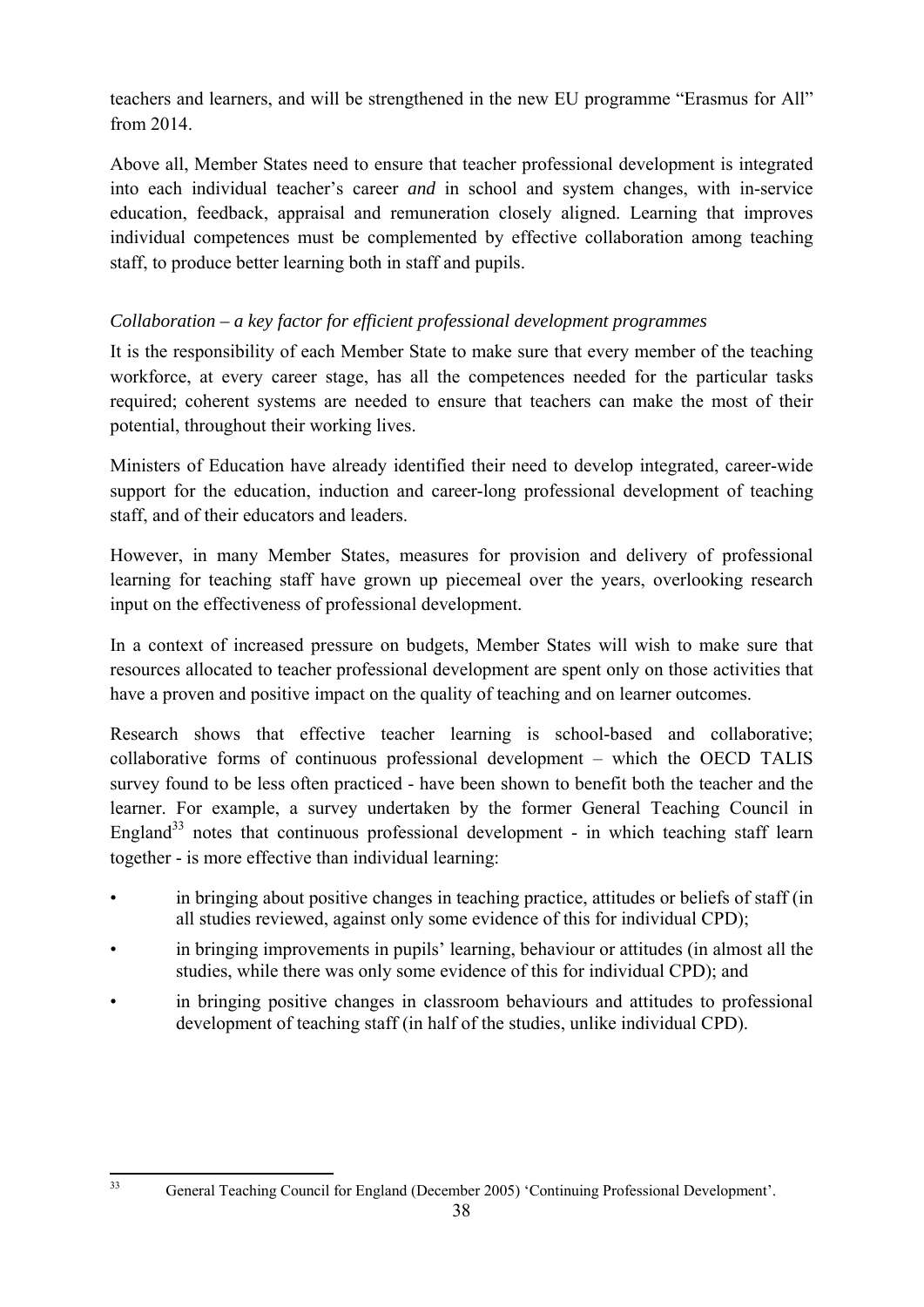**Comparison of impact and participation by types of development activity (2007–08). Source: OECD.** 



Despite these evidence that collaborative CPD is more beneficial for both teachers and students, the TALIS survey found that 'co-operation' by teaching staff in all countries mostly means exchanging and coordinating ideas and information, rather than direct professional collaboration such as team teaching.

In order to change educational practices, it is also necessary to break the traditional circle of training and teaching, which represents a major challenge for teacher educators and researchers. Teaching staff are expected to facilitate knowledge construction by learners, and yet the rationale of many teacher training courses still relies on the view of teachers as 'empty vessels' to be filled by 'experts', in training centres far away from school.

Overcoming the view of teaching as an isolated activity, taking place behind closed doors, represents a key challenge, and highlights the need to 'deprivatise' teaching. Much learning can take place by the simple expedient of teaching staff regularly observing and collaborating with their peers, and reflecting critically on the experience.

There are significant differences among countries, however; professional collaboration is more common in Poland, Slovakia and Turkey, and less so in Belgium (Flanders), Slovenia and Spain.

<span id="page-38-0"></span>*Providing individualised learning opportunities embedded in the overall school development plans34* 

In a fast-changing world, teaching staff need to update their competences every year. This is not only an issue of investment - it means applying to teaching staff the same principles of

 $\overline{34}$ 34 Sources: European Commission, Thematic Working Group 'Teacher Professional Development' (2011) Report of a Peer Learning Activity 'Policy approaches to defining and describing teacher competences'. European Commission. Conclusions of the Peer Learning Conference 'Education²: Policy support for Teacher Educators'. Brussels, March 2012. ETF 'VET teacher professional development in a policy learning perspective'.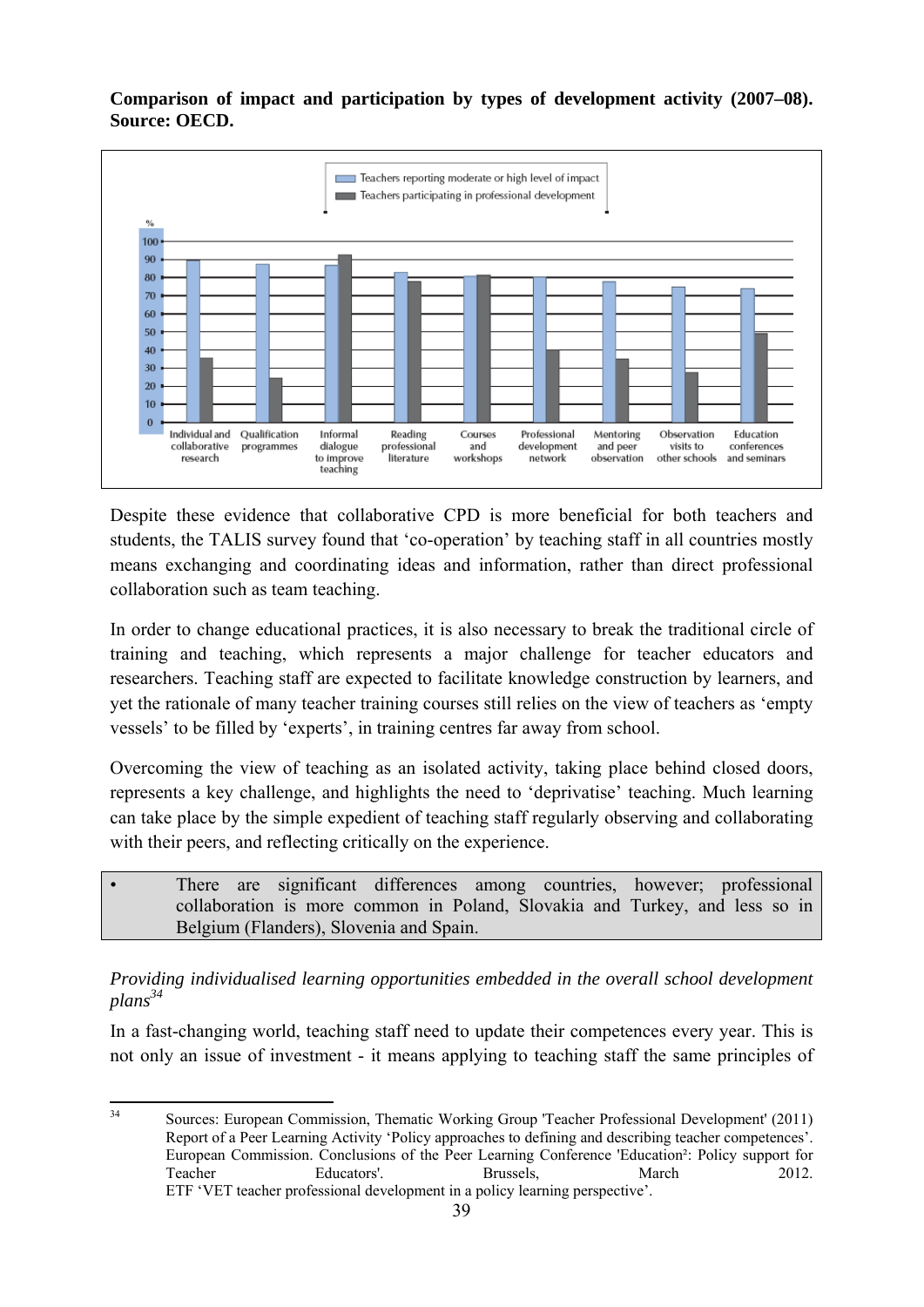individualised learning they are to employ with learners. Member States thus need systematic programmes to regularly assess each teacher's learning needs, and provide relevant individualised training. There is also significant scope for the teaching professions to play a more active role in matters such as defining professional standards and deontology and promoting research about teaching and learning.

The continuing professional development of teaching staff cannot be seen in isolation from the development of the school as a whole. For example, introducing new approaches to pupil assessment in a school (as described in the companion document 'Assessment of Key Competences'), will require all teaching staff – and indeed learners - to acquire new competences, depending on their role in the process. Some teachers will need to acquire competences in new assessment methods; others will need to develop their skills in collaborating with colleagues to arrive at coherent approaches across departments; others will need competences in the leadership of innovation and change.

The development of the school and the development of staff must go hand in hand. Thus, systems and provision will be most effective if they:

- relate the content and supply of professional learning opportunities to the particular development needs of each individual teacher (this implies a regular review of the teacher's learning needs, within the school's development plan);
- promote systematic and positive support for professional learning within every school;
- ensure teaching staff have full access to the professional learning opportunities that they (and their school) need, and
- ensure that professional learning opportunities are designed as collaborative experiences.

In spite of these findings strongly suggesting that the quality of teachers' work is influenced as much by the institutional environment where they work as by their formal teacher education, the most widespread professional development model in Europe takes individual teaching staff out of their schools to follow a 'course'' whose relevance to individual or institutional needs might be limited.

## <span id="page-39-0"></span>Appraisal and feedback as key instruments for professional development and satisfaction<sup>35</sup>

It is not enough for education systems to attract and educate good teaching staff; they need to be retained in the profession, and they need to be nurtured. Education systems need to identify, esteem and support those teaching staff who have powerful influences on student learning. In this context, effective appraisal and feedback systems can have a positive impact on what happens in the classroom, by encouraging staff to build upon their strengths.

 $35$ 35 Sources: European Commission, Report of a Peer Learning Activity 'Policy approaches supporting the acquisition and continuous development of teacher competences'. Hattie, J. (2003) 'Teachers make a difference – what is the research evidence?' Professional Learning and Leadership Development, NSW DET. OECD TALIS. 2009. EFEE (European Federation of Education Employers) 'School Leadership and governance: lifelong learning'. School Leadership Report, April 2012.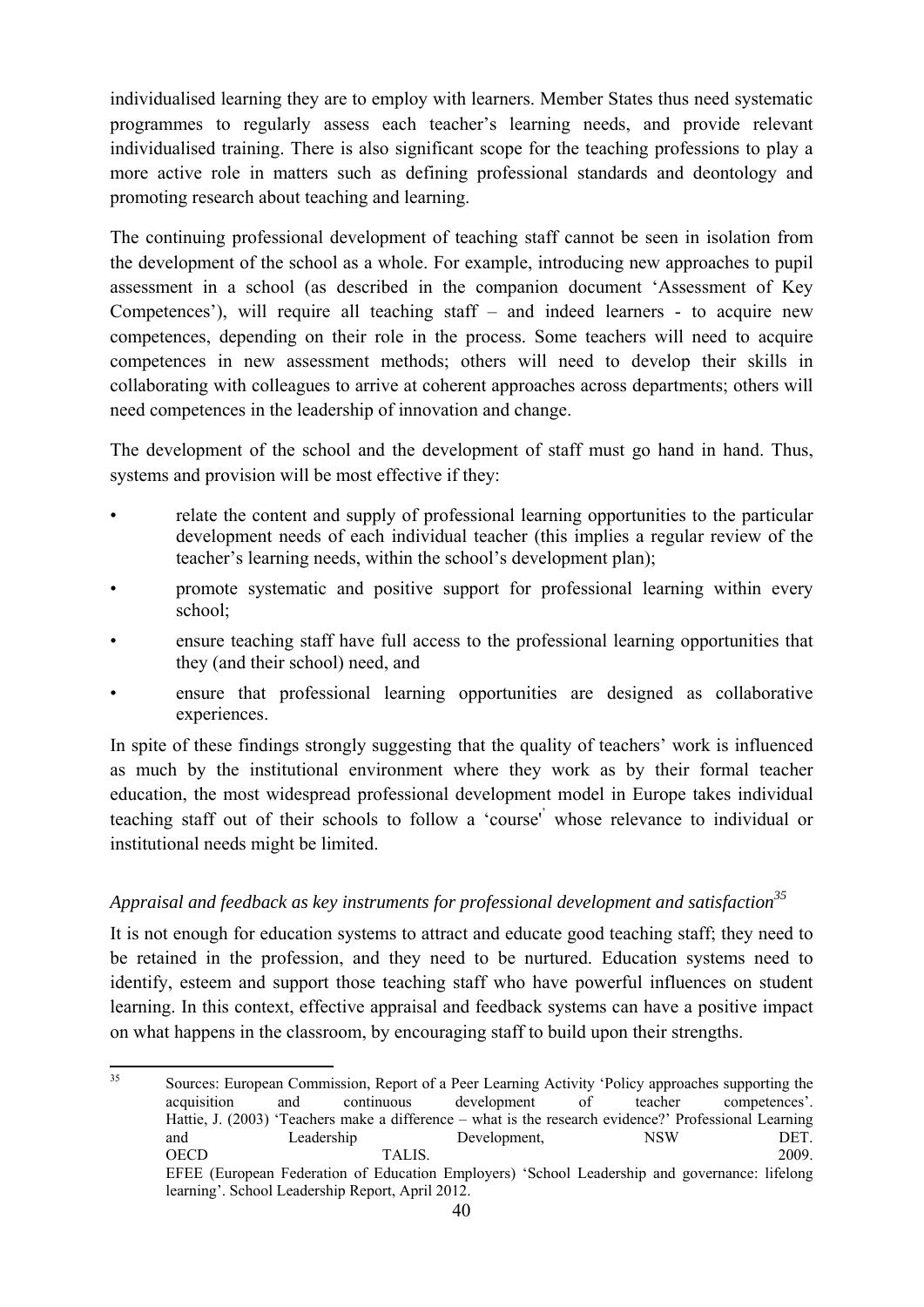Meaningful feedback refers to evidence-based information on a teacher's performance, so as to allow for professional learning that is focused, individually tailored and based upon regular assessments of needs. Teaching staff who receive appraisal and feedback tend to value it highly and find it helpful in their work, reporting positive changes in their teaching practices, especially improving learners' test scores, pupil discipline, and classroom management. Indeed, public recognition of a teacher's work is highly related to teacher self-efficacy; the aspects that are emphasised in teacher appraisals send important signals about what is most (and least) valued in teaching – for example, pedagogical knowledge, classroom management or innovative teaching.

However, at a time when the importance of giving regular feedback to all learners is better understood, many teaching staff are not getting appropriate feedback on their work, and in several Member States there is none at all.

More than 13% of teaching staff report that they have never been appraised. Large numbers of teaching staff only receive appraisal and feedback once a year or less. What is more, even when teaching staff were appraised, they often did not receive relevant feedback on their performance. As the Education Employers have noted, many countries are experiencing difficulties in establishing even the criteria for successfully evaluating teacher performance, though some countries have begun to make progress on this issue.

- In Italy, Spain, Portugal and Ireland over a quarter of teachers said that they had not received feedback on their performance.
- At the other end of the scale, almost all teachers in Bulgaria, Lithuania and the Slovak Republic said they received feedback on their work.

**Teachers who received no appraisal or feedback and teachers in schools that had no school evaluation in the previous five years (2007 – 08). Source: OECD.** 



In order to improve teaching quality, Member States need to ensure that every teacher receives feedback, leading to a specific, individualised professional learning plan for the forthcoming year. School leadership has a key role to play in this.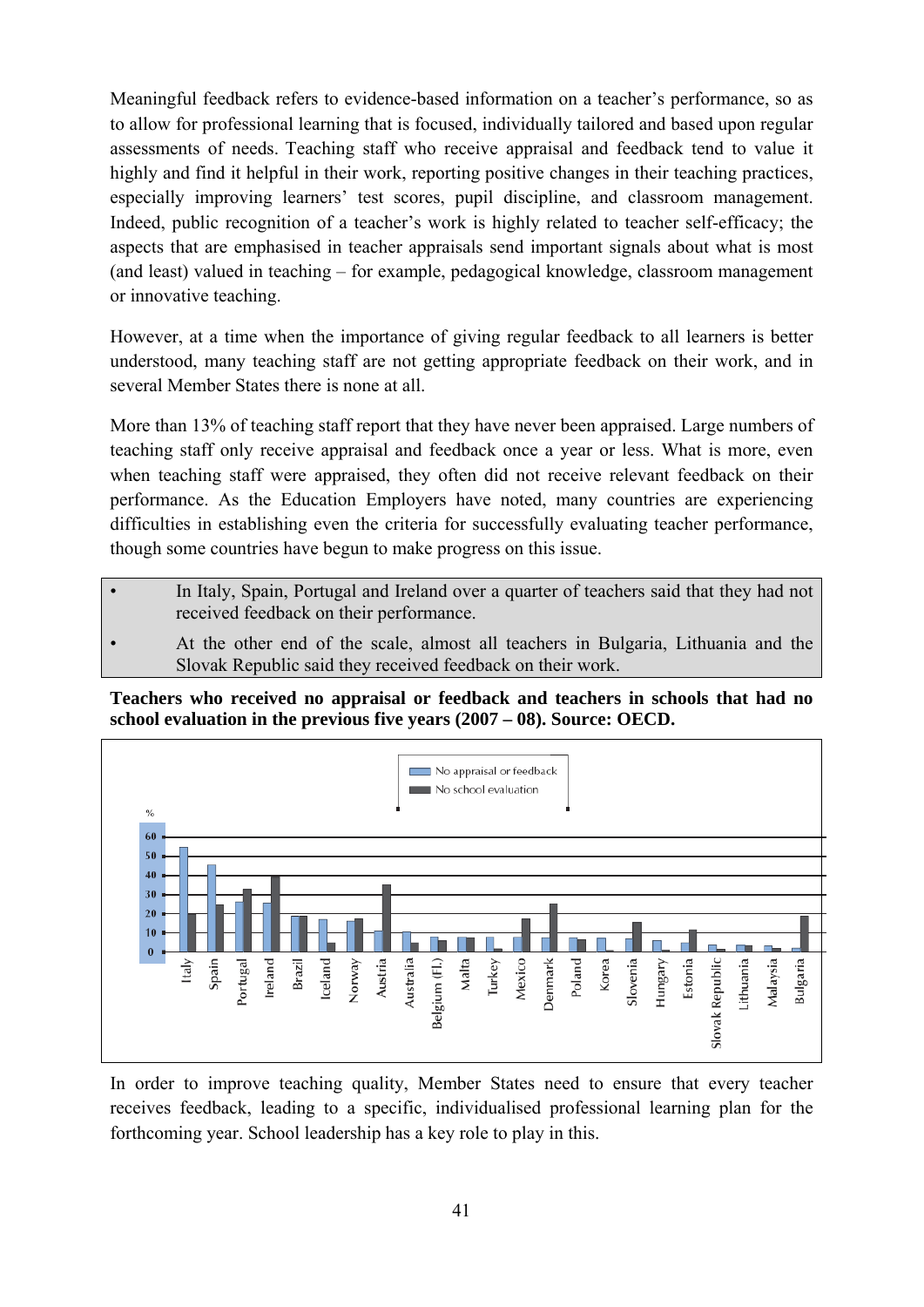#### <span id="page-41-0"></span>*Provision for teaching staff to acquire and develop their competences*

Participation in professional development and mobility is often made difficult by lack of teaching cover or formal recognition of training activities, or by conflicts with other commitments. Member States need to tackle these practical obstacles to staff improvement.

Effective policy support for the lifelong learning of teachers is a key system issue, and must be based on a career-long perspective of competence development; it should:

- stimulate the active engagement of teaching staff in continuous learning (through opportunities, incentives and requirements),
- assess teachers' competence development throughout their careers, and
- provide relevant, career-long opportunities for teaching staff to acquire and enhance the competences they need.

Measures for the assessment of teaching staff competence ought to be linked and consistent with the competence framework, and encompass the three main career phases: Initial Teacher Education, induction, and continuing professional development. Their formative and summative uses should be clearly linked to tools and techniques, roles and responsibilities of different stakeholders, as well as to their prevailing focus on individual, school or system level - on input (e.g. professional development attendance) or outcome (change in teacher competences or learner attainment).

 $*$  \* \* \*

This Chapter has highlighted the need for Member States to reform their policy and provision to provide focused support and thus enable the teaching professions to be ever more effective. As a start, this means developing a clear understanding of the competences that all staff must possess, defining criteria and procedures to attract and select the best candidates into teaching; improving the status of the professions; assessing the effectiveness of Initial Education; providing personal and professional support ('induction') for every new member of the profession, as well as, relevant formative feedback on their work leading to individualised, relevant continuing professional development for teaching staff in order to support them in developing their competences throughout their careers.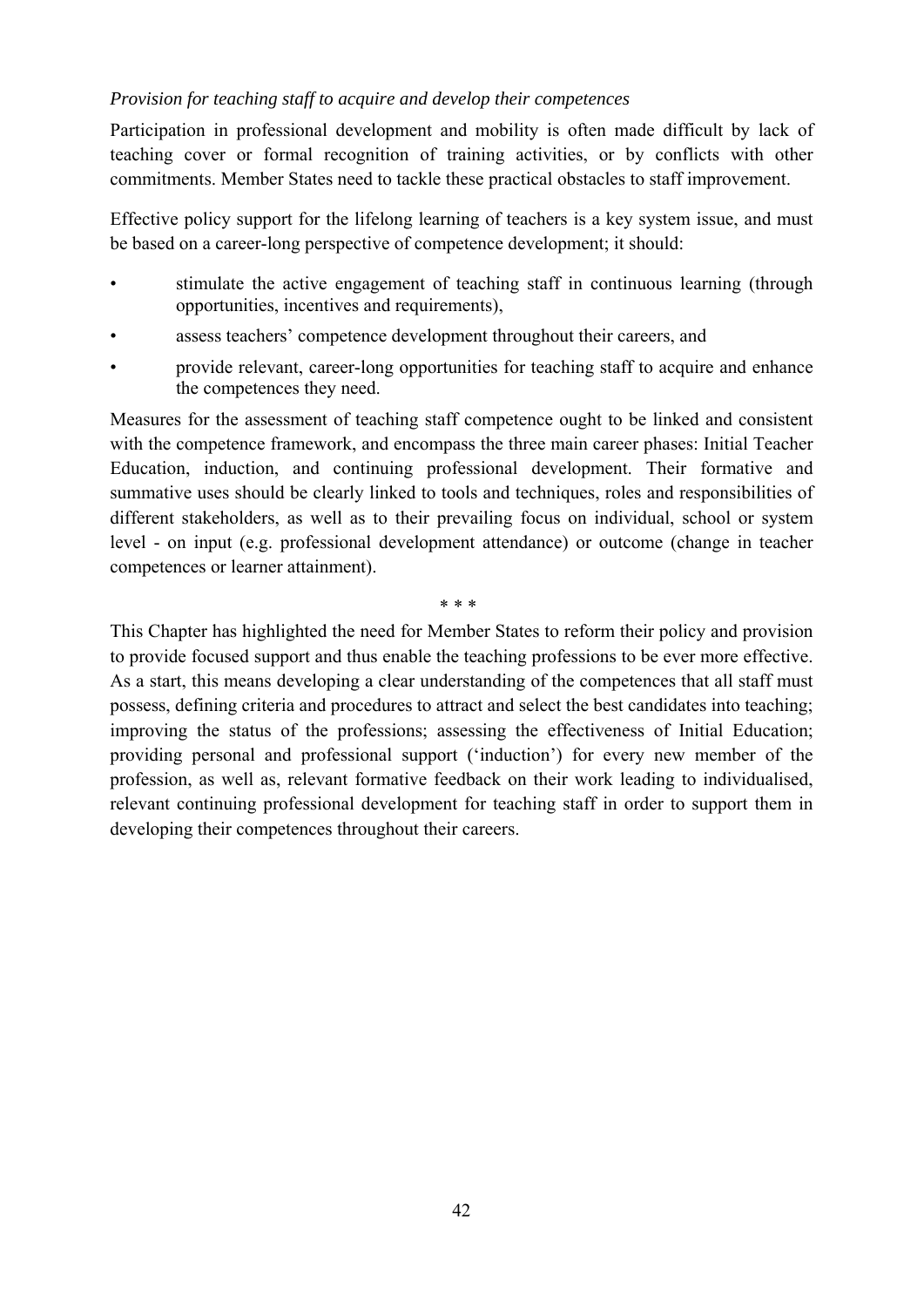#### <span id="page-42-0"></span>**4. STRENGTHENING SCHOOL LEADERSHIP<sup>36</sup>**

School leadership is second only to teaching among the school-related factors that determine what students learn and how successfully. It is an issue to which policymakers in several Member States need to pay closer attention, if educational institutions and systems are to achieve their maximum potential.

The impact of educational leadership on student attainment is clear; some research shows that leadership accounts for 27% of the variation in student achievement across schools. It has been demonstrated that the quality of leadership helps determine both the motivation of teaching staff and the quality of their teaching. Student achievement on PISA tests was higher when teaching staff were held accountable through the involvement of school leaders and external inspectors in monitoring lessons.

School leadership uses the unique competences of staff, learners and parents to achieve common educational goals. The quality of leadership matters also in determining the ethos of the school, the motivation of teachers, the depth of their continuing professional learning, and the quality of teaching and learning..

Recent peer learning work concluded that leadership should be conceived as a role, and not as a post or a place in a structure. A commonly agreed policy framework for school leadership should be part of each education system.

The impact of school leaders tends to be stronger where there is a higher degree of school autonomy. However, systems vary significantly in the extent to which school principals can, for example, select the staff they are expected to lead, or adjust the school curriculum to local needs.

## <span id="page-42-1"></span>*4.1 Who are the leaders?*

The concept of leadership generally implies ownership and authority as well as responsibility. Leadership may be formal or informal: it is possible to be a school principal, without exercising leadership. It is also possible for other school staff to exercise leadership. Indeed, leadership is one of the key competences for all educators. In some systems, one person may exercise leadership in a group of schools. Other actors are also called upon to exercise educational leadership and to play their part in the development of the education system, e.g. school boards, inspectors and advisors, ministries and professional organisations. There is greatest potential for successful system reform when the various actors involved work and develop together.

 $36$ 36 Sources: OECD 'Teaching in focus, 01/2012'. OECD, Paris 2012. Muijs, D. 'Leadership and organisational performance: from research to prescription?' International Journal of Educational Management, 25 (1). Lumby, J. 'Leading organisational culture: issues of power and equity'. Educational Management Administration & Leadership, September 2012, 40, 576-591. EPNoSL Report on EPNoSL PLA in Munich, February 2012. ETUCE 'School Leadership in Europe: issues, challenges and opportunities'. 2012. European Commission: Report of a Peer Learning Activity 'School Leadership for learning'.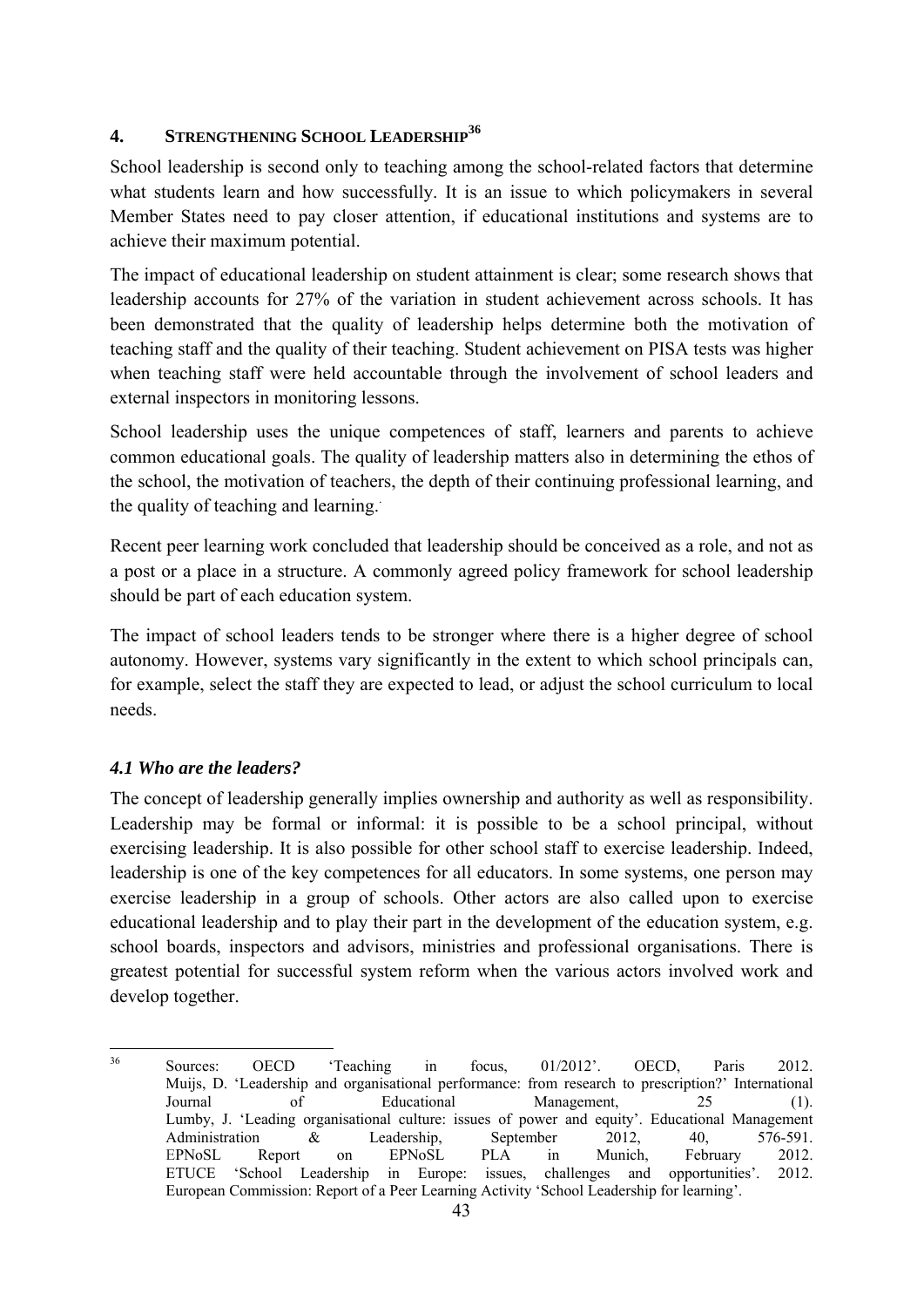For example, in Norway, some schools have a three-person school leader group: one responsible for pedagogy, one for personnel matters and one for finance. In secondary education in France, the school leader is supported by a leadership team that includes one or several deputy principals, an administrative manager and one or more educational counsellors.

The national or regional educational context has a significant influence upon the conception of 'school' and the degree to which a school is understood as a community or organisation that *needs* to be led. Some languages do not even have a term for 'school leader'. Such contextual factors, in turn, affect the expectations of Ministries, parents and other key actors, as well as the roles that principals and other staff are able to play. There are thus overlapping concepts and differences in titles (e.g. principal, head teacher, director etc.), responsibilities, and structures.

# <span id="page-43-0"></span>*4.2 Leadership is not administration<sup>37</sup>*

Clearly, school leaders exert a key influence on learner achievement, mainly by helping to create a school environment that is favourable to learning: an environment that values responsiveness to student needs over bureaucratic control, that provides psychological safety to learn and a focus on student learning.

- However: research shows that administrative demands take up about 40% of school leaders' time, clearly competing with instructional leadership as their top priority.
- In primary education, in most countries, school heads spend the majority of their time, on average more than 40%, on management and administrative activities such as appointing and managing staff and budgeting.
- In Belgium (French Community), Denmark, Italy, Sweden and Norway the proportion is even higher, with 50% or more of their time spent on management and administrative activities.

37

<sup>37</sup> OECD (2012) Teaching in focus, 01/2012.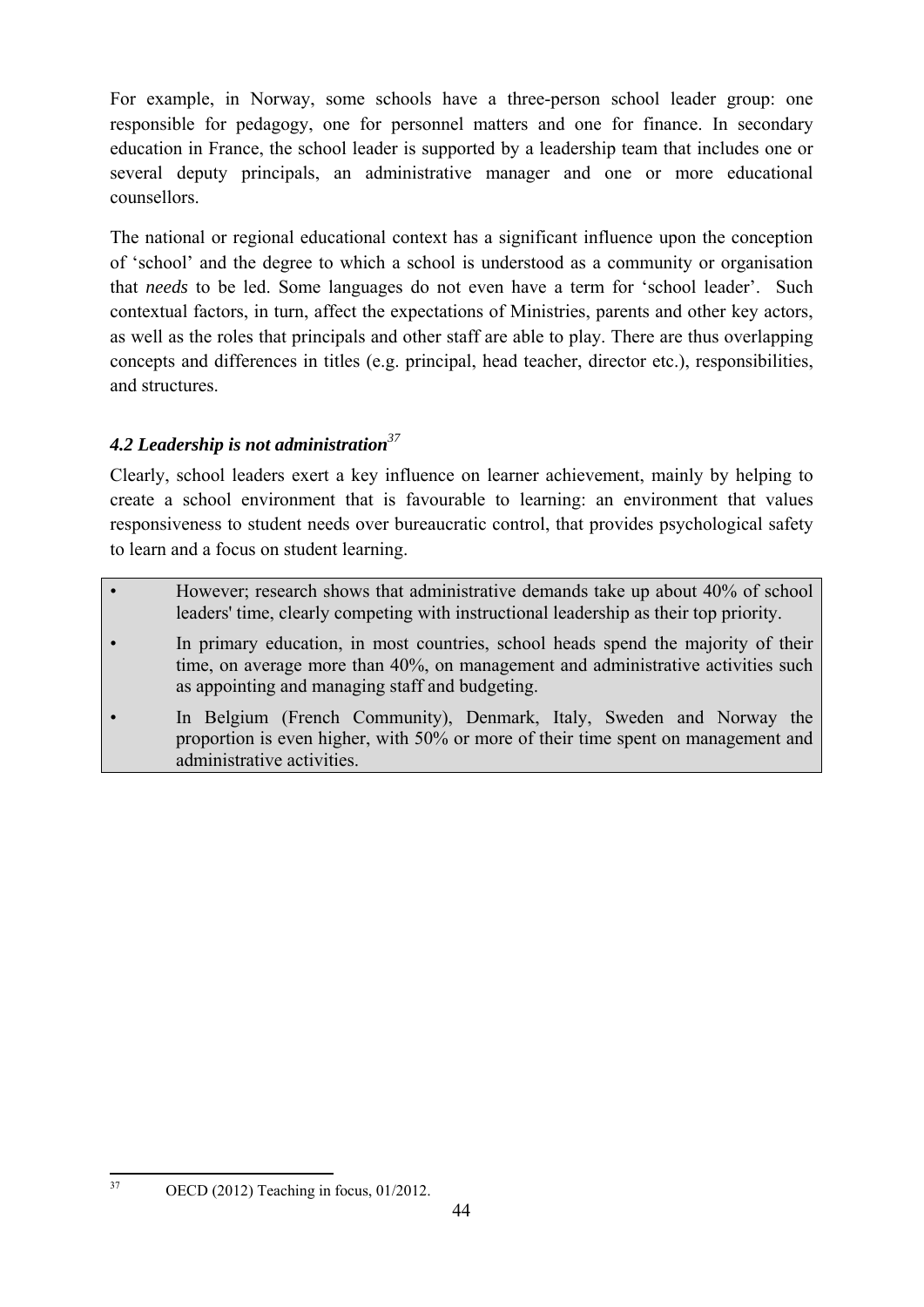#### **Proportion of the time spent in a range of activities by the heads of schools attended by pupils in the fourth year of primary education, 2006. (Source: Eurydice** *Key Data on Education 2009***)**



European Ministers of Education have already agreed that there needs to be an explicit redefinition of the roles of school managerial staff, so that they focus their energies and time on improving learning by staff and students; for this they need to be liberated from administrative tasks, which in turn may require more countries to adopt the practice of employing school administrators for routine administrative and budgetary functions.

This should allow school leaders to focus more on teacher monitoring and evaluation. In some Member States, for example, school leaders spend much of their time giving feedback to teaching staff about their work. Developing teacher quality, supporting and guiding new teaching staff should be the core of school leaders' role. This includes co-coordinating the curriculum and teaching programme, monitoring and evaluating teaching practice, giving regular formative feedback, and supporting collaborative work cultures.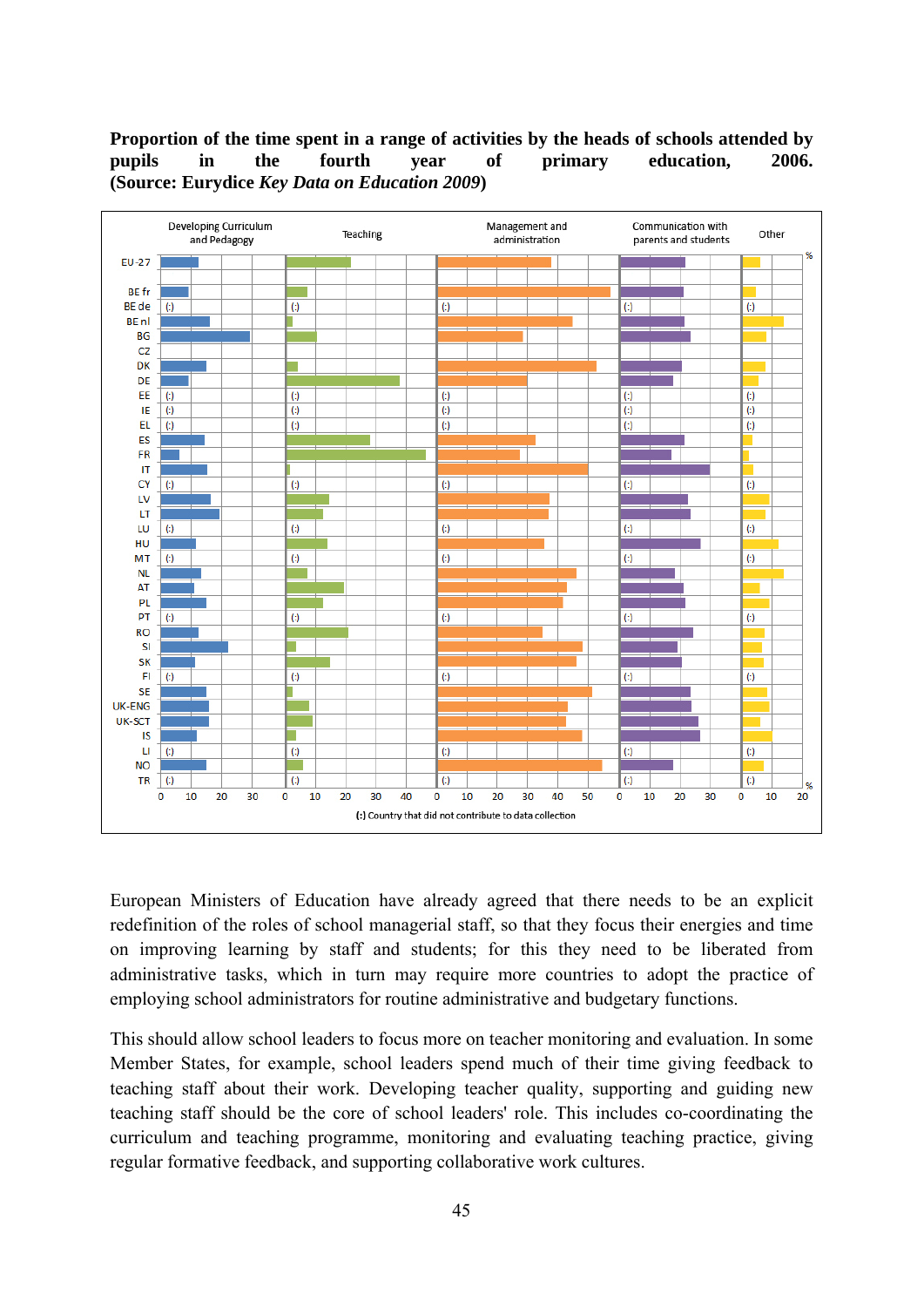School leaders are important in building effective relations between the educational institution and the outside world, including parents, local enterprise, universities, or local authorities. This is particularly important for VET and for leaders in adult education, where collaboration with companies is crucial. Leaders should also be aware of the importance of engaging their education and training institutions into the regional and local development plans and equipped with relevant tools.

# <span id="page-45-0"></span>*4.3 Focus on the core competences of educational leadership<sup>38</sup>*

School leadership is a challenging profession that demands a range of highly developed competences underpinned by core values. National policies will be most effective when they are based upon a shared understanding about the roles that school leaders are expected to play, and the professional values and competences (knowledge, skills and attitudes) that school leaders require in order to fulfil these roles effectively.

Educational employers advocate a greater uniformity in the formulation of the standards and competences required of School Leaders, so that appropriate training and professional development can be developed. Recent peer learning suggests that the main *competences* required by people in leadership roles can be identified. Some are context- and culturespecific; however, in all contexts, policies can support effective school leadership by being based upon the following core leadership competences:

- vision the ability to inspire staff and pupils;
- strategic thinking the ability to take a holistic view;
- the ability to enhance learning environments and learning cultures;
- the capacity to improve the quality of students' learning and their learning outcomes;
- the capacity to manage resources effectively;
- a sound knowledge of the education system;
- strong communication skills and openness, as well as
- problem solving skills.

School leadership staff are also likely to be most effective if they possess personal attributes such as courage, optimism, resilience, tolerance, emotional intelligence, self-awareness, energy, ambition, commitment and a desire for learning.

Effective educational leadership requires a team approach and the different members of any leadership team may have different, complementary expertise and competence profiles; this does not affect the core competences required by school leaders, it rather underlines the need for clarity of roles.

In adult learning, many of the educational institutions are small or based in NGOs or attached to community libraries, etc. Here the leadership role may be combined with teaching or additional tasks, but it is no less important to develop the leadership role in such settings.

38

EFEE 'School Leadership and governance: lifelong learning'. School Leadership Report, April 2012.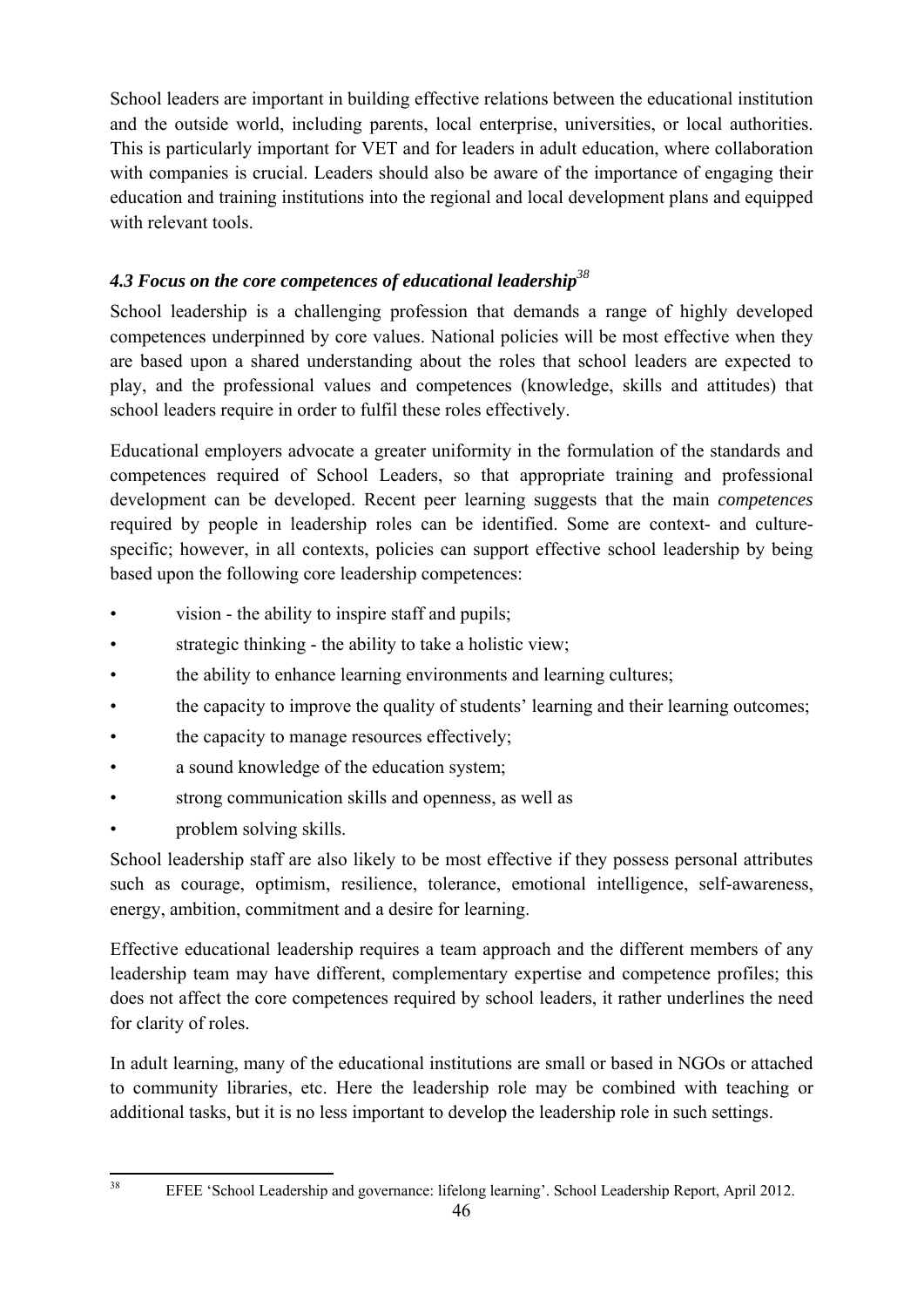#### <span id="page-46-0"></span>*4.4 Increasing attractiveness, recruitment and retention<sup>39</sup>*

School headship and leadership should be a career path that is chosen and prepared for, rather than a forced or accidental assignment. Putting the right people into leadership roles should clearly be a key objective of education policy in all Member States. Countries need to pay much closer attention to the recruitment and preparation of the right staff for school management positions.

In the EU, education employers have expressed the need for enhanced professional recruitment processes at both school and system level, to ensure that recruitment procedures, tools and criteria are effective, transparent and consistent in assessing candidates.

A number of different criteria are considered when appointing someone as a school head. In all European countries, regulations set out the official requirements expected of those wishing to become school heads. Almost everywhere, professional teaching experience is the basic condition for appointment. The amount of experience required ranges from three to thirteen years and is generally between three and five years. In most countries, additional conditions are applied, which may include administrative experience, leadership and management competencies, the completion of special training courses.

But in general, the number of applicants for school headship posts is very low; significantly, this is not the case for positions of middle leaders, assistant or deputy principals. Teaching staff and middle management staff with high leadership potential are often not interested in moving up to headship. In some Member States, only some 1.25 candidates apply per post on average; in others, large numbers of principal posts have to be re-advertised because no suitable candidate comes forward.

This is the more alarming, as in most OECD countries, the average age of school principals has been rising over the past two decades and a significant majority of principals in many countries are now over 50. The age profile is particularly alarming in secondary education in most countries. As with teaching staff, the imminent retirement of many principals brings both a major loss of experience and an opportunity to recruit and develop a new generation with the competences needed by future education systems. There is also an opportunity to rectify the current gender imbalance: although most teaching staff are women, most School Leaders are men.

 $39$  $39$  Sources: EFEE op cit. OECD (2008) 'Improving school leadership', Volume 1: Policy and Practice. Eurydice (2012) 'Key Data on Education in Europe 2012'. Brussels: EACEA. OECD (2012) 'Teaching in focus', 01/2012. EPNoSL Report on PLA in Munich, Feb. 2012.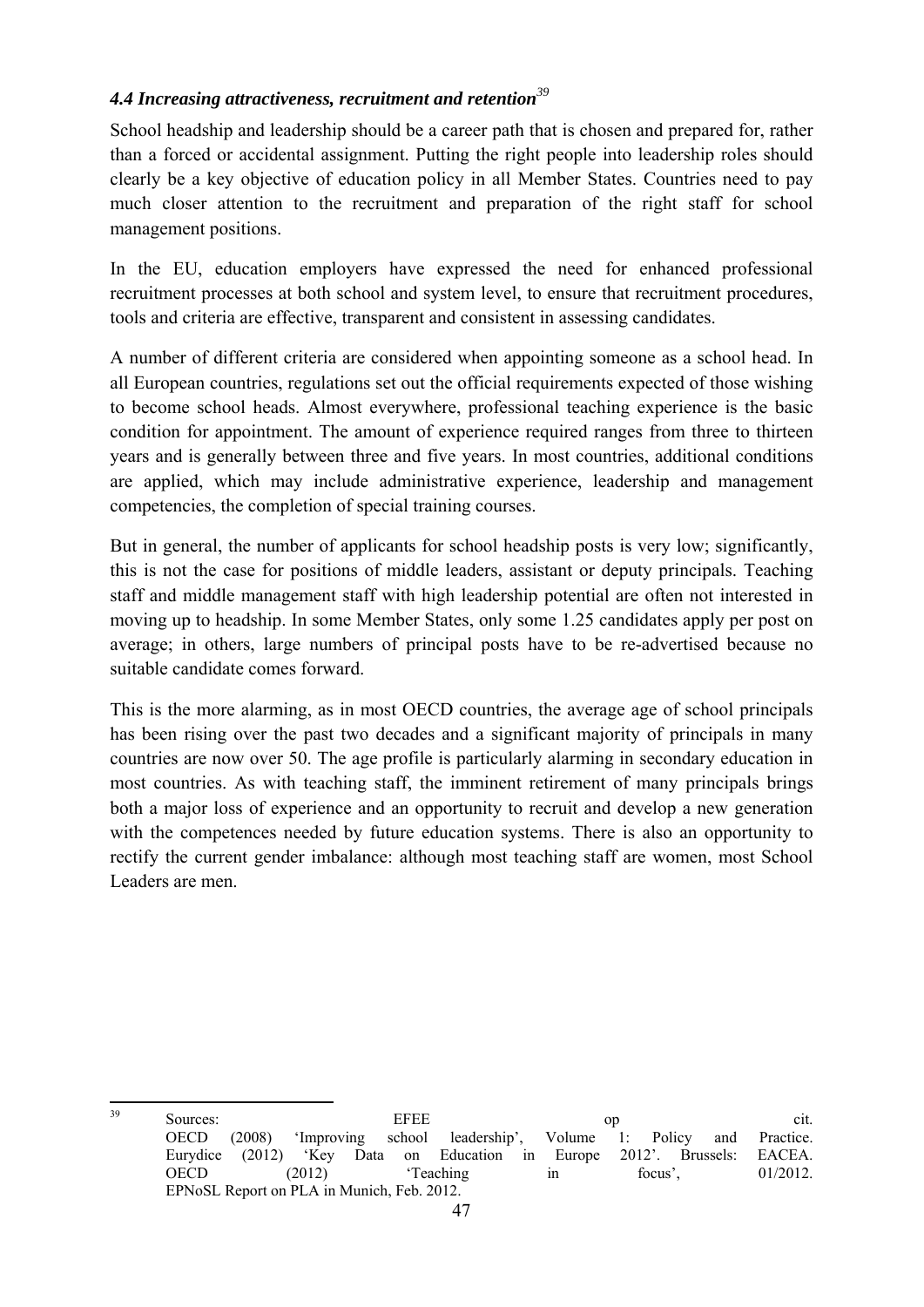**Percentage of principals aged 50 and over, 2006/7, public schools. Source: OECD 'Improving School Leadership'.** 



Recruitment and retention is thus an urgent problem which needs to be addressed. In many Member States, recruitment problems occur in part because of the growing workload on school leaders. Studies have shown that leaders are affected by the growing demands on their time. For example, in England, 61% of head teaching staff described their work-life balance as poor or very poor. Some school heads have attributed this to long working hours or to deficiencies in working practices, such as not knowing how to prioritize or delegate their work.

In many Member States, school headship is not a desirable option for many possible candidates because:

- they see that it involves predominantly administrative or managerial duties rather than higher-order leadership or pedagogical leadership tasks;
- the posts are not attractively remunerated and often involve a heavy teaching load in addition to administrative tasks;
- they lack experience; and
- they perceive school heads as not receiving the support they require from educational leadership outside the school, even in situations of stress and conflict.

The efforts to free school leaders from some of the administrative tasks (see section above) could have a positive impact upon the status and attractiveness of the profession.

Another vital aspect is adequate succession planning allowing to identify and prepare teaching staff to take up leadership roles.

Some Member States, including Denmark and Netherlands, have specific strategies for inspiring, identifying and developing future school leaders.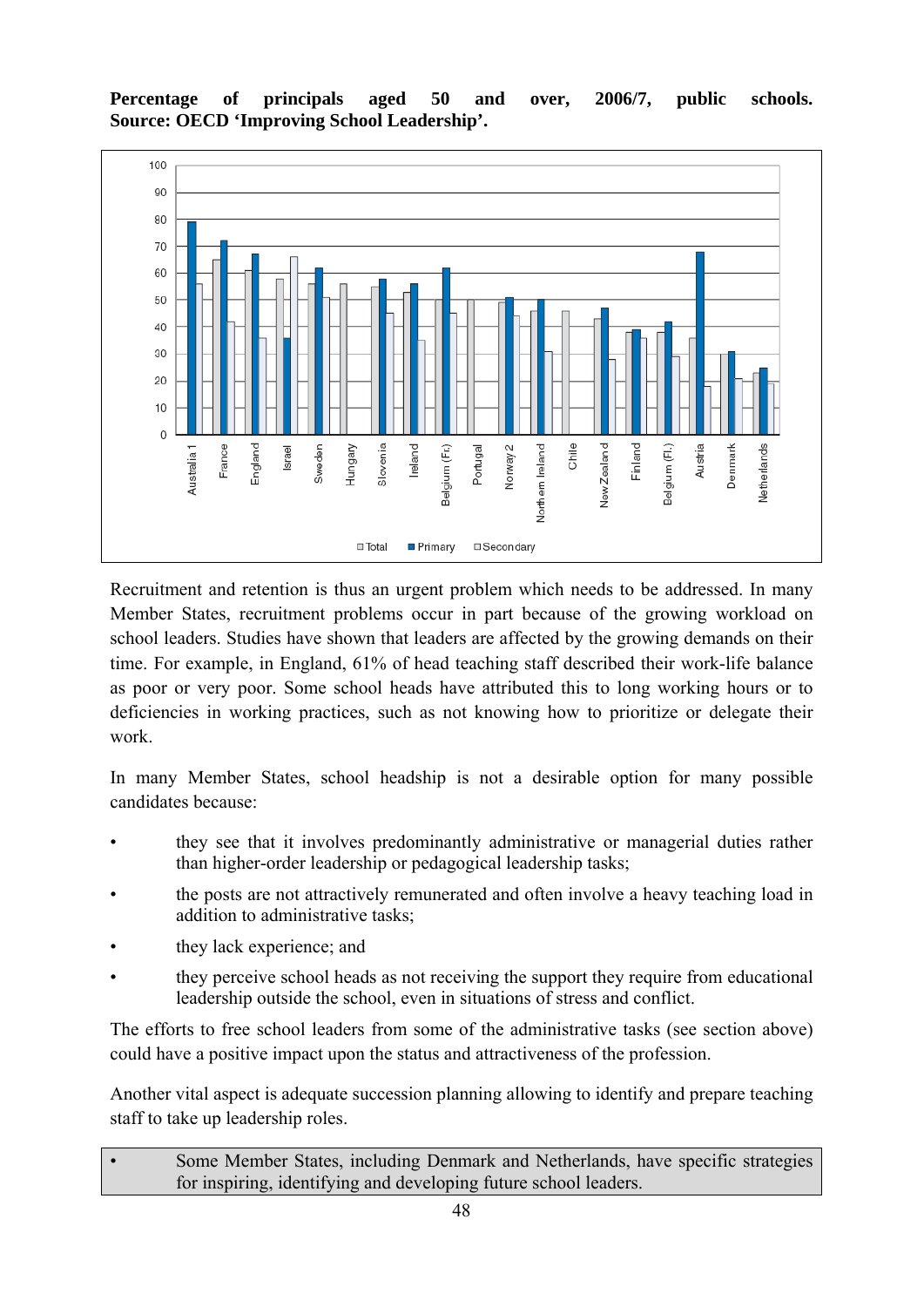In the UK (England) a 'fast track' programme provides accelerated leadership development to those classroom teachers who have been identified as having the potential to progress rapidly to senior leadership positions. The UK (Scotland) has developed specific development programmes for project-, team-, school- and strategic- leadership.

# <span id="page-48-0"></span>*4.5 Initial preparation, support and continuous professional development<sup>40</sup>*

The changing profile of school leaders and their increased responsibility, including managing financial and human resources, underline the need for them to be effectively prepared and to receive continuous support and on-going professional development matching their individual needs. Proper systems to induct School Leaders into their new roles and support them during the first years are also necessary, but are few and far between at the moment.

The conclusions of peer learning suggest that education systems will be more effective in promoting high quality learning if they prioritise school leaders' continuous professional development as part of a systematic (and system-wide) process that aligns the development of school leaders with that of the system as a whole. The career-long professional development of school leaders should become both a right and a professional responsibility.

Some research suggests that high-performing and equitable school systems tend to grant greater autonomy to schools in curricula and assessment. Effective use of school autonomy depends on effective leaders, including system leaders, principals, teacher leaders, senior teaching staff and head teaching staff, as well as strong support systems. That, in turn, requires effectively distributed leadership, new types of training and development for school leaders, and appropriate support and incentives.

As greater responsibility is given to, and greater accountability is demanded of, school leaders, leadership needs to be distributed effectively within and across schools. Collaborative leadership, as opposed to leadership of the principal alone, may offer a path to school improvement. Distributed leadership arrangements may vary depending on the context. Leadership structures or more informal *ad hoc* groups based on expertise and current needs can be formed to encourage a distribution of responsibility among these actors.

• For example, Norway, Netherlands and UK (Scotland) are countries that use distributed leadership arrangements.

There is great diversity in school leadership training in European countries.

Continuing professional development (CPD) is considered a professional duty in 22 countries or regions<sup>41</sup>. In the United Kingdom (England, Wales and Northern Ireland) for example, the National College for School Leadership provides a range of professional development opportunities for serving school heads. These include 'Head Start', a programme for recent graduates of the National Professional Qualification for Headship during their first two years as school heads.

 $40$ <sup>40</sup> Sources: EPNoSL Report on PLA February 2012. OECD 'Teaching in focus', 01/2012. Schleicher, A 'Preparing Teachers and Developing School Leaders for 21<sup>st</sup> century'. OECD, 2012 Eurydice: provisional data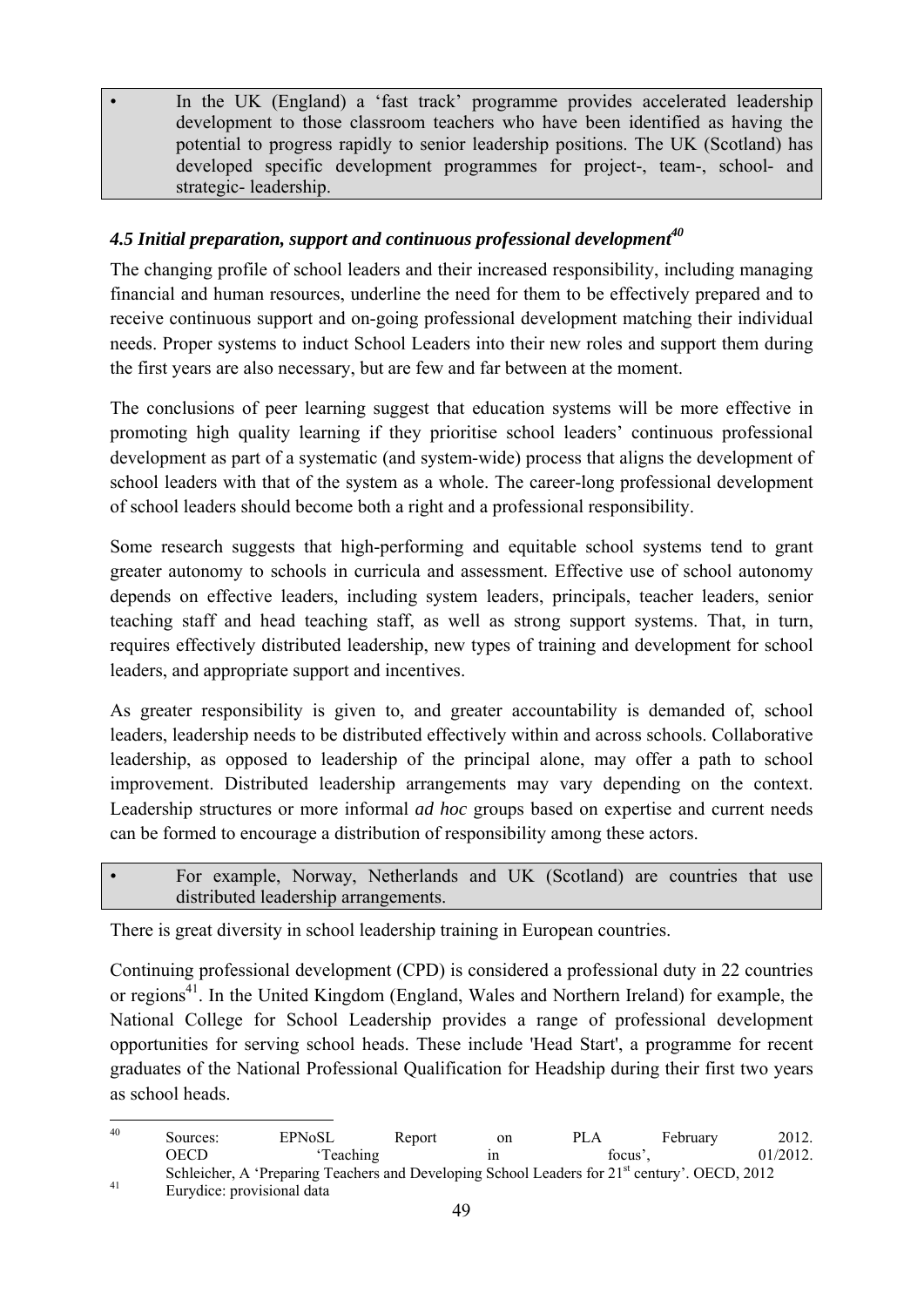Some countries define the minimum amount of time to be dedicated to CPD. In the French Community of Belgium for example, school heads have to follow CPD activities during six half days per year. In Latvia, CPD for school management consist of 36 hours in three years.

As for teachers, in Spain, Lithuania, Portugal and Romania participation in CPD activities is not only a professional duty but also a prerequisite for career advancement and salary increases. In Slovenia and Slovakia, CPD is optional but yet necessary to be promoted.

In 15 countries, CPD is optional for school heads. However, school heads might well be supported and encouraged to participate. In the Flemish Community of Belgium, for example, schools have a special training fund for the CPD of school heads allowing them to have the cost of CPD covered throughout their career. In Ireland, the 'Leadership Development for Schools service' offers programmes for recently appointed school heads and for more experienced school heads working together in school teams.

#### • Austria, Hungary, Slovenia, Sweden, parts of Germany and the UK have developed very specific systems, programmes or academies aimed at professionalising a new generation of leaders.

These may involve various strategies for developing educational leadership at all levels of the education system, including in Ministries; they have an important role to play and need to be further developed in those Member States where they do not yet exist. Crucially, such leadership must be focussed on improving the quality of learning.

School leaders' professional development activities should be ongoing, career-staged and seamless. To be effective, school leader continuous professional development should also be:

- linked into the wider provision of CPD;
- organised as a group activity in which school leaders interact with peers;
- relevant to the development needs of the individual school leader and the school;
- founded upon critical reflection of self, practice and organisation; and
- valued and recognised.

In some contexts there is a need to stimulate school leaders who have been in post for some time to further develop their competences; for example, where school leaders are reappointed periodically, a condition of their re-appointment could be proof that they have continued to develop as professionals.

Depending on the national context, there may also be a need to consider the place of stakeholders in the design of the professional development for school leaders, to consider the need for programmes or providers to be accredited, and further developed in their quality assurance.

Leadership staff themselves need to recognize their own need to continue to learn throughout their career, and the availability of high quality self-development programmes is very important.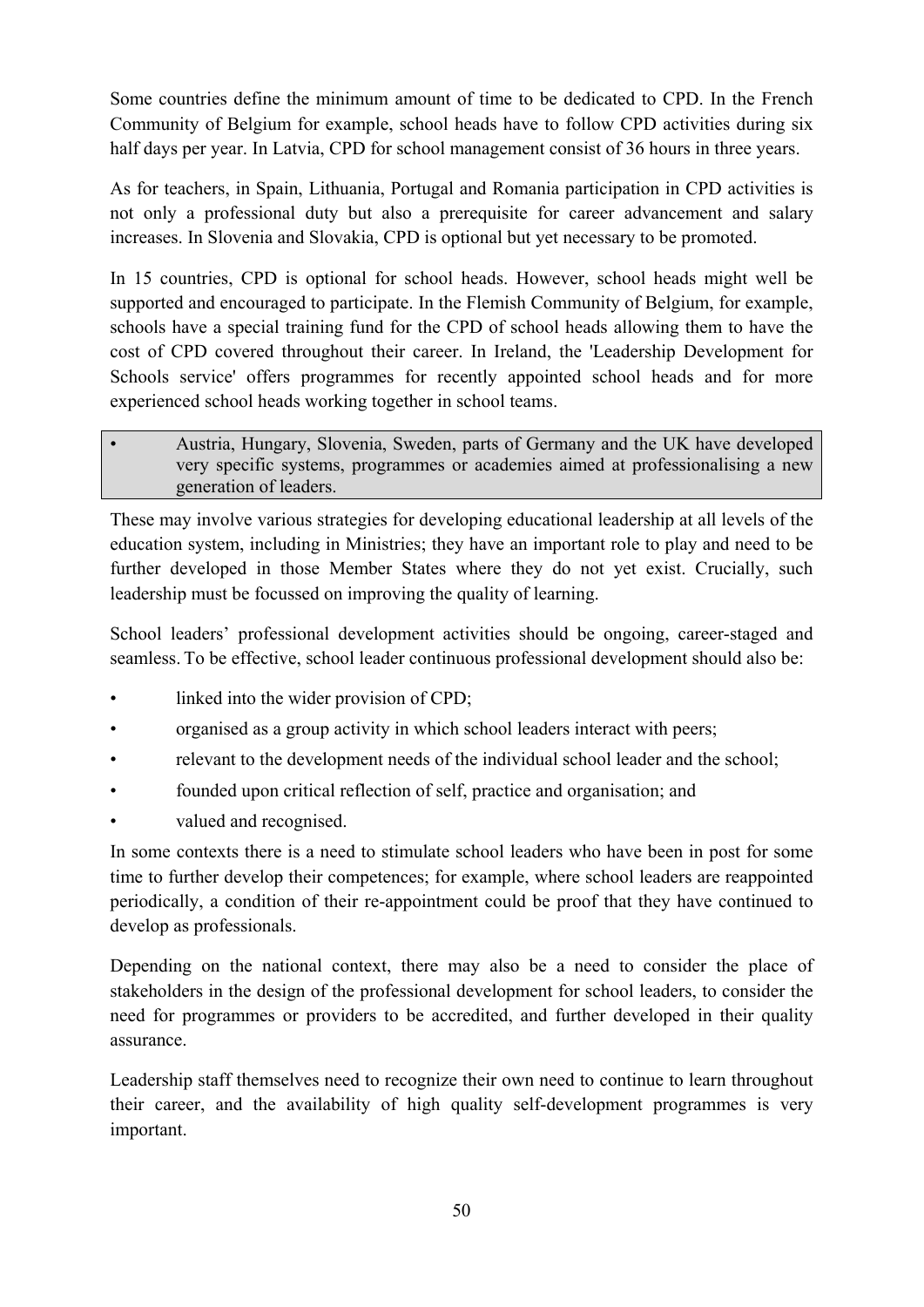For instance, the increasingly complex tasks of early childhood education and care institutions require the same level of attention and investment in developing leadership capacities as is the case with schools. A greater degree of networking and mutual learning between school leaders at local, national and European level can bring benefits for school leaders themselves, but also for their schools and the education system as a whole; such collaboration can promote self-reflection, encourage further professional development, facilitate mutual support, disseminate policy and practice, assist the development of the profession of School Leadership, and mitigate some of the effects of between-school competition.

 $*$  \* \* \*

This Chapter has highlighted the key directions to provide support to school leaders: while policies on school leadership cannot be shaped in isolation, since they are closely related to policies on curriculum, assessment, teacher learning and school development, the key steps for the development of effective policies in school leadership should include redefining the roles of principals and senior staff, so that they are able to focus on improving learning by teaching staff and students; reinforcing recruitment and retention of school leaders in particular through succession planning, to ensure that potential leaders are identified and trained early in their careers; and the development and provision of efficient professional development paths.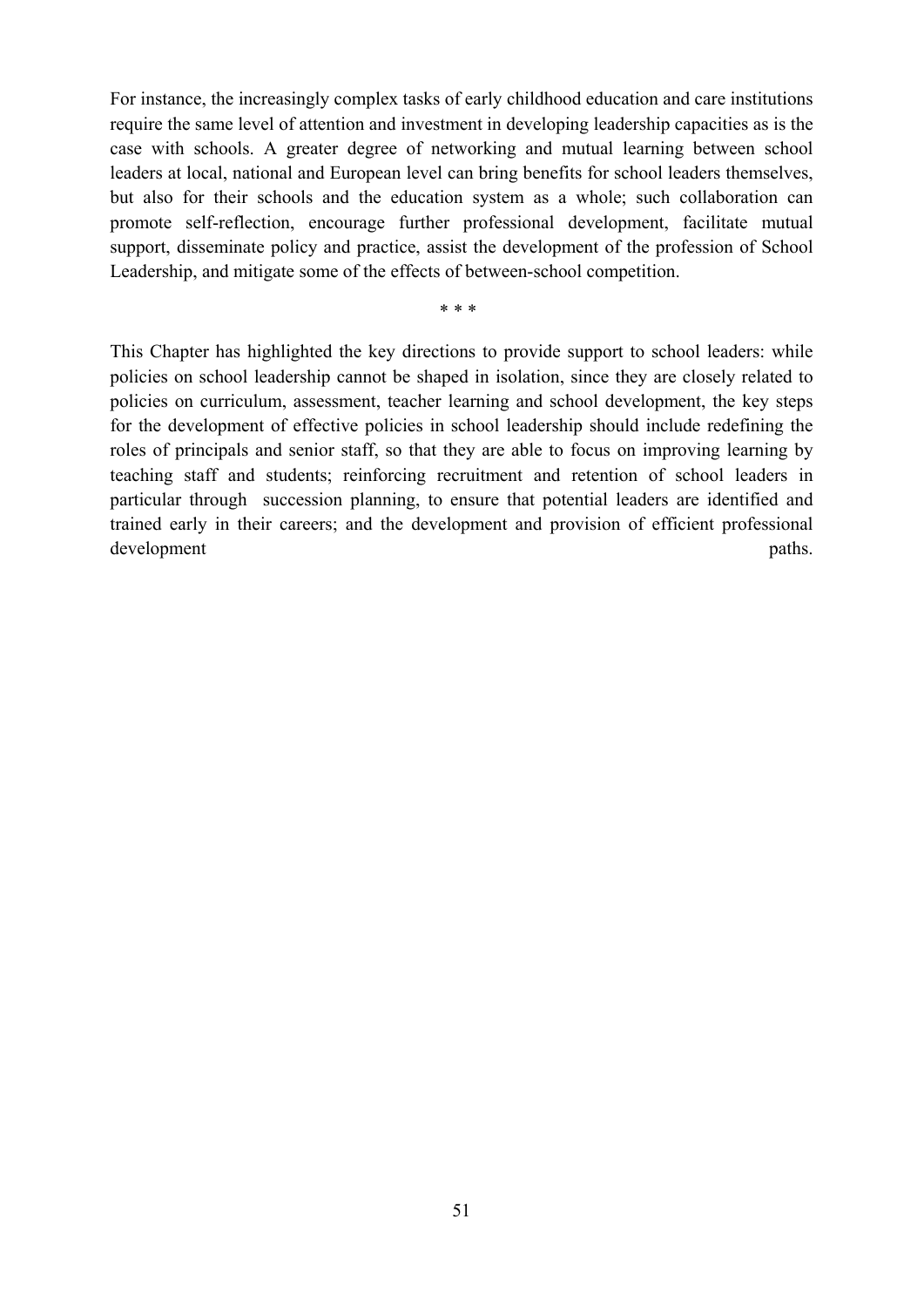#### **5. SUPPORTING TEACHER EDUCATORS: TEACHING THE TEACHERS**

Teacher educators are crucial for the quality of the teaching workforce, and too often neglected in policy-making. It is they who are present at every stage of the teacher's lifecycle, teaching and guiding them; it is they who should model and exemplify in their daily teaching what it means to be a professional learner-centred teacher; and it is they who undertake the key research that develops our understanding of teaching and learning.

Peer Learning has provided new insights into the state of play and policy pointers for support to teacher educators. All Member States have scope to make a significant improvement in the quality of teaching, by improving the ways they select and educate those who educate teaching staff. Policy actions should aim at better defining the role and the competences of quality teacher educators to improve their positive impact on teachers' teaching.

## <span id="page-51-0"></span>*5.1 Towards a coherent and comprehensive policy in support of teacher educators<sup>42</sup>*

The 2009 Council Conclusions on the professional development of teachers and school leaders underline that those responsible for educating teachers – and indeed for educating teacher educators – should themselves have attained a high academic standard and possess solid practical experience of teaching, as well as the competences which good teaching requires.

However, in most Member States there is little explicit policy provision either to define what quality means in the work of a teacher educator, or what are academic and professional development requirements. Few Member States have set standards for Teacher Educators or defined the competences required to be allowed to work as a teacher educator. And yet, the coherent definition of the role and competences of quality teacher educators has the potential for huge impact upon the quality of teachers' teaching, as well as upon developing knowledge, research and innovation on how to achieve the shift to learning outcome-based systems and assess learning appropriately.

The apparently simple job title hides many different realities: Higher Education academics with a responsibility for Teacher Education, research, subject studies or didactics; teaching practice supervisors, school mentors, induction tutors and networks of induction supporters; those in charge of teaching staff's continuous professional development - all of these play a part in educating teachers.

They work in multiple contexts (universities, schools, private sector, trade unions), often having little contact with those in another - which may lead to inconsistencies in programme content and delivery, thus potentially undermining the effectiveness of teaching and training.

 $\Delta$ 2 <sup>42</sup> Sources: Murray, J. (2012) Presentation at peer learning conference 'Education<sup>2</sup>: Policy support for Teacher Educators', Brussels, 26-28 March 2012. European Commission 'Perspectives on Teacher Educator policies in European countries: an overview'. Working Document prepared for the peer learning conference 'Education²: Policy support for Teacher Educators', Brussels March 2012. Author: Francesca Caena. Swennen, A., Jones, K., Volman, M. 'Teacher educators: their identities, sub-identities and implications for professional development'. Professional Development in Education, 36, 2010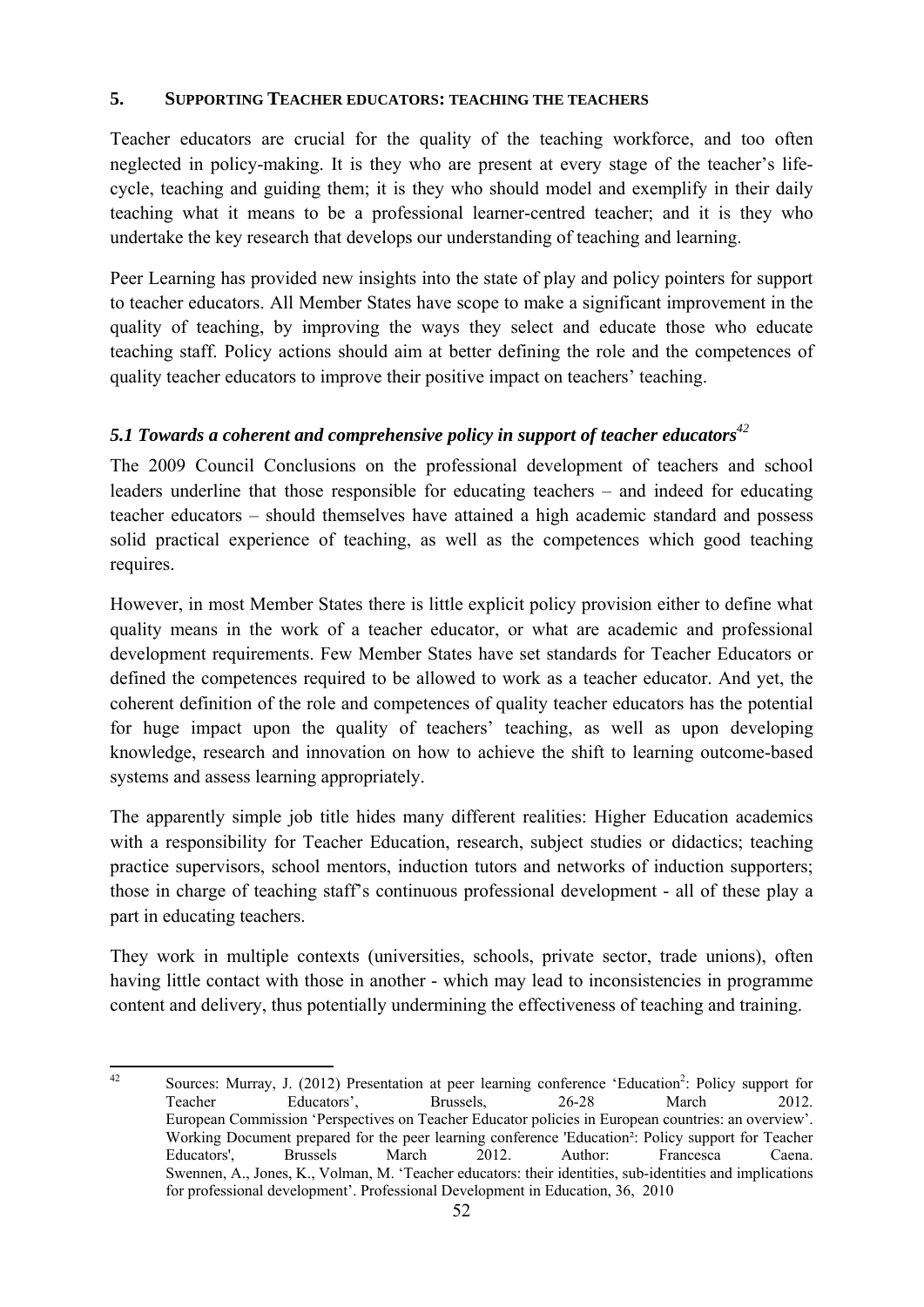Policy support for those who educate school teachers can be defined as under- or undeveloped; in most countries, for those who educate early education and training staff, adult educators and VET trainers it is even lower on the policy agenda.

The first step is to ensure that policy actions cover all those engaged in the task of educating teachers. A recent survey found that in several countries there is no clear understanding of who performs this task: that might mean, for example, no single body with responsibility for professional standards related to the recruitment or selection of teacher educators. The common understanding reached during peer learning activities was that all those who actively facilitate the (formal) learning of teachers, including university academic staff, CPD educators as well as school-based teacher educators should be considered as teacher educators. However, this broad understanding seems to operate in only seven countries (Austria, Ireland, Norway, Hungary, Luxembourg, Netherlands, Slovenia). In others, only university staff teaching pedagogy and didactics are considered as teacher educators (e.g. in Croatia). Initial Teacher Education and CPD can also be seen as quite separate activities in terms of providers, trainers, standards and curricula (e.g. in Poland).

Recent research outlines four identities of teacher educators: as *school teachers, teachers in higher education, researchers and teachers of teachers.* The divide in perspectives on and by teacher educators is affected by *location* (within academia or practice) and by *responsibilities*  (university research or teaching). Status issues and tensions between teacher educators with different *qualifications, subject specialisations, and training contexts*, often arise because of lack of clarity and coordination about different roles in schools and universities.

From a policy perspective, it is unlikely, in any one country, that all those involved in educating teaching staff can be considered (by themselves and others) as a single, homogenous professional body. Fragmentation is reflected by the features of teacher educators' work, as discussed in the European Commission's peer learning conference on the Teacher Education profession (Education<sup>2</sup>: Policy Support for Teacher Educators, Brussels, 26-28 March 2012).<sup>43</sup>

For instance, Teacher Educators in schools may have little contact with those in universities (or other Teacher Education Institutions), while university teaching staff in subject departments often have limited professional dialogue with their colleagues in faculties or departments of education. This has serious implications for the development and sharing of knowledge, the relevance and accuracy of what is taught, and the coherence of support student teachers receive for competence development.

Likewise, teacher educators in the Faculty of Education of a university (or another Higher Education Institution) may see their roles differently from those in other Faculties. Finally, the recruitment, selection, education and professional development of different groups of Teacher Educators may be the responsibility of different actors (e.g. universities, schools, government departments).

 $43$ 

<sup>43</sup> [http://ec.europa.eu/education/school-education/teacher-educator\\_en.htm](http://ec.europa.eu/education/school-education/teacher-educator_en.htm)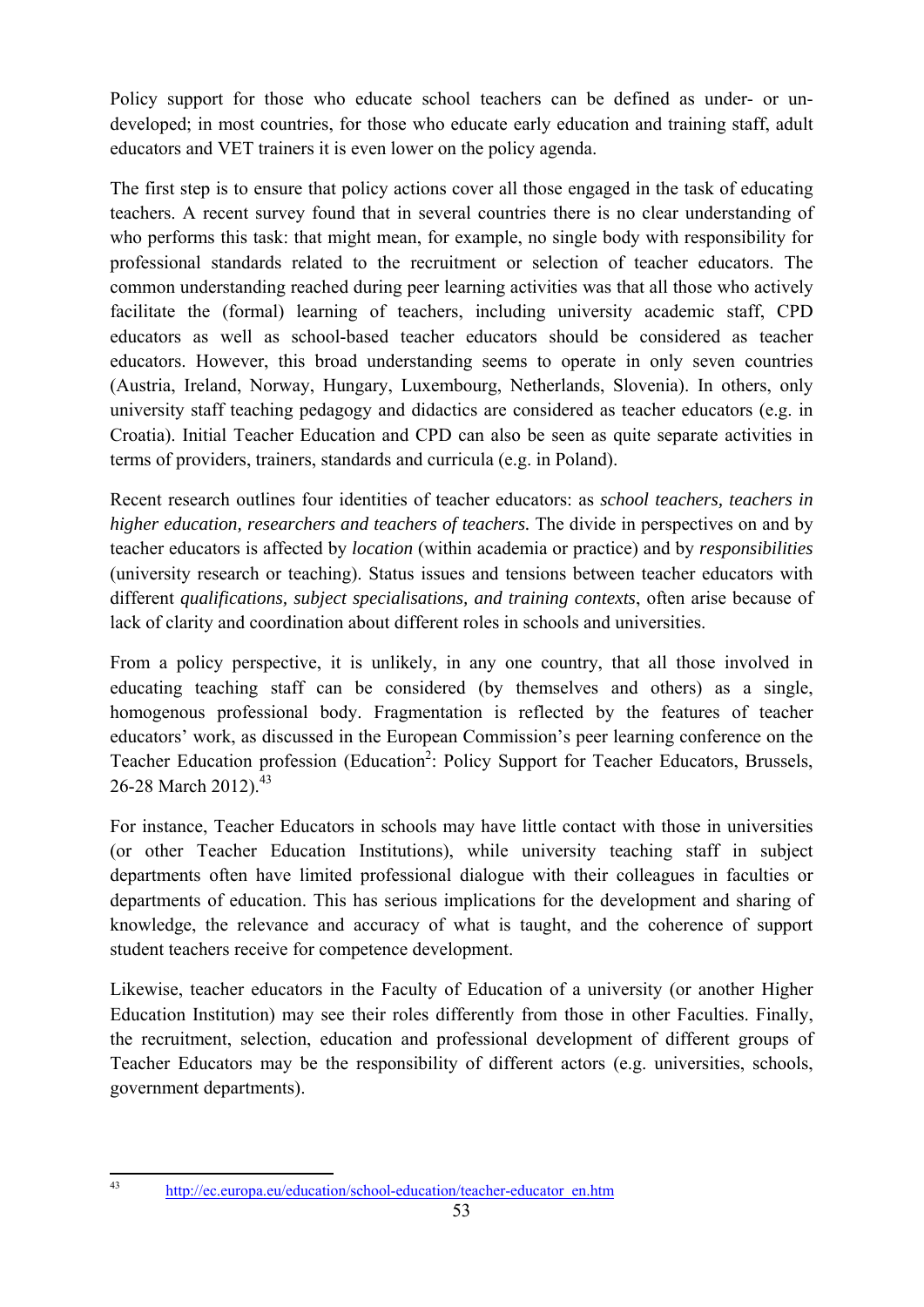Available evidence and peer learning seems to suggest therefore that teacher educators, face several interlinked challenges, which significantly impact upon their ability to provide the highest possible quality of education for the teaching workforce:

- lack of consensus on minimum competence or qualification requirements, linked with quality control and selection into the profession;
- absent or limited support and regulations about initial training, induction and CPD for teacher educators;
- lack of systemic and effective collaboration between different stakeholders, institutions and teacher educators;
- no overview of specific professional characteristics of teacher educators by Member State authorities;
- weak conceptualisations, identities and status;
- limited or no formal recognition, regulations or standards concerning teacher educators' professionalism, and
- heterogeneity of profiles, qualifications, experiences, settings, identities and institutional constraints.

The following systemic variables, which affect teacher educator policies and practices, entail major issues that Member States need to address:

- degrees of control and support at the state, regional and local levels for policies on teacher educators (including availability of budget);
- institutional responsibilities and roles for quality in teacher education;
- types and dimensions of institutional contexts and settings;
- degrees of definition of teacher educators' profiles, requirements and career paths (i.e. in Higher Education Institutions, schools, CPD), and
- school teaching levels and subject areas.

## <span id="page-53-0"></span>*5.2 Competences of teacher educators: much more than teachers<sup>44</sup>*

The issue of teacher educators' professional competences is of paramount importance: if teachers are the most important in-school factor influencing the quality of students' learning, the competences of those who educate and support teachers must be of the highest order.

However, the teaching of teacher educators cannot be equated with classroom teaching. They are required to deploy specific, additional competences, which set them apart from other teaching staff or academics. In fact, their competences have to do not only with first-order knowledge – about schooling, as related to specific subject areas – but also second-order knowledge – about teacher education itself, teachers as adult learners and related pedagogies, as well as organizational knowledge of their own and their student teachers' workplaces.

 $44$ 

Sources: Snoek, M., Swennen, A. and van der Klink, M. (2009) 'The quality of teacher educators in the European policy debate. Actions and measures to improve professionalism of teacher educators'. Presented at ATEE Conference 2009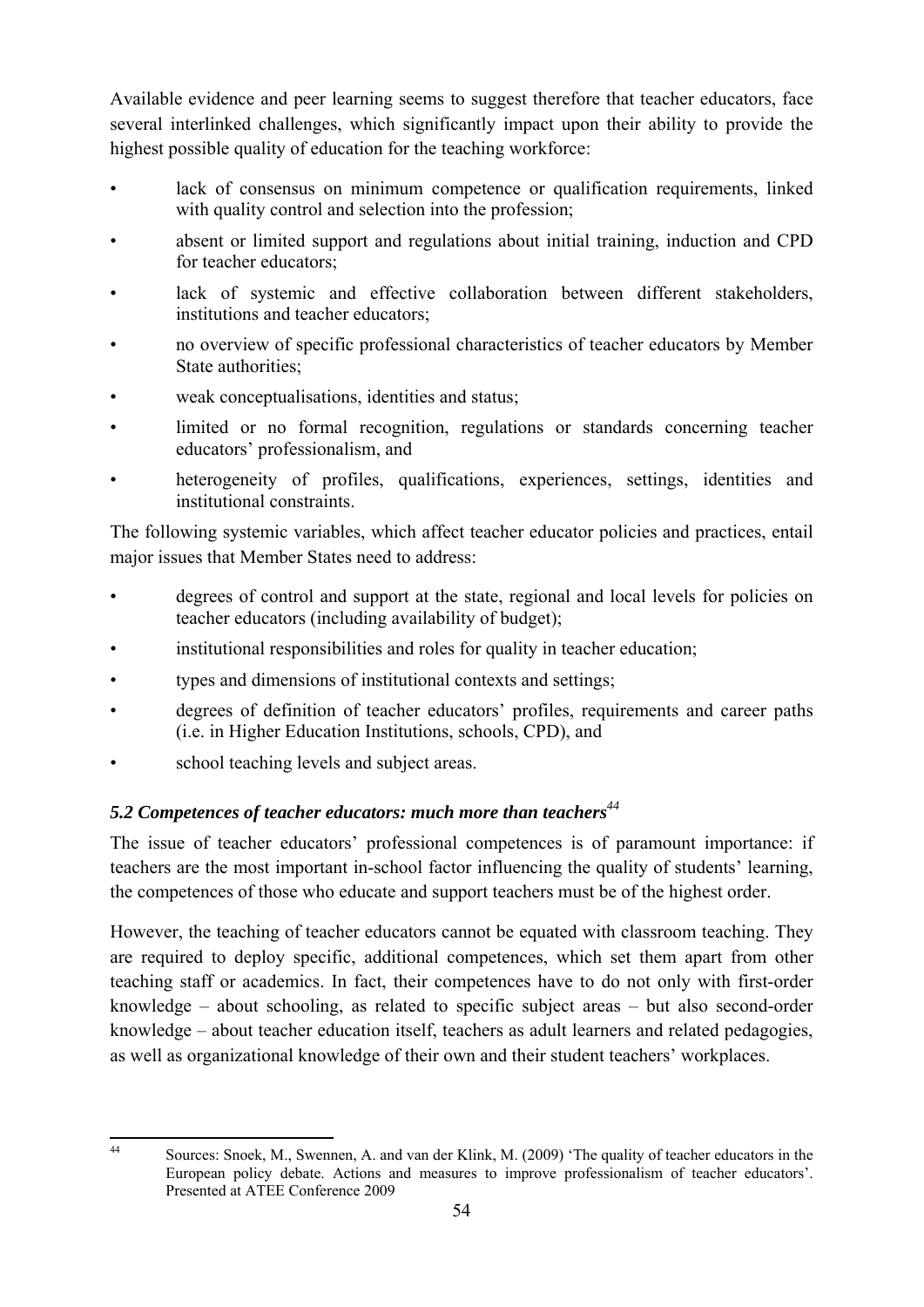According to recent peer learning conclusions, the following competences are required of teacher educators, mirroring those required of teachers as well as of learners (i.e. key competences for lifelong learning):

- first order teacher competences (competence in teaching learners);
- second order teacher competences (competence in teaching about teaching);
- knowledge development (research competences);
- system competences (i.e. managing the complexity of teacher education activities, roles and relationships);
- transversal competences crossing and re-crossing boundaries of different professional learning contexts, in schools and universities, within the distinctiveness of teacher education partnerships;
- leadership competences inspiring teachers and colleagues;
- more widely, competences in collaborating and making connections with other areas.

*Second order* teaching competences represent distinctive features of the profession reflecting, researching, communicating, modelling and teaching *about the act of teaching*. The areas of expertise or knowledge required of teacher educators, according to recent peer learning include:

- pedagogy of educating teaching staff;
- educational studies, school-based education;
- (practice-based) research, linked with the daily realities of teachers and teacher educators in their working contexts;
- general didactics;
- the discipline;
- the discipline as school subject;
- the discipline didactics; and
- new skills (e.g. digital competences).

## <span id="page-54-0"></span>*5.3 Selecting teacher educators<sup>45</sup>*

This being the case, it is clear that careful attention must be paid to the ways in which people are selected to exercise the role of teacher educators. However, according to the recent survey discussed in the peer learning conference, in most countries specific qualification requirements for teacher educators are either lacking, or are under development or debate.

Furthermore, most countries have no professional standards or models of competences for teacher educators (beyond the academic competences required of all Higher Education staff). However, exceptions include:

 $45$ 

<sup>45</sup> European Commission 'Perspectives on Teacher Educator policies in European countries: an overview'. Working Document prepared for the peer learning conference 'Education²: Policy support for Teacher Educators', Brussels March 2012. Author: Francesca Caena.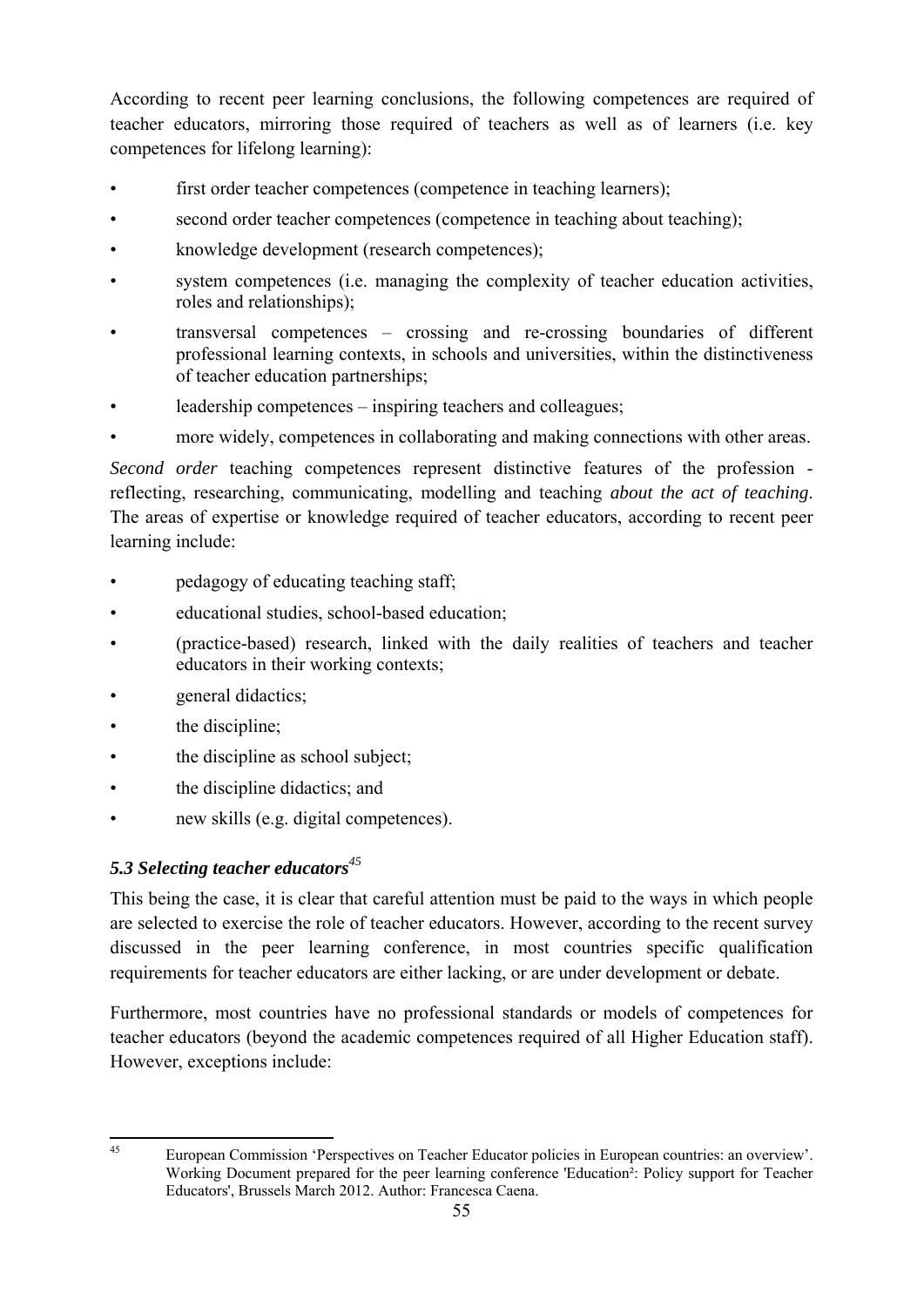- The Netherlands which has developed a set of teacher educator standards, with different levels of competence. There is a professional register of teacher educators. Joint work by the professional association VELON and a university is developing a specific knowledge base that describes the key elements of being a teacher educator.
- In Belgium (Flemish Community) a developmental profile for teacher educators in Teacher Education institutions has been developed by one of the country's teacher education networks, in consultation with other networks, and is being disseminated by the Flemish Association of Teacher Educators (VELOV).

The issues of quality and selection of teacher educators are important for all Member States who wish to improve the quality of teaching, particularly for those undergoing education reforms. Efforts to define the competences of teaching staff inevitably lead to a focus on the competences of teacher educators. However, teacher educators' roles are still often undervalued and their quality poorly regulated, partly owing to fragmented and heterogeneous responsibilities for their recruitment and selection.

Where professional standards are present, national requirements about minimum qualifications and experience may not be in place - hence a notable freedom of decision that may be left to those in charge of teacher educator recruitment. There is an emerging agreement that teacher educators should achieve a higher qualification level than those they teach (at least a Master, or in other cases a PhD).

Competences are likely to differ with different responsibilities, and requirements should be clearly set out at the recruitment stage, considering the teacher educator as a member of a team. Useful approaches for effective teacher educator selection and recruitment can consider complementarity of staff within areas, strengthening partnerships, and identifying the required team competences, including a mix of different profiles (e.g. subject specialists, pedagogues, mentors).

The recognition and competences of school-based teacher educators/ mentors require attention, especially where reforms impact their status or working conditions. In particular, the induction mentor is of key importance, given the crucial professional stage of the mentee, as well as the time and commitment required of the mentor's role. Those in charge of induction for beginning teachers and those responsible for in-service CPD, however, may be appointed by different institutions (school or university), with a differentiation of expected competences. The development of standards for school mentors' recruitment could help reinforce this important role.

## In Hungary, for example, formal university education programmes for Teacher Educators (mentors) are being introduced.

# <span id="page-55-0"></span>*5.4 Professional development - helping Teacher Educators to keep on learning<sup>46</sup>*

'In order to meet the demands placed on the profession, all teacher educators – including mentors at schools – should be given the opportunity to undertake proper lifelong learning of their own.'

 $46$ 

<sup>46</sup> ETUCE (2008) 'Teacher Education in Europe'. Brussels: ETUCE.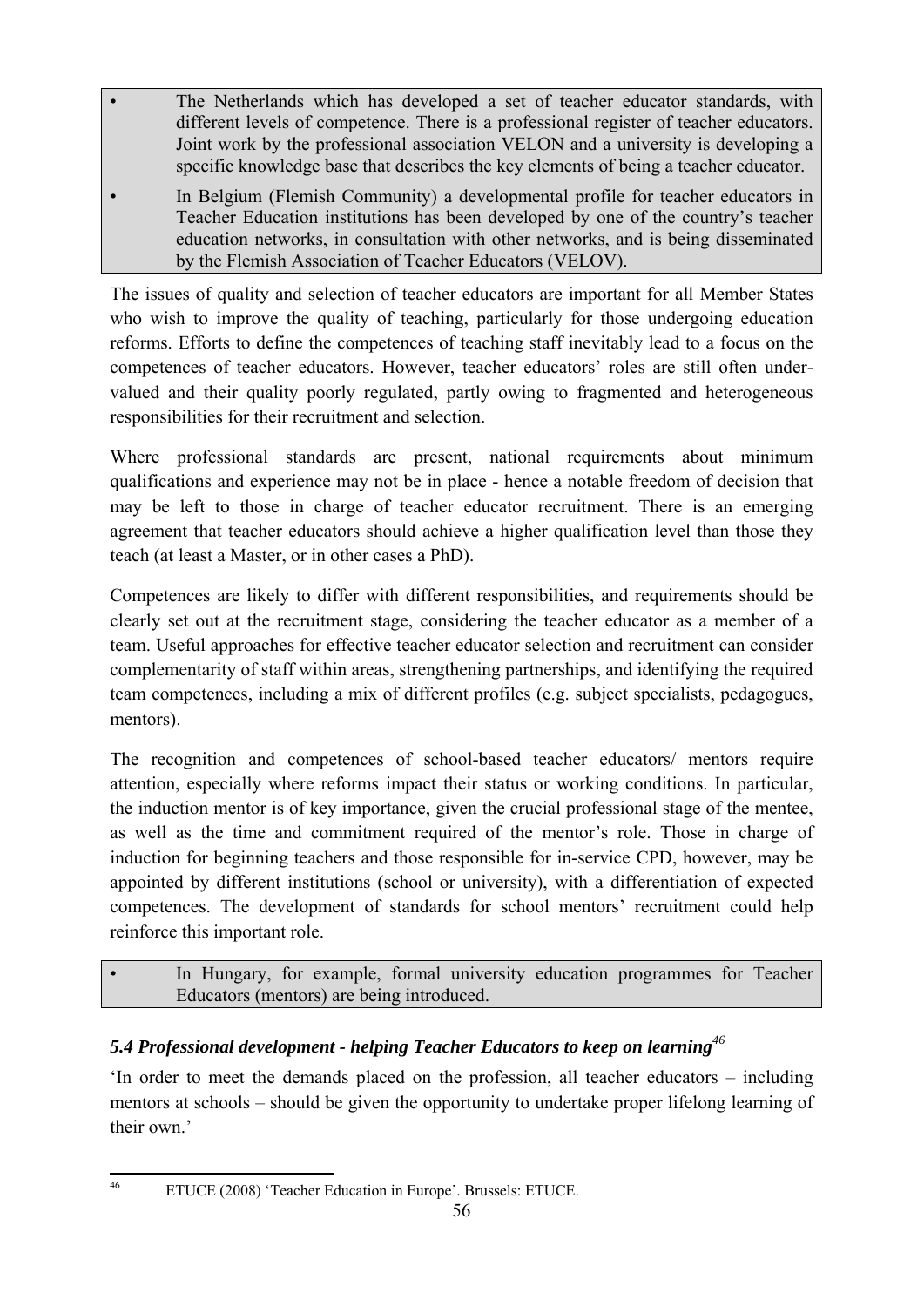There is the need for official initial training, systematic induction, and formal regulations in relation to professional development, which is generally dependent on institutional policies; formal training and development for school mentors ought to be compulsory. Currently, however, Member States rely mostly on self-directed initiatives.

The professional development of teacher educators is generally viewed as the responsibility of employers – whether of academic institutions or school organisations - which are of very different kinds, with diverse visions and practices. Recurring problems include insufficient funding, lack of incentives, few research opportunities in professional development, and little coordination between institutions.

In some contexts there is a need to establish a new way of working with stakeholders, in order to overcome the divide between higher education and teaching staff.

- In Estonia, for example, a programme funded by the ESF supports the professional development of teacher educators by organising professional development courses and exchange placements in different teacher education contexts (e.g. schools, Higher Education Institutions).
- In Norway, a national graduate school, NAFOL, offers teacher educators the opportunity to work towards higher academic qualifications (PhD) while doing work-relevant research, thus raising the quality of research-based teacher education. The PRAKUT programme aims develop research expertise and knowledge base in Teacher Education and to improve the application of research-based knowledge in the field of school practice, linking it with teacher education.

The role of Teacher Educators' professional associations, where they exist, is key in taking forward CPD initiatives, networking and cooperation. Relevant activities may include, for example, courses, professional platforms, conferences, meetings, research coordination, journal publications.

- Active professional associations for teacher educators exist in, for example, Belgium (Flemish Community), Hungary and the Netherlands.
- The role of the Netherlands professional association, VELON, is key in strengthening self-awareness, professional identity and tools for professional development. It is a recognized stakeholder within debates on teacher education, receives financial support for relevant projects, and is in charge of the process of development and revision of professional standards.

Reforms promoting systematic quality enhancement, restructuring and cooperation between different kinds of teacher education institutions offer potential for boosting the quality of Teacher Educators and their professional development. In the future generation of EU education and training programmes, there is scope for supporting continuing professional development through in-service training and mobility opportunities.

Teaching staff must help young people acquire the competences for a rapidly changing world; likewise, school curricula and organisational approaches to education need to adapt to evolving social and economic needs. So do teacher educators, who are responsible for developing the knowledge, skills and attitudes of teaching staff; they must be ready for constant updating in their own professional body of knowledge, skills and attitudes. Lifelong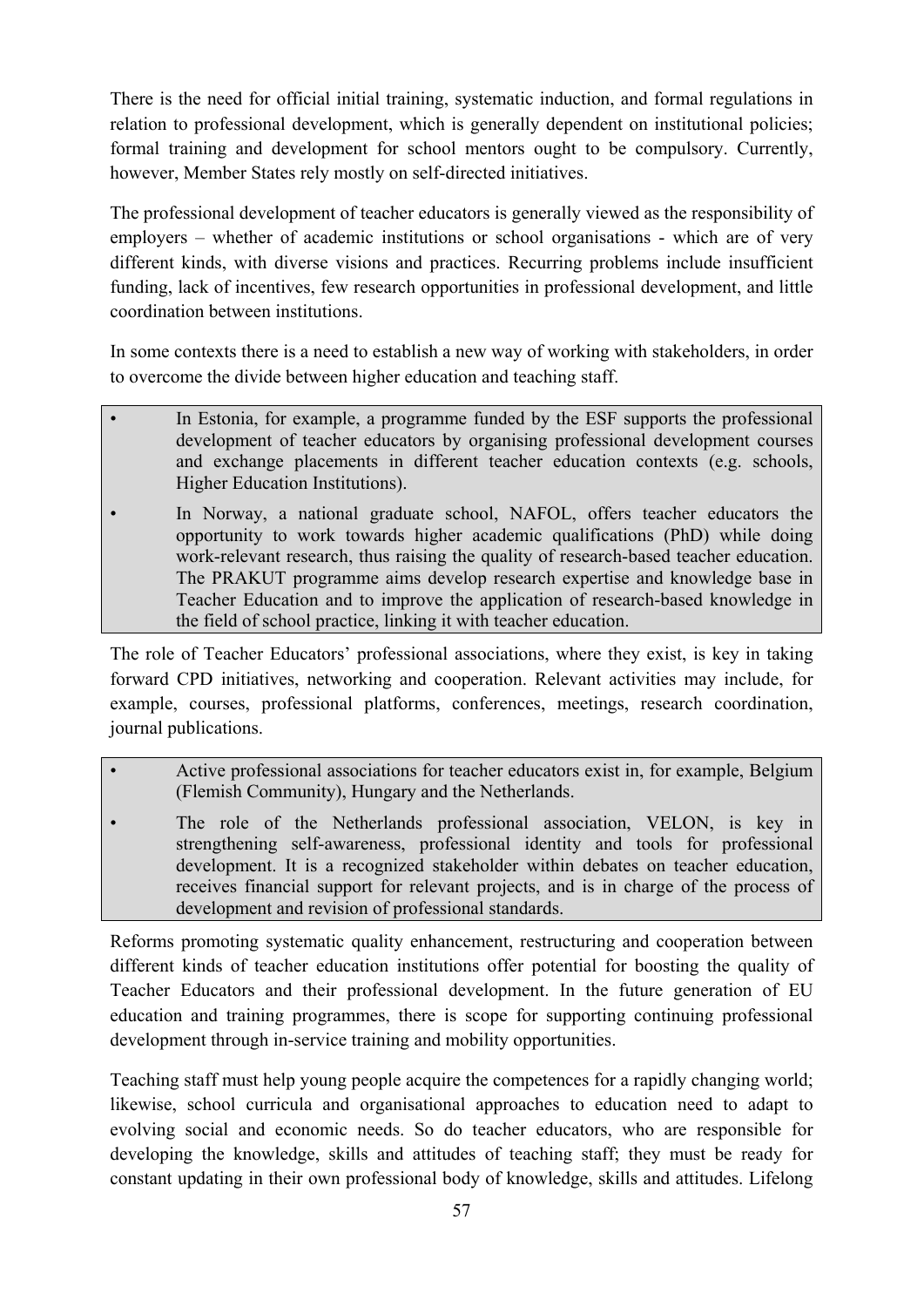learning is as important for teacher educators as it is for teaching staff or all learners, and provision should be structured as a coherent continuum.

The professional quality of teacher educators is often subject to criticism. Teacher educators working in different settings (school, university, CPD) do not always share the same pedagogical views; some are perceived as too far removed from the reality of teaching, while others need to obtain specific knowledge and skills – for instance, about special needs education and ICT applied to teaching.

All teacher educators, whatever their career entry stage or profile, need to take part in a suitable programme of induction into the task of educating teachers, as well as into their new employer institution. Thereafter, they need access to high-quality CPD opportunities, throughout their careers - course-based or tailor-made, formal or non-formal, individual or collective – available within an adequate supply of suitable educational and professional development. The needs of different kinds of teacher educators might require specific courses leading to relevant qualifications – e.g. Professional or Educational Doctorates.

## <span id="page-57-0"></span>*5.5 Supporting collaboration for better education of teachers*

The key stakeholders who have been identified in recent peer learning - government and education authorities; employers of teacher educators in universities and schools; teacher educators themselves; those that benefit from their work, i.e. school leaders and teachers; professional associations and unions - need to be involved in decisions about the teacher educators. What is important is that these stakeholders should achieve consensus on a shared vision with a common understanding of the importance of the quality of educating teachers and in consequence on the actions needed to support teacher educators.

The peer learning suggests a number of systemic conditions that would enhance the effectiveness of the work of teacher educators:

- Creating, where appropriate, the necessary regulations/legislative framework in which the teacher educators can be most effective;
- safeguarding the coherence of actions increasing the quality of teacher educators;
- providing a framework of professional characteristics defining teacher educators
- setting quality criteria for the (initial and continuing) education and development of teacher educators;
- setting competence criteria for the selection of teacher educators;
- regularly assessing the quality of teacher educators, and
- providing adequate Initial Education, induction and CPD opportunities for teacher educators.

Whilst the mechanisms and the stakeholders involved may vary according to national contexts, some of these key conditions are still not present in many cases – often because of unclear or divided responsibilities or insufficient organisation of teacher educators to present co-ordinated opinions or views.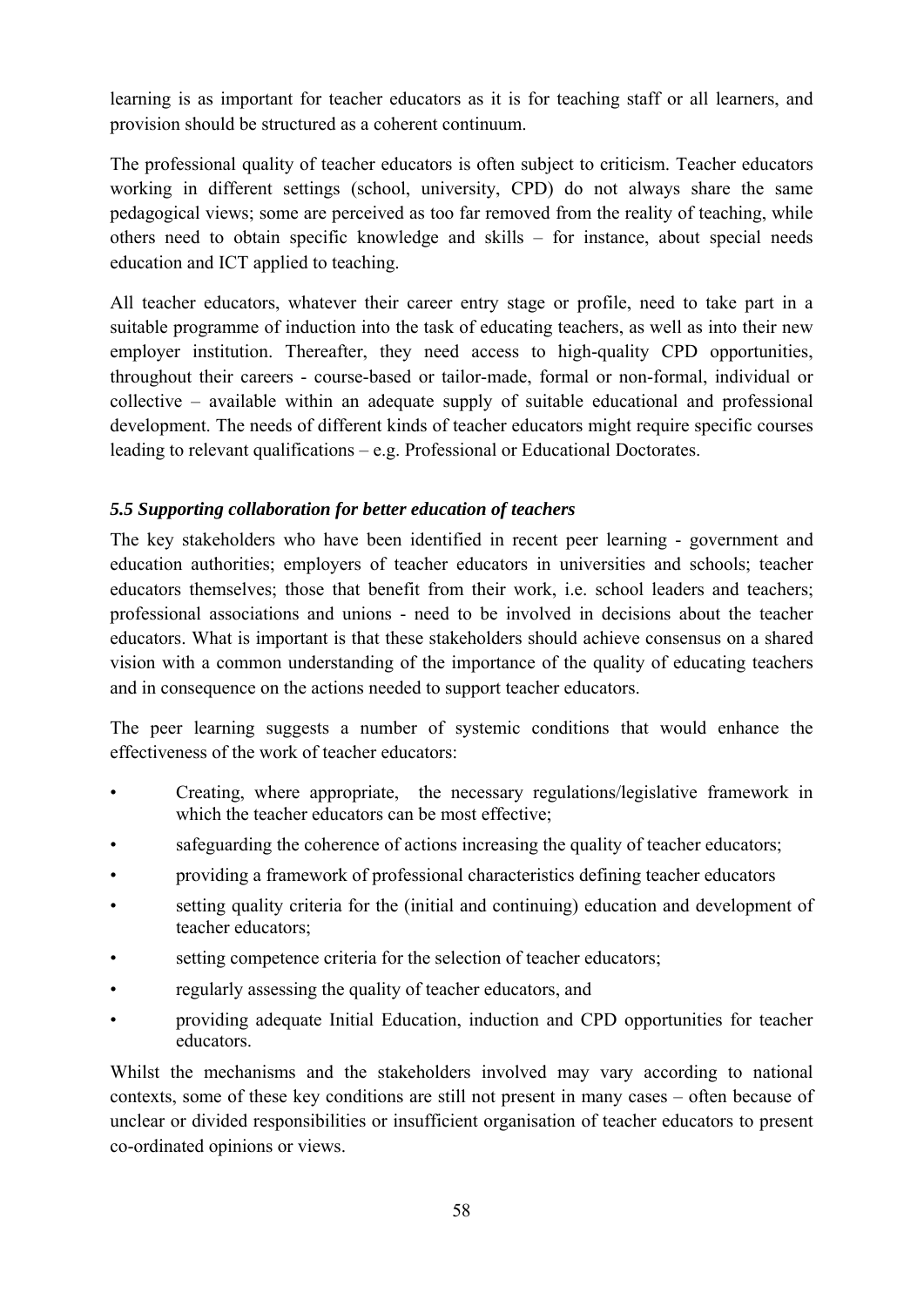## 5.6. Reinforcing the knowledge base on teacher education<sup>47</sup>

Teacher educators should be involved both in theory and in practice, in dialogue between teaching and research, and maintain a good balance of all these aspects. More and better knowledge on teacher educators' learning is needed, in order to ensure that induction or CPD activities have the greatest impact on their quality.

There is a growing need for research related to pedagogy, teaching and teacher education. Although relevant international literature output has increased in the last five years, the amount of research on teacher education policies and teacher educators is limited: "…there is still little empirical research which focuses directly on the professional learning of this unique group. Policy documents about teacher education rarely include a strong focus on their professional development".

The question concerning the domains of teacher educator knowledge, and thus the kind of teacher educators needed to scaffold and support teachers' knowledge construction, is not straightforward, for a social activity like teaching or training; many diverse teacher education paradigms and perspectives can (co)exist in different cultural contexts.

Particular types of scholarship and research are related to the profession's dual nature, as linked with multiple professional learning contexts (i.e. universities and schools) and the development of teacher competences. For instance, the development of practical theorizing skills with students and teachers needs particular support. Also the specificities of workplace learning, as well as the role of experiential learning, can require a deeper understanding, useful to enhance both quality and professional development of teacher educators.

\* \* \*

This Chapter has aimed to bring together available knowledge on the situation of teacher educators suggesting that there is large scope to improve the general quality of teaching by targeting those who educate teachers. Policy actions should start by clarifying who can and should perform these tasks. Further steps should include defining their competences including explicit and competence-based entry criteria and improving the ways they are selected and educated. In each education system, there should be a place for professional development opportunities, conceived specifically to meet the needs of teacher educators. Effective professional collaboration between teacher educators working in different settings (HE discipline departments, HE education departments, schools, local authorities, private sector) needs to also be actively promoted by education authorities.

 $\overline{47}$ 

<sup>47</sup> Murray, J. & Harrison, J. Editorial. European Journal of Teacher Education, 31 (2), May 2008.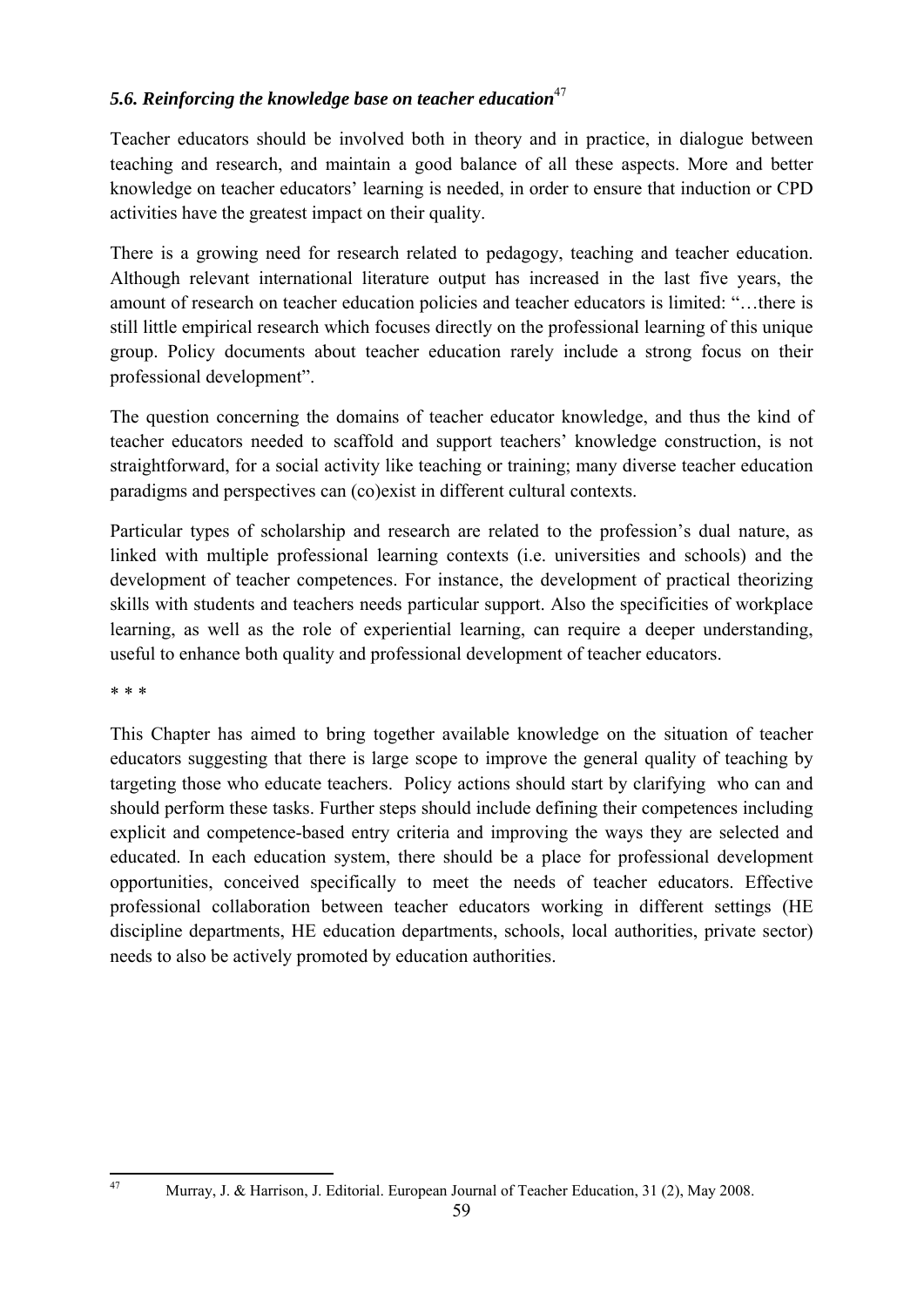#### <span id="page-59-0"></span>**6. TEN KEY ACTIONS TO SUPPORT THE TEACHING PROFESSIONS**

A more effective and efficient use of public funds must include coherent and comprehensive systems for the recruitment, selection, education, induction and career-long individualised professional development of the teaching professions.

This section suggests ten key policy pointers for action, based on the main findings of this Staff Working Document. The policy rationale, evidence and examples of good practices are provided in the corresponding chapters of this Document.

The diversity in country situations highlight the need to tailor these policy pointers in accordance with national and sub-national circumstances: Member States are best placed to target their education policies and investments, including the Structural Funds and other EU programmes, to address the systemic challenges facing their teaching professions:

#### <span id="page-59-1"></span>*6.1 At Member State level*

#### <span id="page-59-2"></span>*Five key actions to support teachers and trainers:*

Since teaching staff are the most important in-school factor affecting student outcomes, targeting them is likely to bring the biggest returns in terms of efficiency of education systems. In order to attract, educate and retrain high-quality teaching staff, it is essential to focus on coherent and coordinated provision, including high quality initial teacher education, systemic support for beginning teaching staff, and individualised career-long professional development:

• **Define the competences and qualities required of teachers**. Teaching competences are complex combinations of knowledge, skills, understanding, values and attitudes, leading to effective action in situation, and thus is likely to resonate differently in different national contexts. However, the starting point for teacher education and professional development should always be a shared understanding of the competences and qualities that teaching staff require to start, and progress, within the profession. Evidence points to the need to develop frameworks or profiles of professional competences based on teachers' learning outcomes. In spite of national differences, a basic overview outlining possible ways to describe the core fields of competence of teaching staff can already be established and is provided in this Document (see section 3.) Those countries which are starting to develop such a definition of competences are invited to draw on this example.

Countries where competence descriptions already exist should focus on refining them and defining the different levels of competences required at different stages in a teacher's career, or in different teaching areas or levels.

Countries where progression through the salary scale is based upon inputs (e.g. number of hours of training attended) will wish to establish transparent criteria based upon outcomes (e.g. additional competences acquired or developed) for successfully evaluating staff performance in each of the teaching professions, and setting standards and reference points.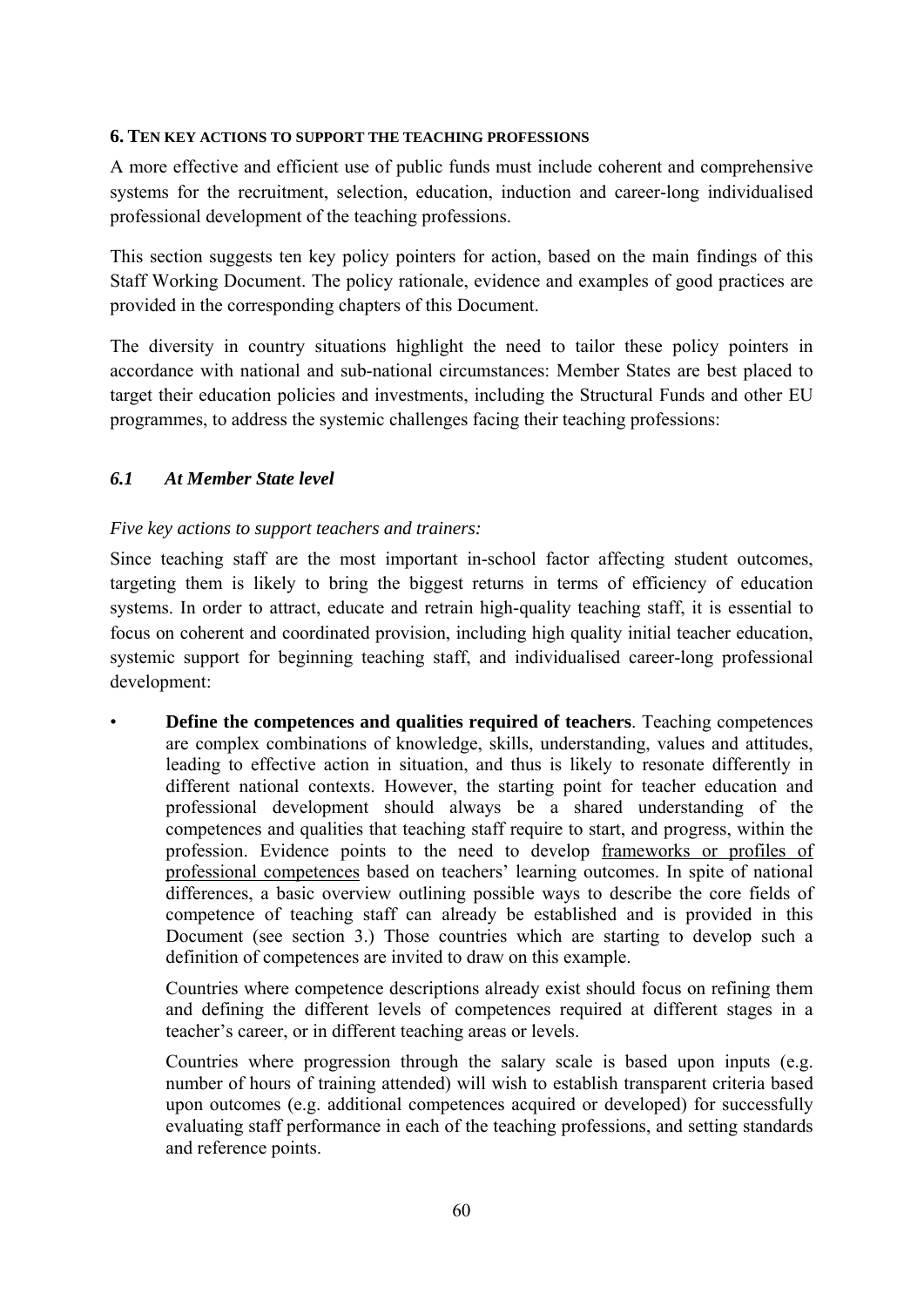The framework of professional competences must be used as the basis for other policies throughout the whole education system, across all its levels and branches, and constantly up-dated to reflect latest pedagogical, societal and technological developments. For this reason it requires intensive co-operation within broad partnerships involving government, regional authorities with education-related competences, and representatives of the teaching professions and other stakeholders.

Establishing competence frameworks does not necessary require significant financial investment. Furthermore, their multiple uses - as a resource in teacher education, a guide to help teachers identify their personal priorities for professional learning and development, a starting point for school development activities, and a guide in recruitment and selection procedures - can bring significant gains from more efficient investment.

• **Re-design recruitment systems to select the best into teaching.** The policy response will need to differ significantly across Member States to address specific vulnerabilities. In countries with significant teacher shortages, policies will need to address the attractiveness of the profession, strengthen teacher education programmes and review incentives for students/ graduates to enter the profession. The challenge to recruit new staff is not merely to fill vacant posts, but to find best candidates. The crisis creates some opportunities in this regard; some Member States have already begun putting in place programmes and incentives to recruit the best graduates into teaching.

Countries with a decreasing school-age population will need to ensure that the number of graduates leaving teacher education programmes matches demand and thus does not result in high individual and social costs.

Along with the appropriate quality assurance measures, a competence framework should be the basis for re-engineering recruitment systems. The issue of gender balance in different education levels and sectors should be addressed through specific measures and incentives.

Countries, especially those in which teaching staff have civil servant status, need to find the right balance between offering teachers job security and ensuring workforce flexibility. Countries which offer predominately fixed-term contracts need to focus on reinforcing its security and on increasing the general attractiveness of the profession through clear progression paths based on transparent criteria.

All countries should put in place mechanisms to allow for high quality candidates to enter the profession in mid-career, to bring in specific skills and expertise, and help the teaching workforce adapt to rapidly changing needs.

Salaries – both entry-level salaries and the time taken to reach the top of the scale - are an important influence on the overall attractiveness of the profession in many countries. However, investing solely in raising teacher salaries is not necessarily the most efficient way to improve student attainment

• **Ensure systematic induction support for new teachers.** All beginning teaching staff should take part in a systematic programme of personal and professional support ('induction') in their first years. This need not necessarily entail significant extra costs; some Member States already have some elements of such a system (e.g. mentoring) in place. Investment must be also judged in relation to the returns: induction support and systematic guidance for beginning teachers has critical implications for their subsequent professional commitment; it has the potential to tackle skills deficits in teaching; to improve school and teacher performance; to make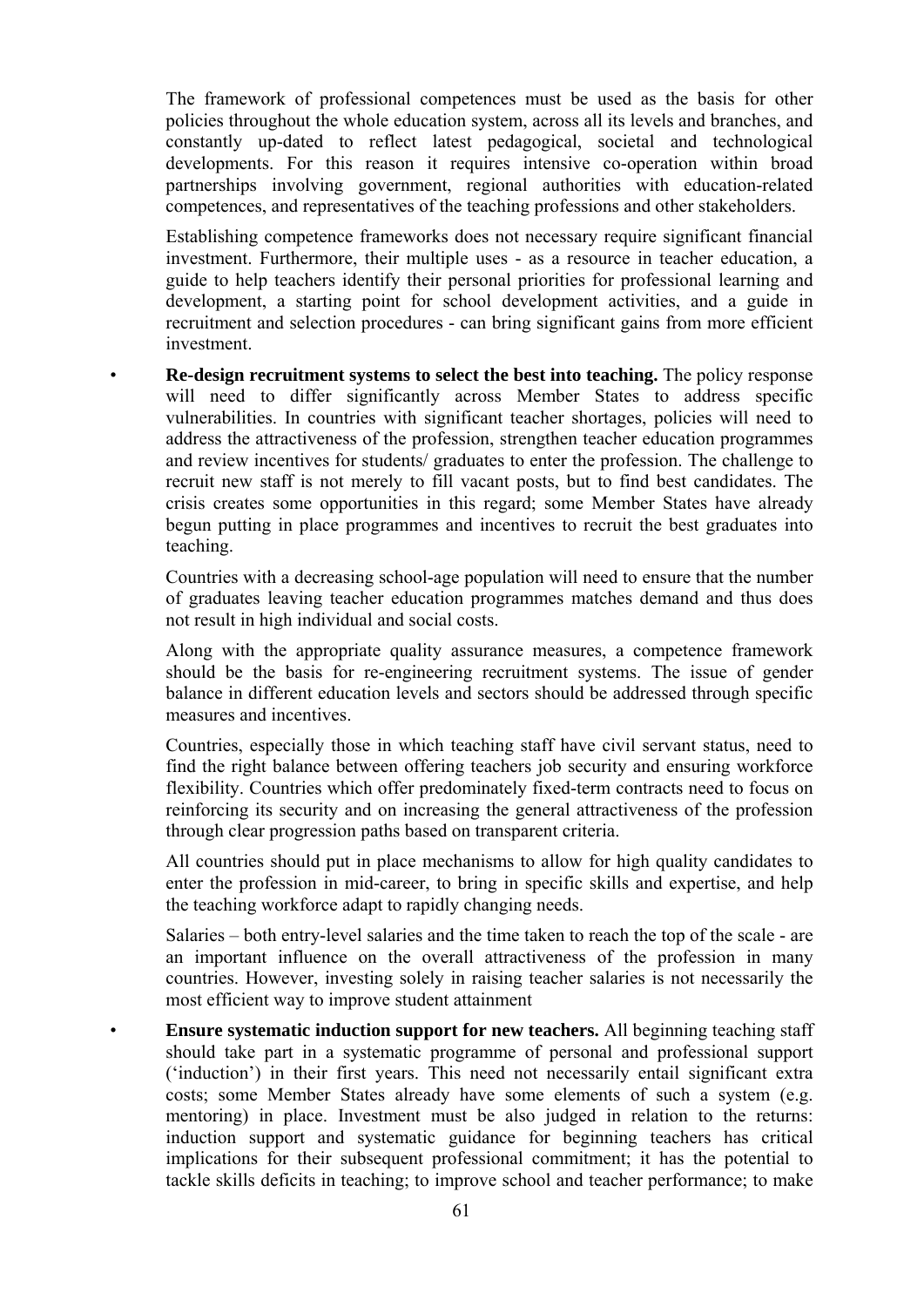teaching more attractive, and, crucially, to prevent new and expensively-trained teachers from leaving the profession early.

To be effective, induction support must be delivered as a coherent programme. It should provide beginning teaching staff with personal/ emotional, social and professional support – through for example mentoring, peer support/learning, expert feedback and self-reflection.

Countries that already have some form of induction programme should seek to fill any gaps to ensure, for example, that it offers effective professional and personal support to all beginning teachers and at all levels of education (pre-primary, primary and general secondary education).

In countries without systematic induction, the design and implementation of an induction programme should be based upon a clear definition of the roles and responsibilities of all the stakeholders involved, harnessing the commitment of school leaders and well-trained mentors to create supportive environments and collaborative learning cultures in schools.

The development of effective induction policy measures should involve all key actors (beginning teaching staff, school leaders, staff and mentors in practice schools, teacher educators, trade unions, policy makers and so on).

A regular review and evaluation of induction policies and provision is necessary to ensure that they continue to meet the needs of beginning teachers.

Finally, national induction programmes should be seen as the first part of career-long system of continuous professional development.

#### • **Review in-service learning provision, to ensure that teachers take part in careerlong collaborative professional learning.**

Especially in the current circumstances of limited budgetary possibilities, countries should review and adapt their offer of in-service learning opportunities to maximise its impact upon learner attainment, and its relevance to teachers' individual needs for professional development. Teacher learning should be part of the overall school development plan and be seen as an integral part of teacher's regular professional activities. Passive off-site learning should be replaced by collaborative professional development activities which focus on improving pupil learning. The use of virtual mobility (such as the EU's eTwinning action and the upcoming EPALE (European Platform for Adult Learning in Europe) and of open education resources should be explored, especially in circumstances of severely limited budgets.

More favourable financial conditions should allow Member States to further promote in-service learning by introducing a compulsory element for professional development in school development plans, and by providing greater incentives for participation through salary or allowance increases.

#### • **Base teacher development on regular feedback on their performance.**

Meaningful feedback on teachers' performance is a fundamental aspect of effective professional development systems and is cost-effective in improving the quality of teaching; but in several Member States, teachers receive only limited feedback on their performance; these countries should focus on putting in place a regular review of teachers' learning needs within the context of the schools' development plan.

Feedback, based upon monitoring of teachers' and learners' progress during the year, should provide guidance and support to help teachers build on their strengths and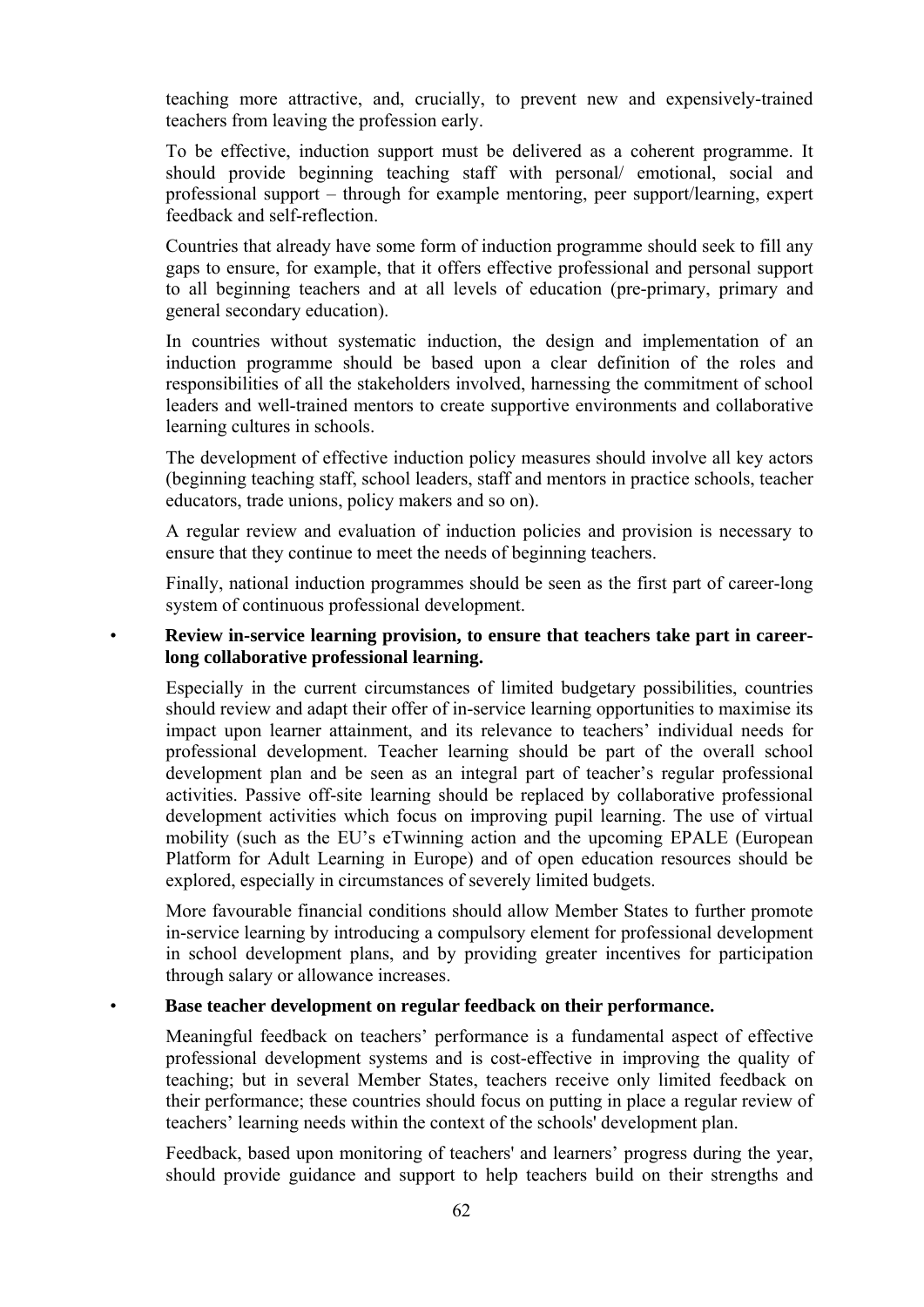overcome any weaknesses. It should be supported by appropriate professional development activities.

Feedback should be set within an evaluation system that establishes a framework of standards defining what knowledge, skills, behaviour, attitudes and results are required of a competent teacher.

#### <span id="page-62-0"></span>*Three key actions to strengthen school leadership*

Educational leadership determines the overall ethos of educational institutions, the motivation of staff, the depth of their continuing professional learning, and the quality of teaching and learning:

• **Allow school leaders to focus on improving learning, not on administration.**  School leaders exert a key influence on learner achievement. But in most countries, leaders' administrative activities have taken over an increasing share of their activities, significantly undermining the attractiveness of the profession. This calls for a number of actions: explicit definition of the roles of education leaders; developing administrative support mechanisms; and re-evaluating the administrative burden put on education and training institutions.

Redefinition of the roles of school leaders should result in strengthened responsibility for ensuring quality learning and teaching; better communication with students and parents and stronger links with key partners including business and regional/ local authorities; these roles should be supported with professional development measures.

• **Reinforce recruitment and retention of school leaders.** Recruitment and retention of the right staff for leadership positions is a challenge for many Member States.

As with teaching staff, the imminent retirement of many school heads, and the impact of the crisis, bring both a major loss of experience and an opportunity to recruit a greater number of more suitable candidates. All countries, but in particular those facing significant renewal of staff, should invest in greater collaborative work between all education stakeholders which can significantly help to find relevant solutions within budgetary possibilities. Several measures, which do not always require significant financial resources, can help Member States render the recruitment and retention policies more effective: reaching a common understanding about the role school leaders are expected to play and the professional values and competences they should possess; establishing transparent and consistent criteria for assessing candidates; and putting in place mechanisms to identify potential leaders and train them early in their careers. These measures can also help to address the gender imbalance.

• **Develop efficient professional development paths for school leadership.** School leadership requires constant adaptation to changing responsibilities (including managing financial and human resources) and high professional values and competences.

Programmes for educational leadership can significantly increase the attractiveness of the profession. They should: include an induction period with strengthened support during the first years of the leadership career; lead to the acquisition of specified leadership competences; respond to the specific development needs of each participant; and be based on active learning through a variety of teaching and learning methods (e.g. self-reflection, coaching, peer learning communities and networks, research). The monitoring and evaluation of staff as well as team building and collaboration with external partners should be important features of these professional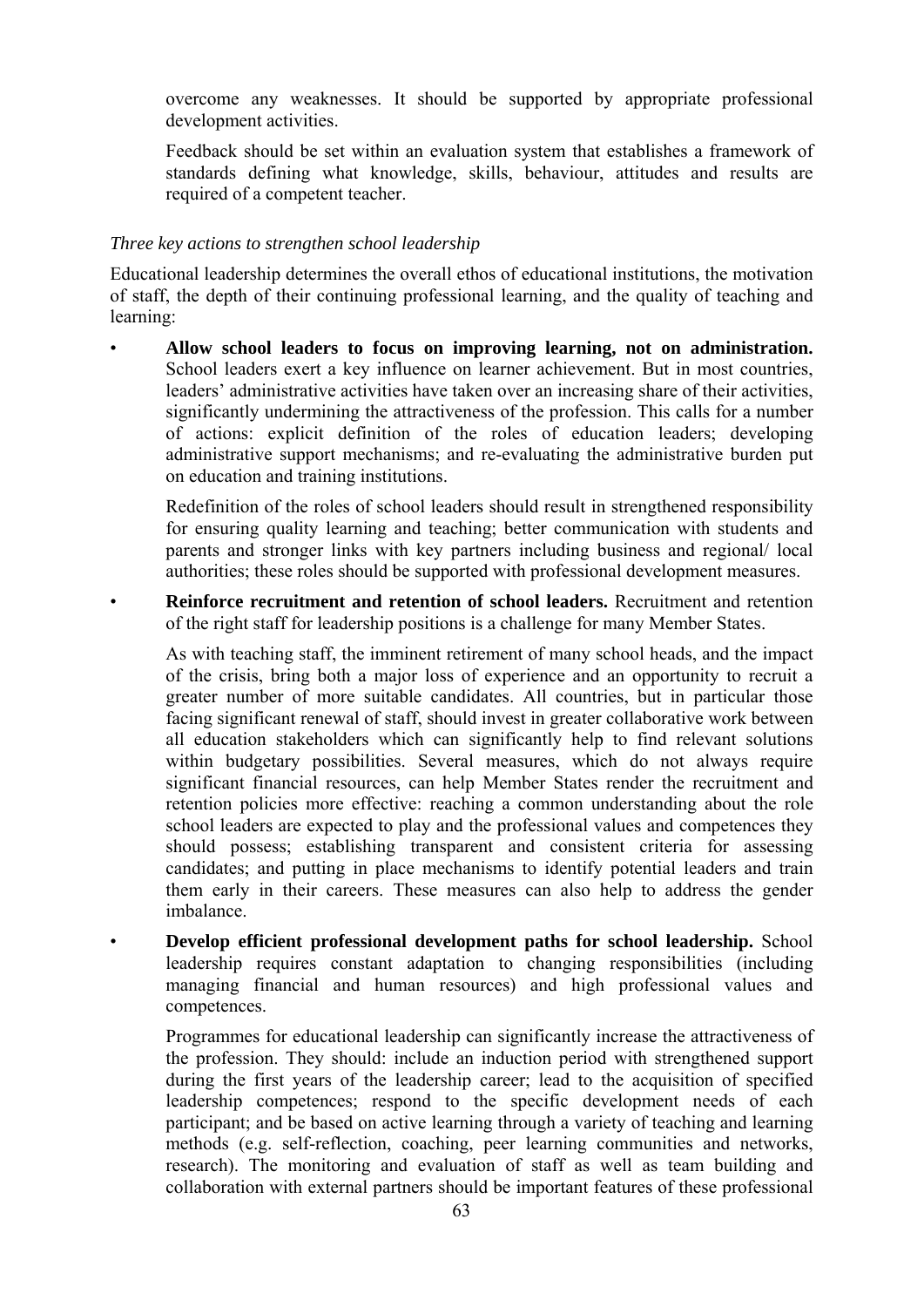learning programmes; outreach and co-operation with the world of business is particularly important for school-leaders in VET and adult education. The experience of several Member States can offer examples of good practice in the development of effective leadership at all levels of education and training systems.

#### <span id="page-63-0"></span>*Two key actions to support teacher educators:*

The selection and professional development of those who educate teachers is a prerequisite for raising the quality of teaching and improving learning outcomes. Teacher educators guide teaching staff at all stages in their careers, model good practice, and undertake the key research that develops our understanding of teaching and learning:

- **Develop an explicit profile of the competences required by teacher educators.**  Reforms that enhance the quality of teacher educators can make a significant improvement to the general quality of teaching and therefore raise pupil attainment. Countries which have not already done so need to define explicitly what competences are required by any professional involved in the initial or continuous education of teachers, in whichever institutional setting they may work. The competences should encompass both first order and second order competences: the former includes basic teaching competences; the latter includes teaching about teaching, research competences, pedagogy and, didactics. The knowledge base about the education of teaching professionals and teacher educators is also insufficient and should be developed through research and analysis. Member States should specify competencebased criteria for entry into the profession, and offer specific professional development opportunities.
- **Reinforce collaboration between all the key actors in all phases of teacher education.** Effective professional collaboration between teacher educators working in different settings (Higher Education subject departments and departments of Education, Pedagogy or Didactics, schools, training or adult education centres, local authorities, private sector) is vital for the relevance and accuracy of what is taught and therefore must be reinforced. To this end, the opinions of teacher educators should be heard and taken into account: education policies should thus support, as appropriate, the development of groupings and networks, to ensure that the teacher educators are fully represented in social and professional dialogues.

#### <span id="page-63-1"></span>*6.2 At European Commission level*

The Commission can contribute to the efforts of Member States and other stakeholders in the ten key areas for action described above, by:

- **Providing more detailed policy advice, based on a strengthened knowledge base.**  In order to facilitate exchange between policy makers, practitioners, researchers and other stakeholders, the Commission will strengthen peer learning and expert collaboration across the priority fields identified in this Document, with the necessary differentiation to address country-specific requirements;
- **Focusing the EU education and training programme 2014-2020 on actions with potential systemic impact and multiplier effects** on the teaching professions, e.g. through strategic partnerships bringing together key stakeholders for innovative solutions; through targeted mobility of teachers and teaching professionals to learn from their peers' and also outside the school environment. The Erasmus for All Sector Skills Alliances and Knowledge Alliances, as well as the new Marie Skłodowska